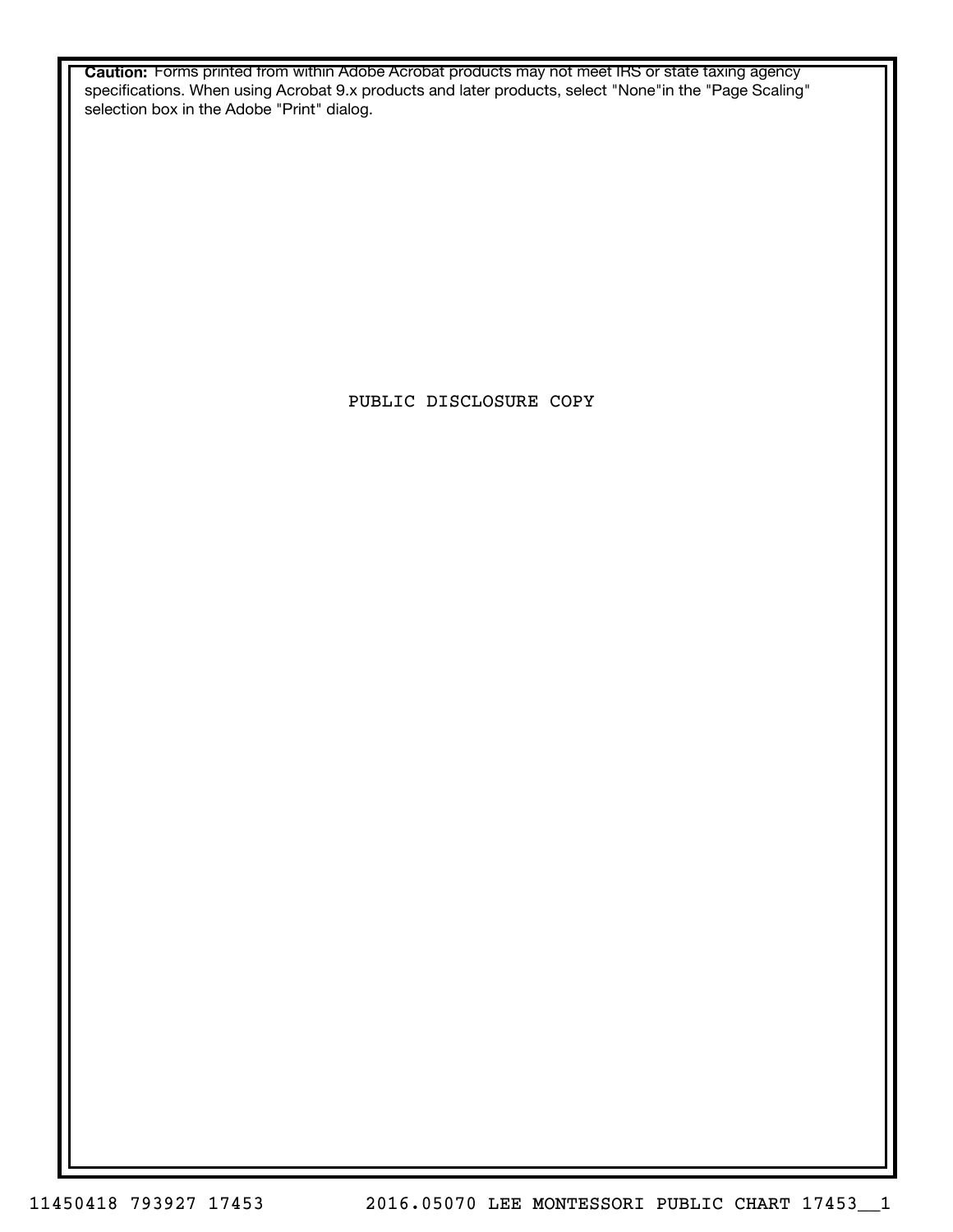|                                    |                                  |                                                                   | PUBLIC DISCLOSURE COPY **                                                                                                                                                  |                                                           |                                                                   |
|------------------------------------|----------------------------------|-------------------------------------------------------------------|----------------------------------------------------------------------------------------------------------------------------------------------------------------------------|-----------------------------------------------------------|-------------------------------------------------------------------|
|                                    |                                  |                                                                   | <b>Return of Organization Exempt From Income Tax</b>                                                                                                                       |                                                           | OMB No. 1545-0047                                                 |
| Form                               |                                  | 990                                                               | Under section 501(c), 527, or 4947(a)(1) of the Internal Revenue Code (except private foundations)                                                                         |                                                           |                                                                   |
|                                    |                                  | Department of the Treasury                                        | $\triangleright$ Do not enter social security numbers on this form as it may be made public.                                                                               |                                                           | <b>Open to Public</b>                                             |
|                                    |                                  | Internal Revenue Service                                          | Information about Form 990 and its instructions is at www.irs.gov/form990.                                                                                                 |                                                           | Inspection                                                        |
|                                    |                                  |                                                                   | A For the 2016 calendar year, or tax year beginning $JUL$ 1, $2016$                                                                                                        | and ending JUN 30, 2017                                   |                                                                   |
|                                    | <b>B</b> Check if<br>applicable: |                                                                   | <b>C</b> Name of organization                                                                                                                                              | D Employer identification number                          |                                                                   |
|                                    |                                  |                                                                   |                                                                                                                                                                            |                                                           |                                                                   |
|                                    | Address<br> change<br> Name      |                                                                   | LEE MONTESSORI PUBLIC CHARTER SCHOOL                                                                                                                                       | 45-4726453                                                |                                                                   |
|                                    | change<br>Initial                |                                                                   | Doing business as                                                                                                                                                          |                                                           |                                                                   |
|                                    | return<br> Final<br> return/     |                                                                   | Number and street (or P.O. box if mail is not delivered to street address)<br>3025 4TH STREET, NE                                                                          | Room/suite   E Telephone number                           | $202 - 779 - 9740$                                                |
|                                    | termin-<br>ated                  |                                                                   | City or town, state or province, country, and ZIP or foreign postal code                                                                                                   | G Gross receipts \$                                       | 2,980,921.                                                        |
|                                    | Amended<br>return                |                                                                   | WASHINGTON, DC<br>20017                                                                                                                                                    | H(a) Is this a group return                               |                                                                   |
|                                    | Applica-<br>tion                 |                                                                   | F Name and address of principal officer: CHRIS PENCIKOWSKI                                                                                                                 |                                                           | for subordinates? $\frac{\Box}{\Box}$ Yes $\boxed{\mathbf{X}}$ No |
|                                    | pending                          |                                                                   | SAME AS C ABOVE                                                                                                                                                            | $H(b)$ Are all subordinates included? $\Box$ Yes          | <b>No</b>                                                         |
|                                    |                                  | <b>I</b> Tax-exempt status: $X \overline{X}$ 501(c)(3)            | $501(c)$ (<br>$4947(a)(1)$ or<br>$\sqrt{\frac{1}{1}}$ (insert no.)                                                                                                         | 527<br>If "No," attach a list. (see instructions)         |                                                                   |
|                                    |                                  |                                                                   | J Website: WWW.LEEMONTESSORI.ORG                                                                                                                                           | $H(c)$ Group exemption number $\blacktriangleright$       |                                                                   |
|                                    |                                  |                                                                   | K Form of organization: $X$ Corporation<br>Trust<br>Association<br>Other $\blacktriangleright$                                                                             | L Year of formation: $2013$ M State of legal domicile: DC |                                                                   |
|                                    | Part I                           | <b>Summary</b>                                                    |                                                                                                                                                                            |                                                           |                                                                   |
|                                    | 1                                |                                                                   | Briefly describe the organization's mission or most significant activities: THE MISSION OF LEE MONTESSORI                                                                  |                                                           |                                                                   |
|                                    |                                  |                                                                   | PUBLIC CHARTER SCHOOL IS TO FOSTER A LIFETIME LOVE                                                                                                                         | OF LEARNING AND                                           |                                                                   |
|                                    | 2                                |                                                                   | Check this box $\blacktriangleright$ $\Box$ if the organization discontinued its operations or disposed of more than 25% of its net assets.                                | 3                                                         |                                                                   |
|                                    | З                                | Number of voting members of the governing body (Part VI, line 1a) | 9                                                                                                                                                                          |                                                           |                                                                   |
|                                    | 4                                |                                                                   | $\overline{\mathbf{4}}$                                                                                                                                                    | $\overline{\bf 8}$<br>47                                  |                                                                   |
|                                    | 5                                |                                                                   |                                                                                                                                                                            | $\overline{5}$                                            | $\overline{40}$                                                   |
| <b>Activities &amp; Governance</b> | 6                                |                                                                   |                                                                                                                                                                            | 6<br>7a                                                   | $\overline{\mathfrak{o}}$ .                                       |
|                                    |                                  |                                                                   |                                                                                                                                                                            | 7b                                                        | $\overline{0}$ .                                                  |
|                                    |                                  |                                                                   |                                                                                                                                                                            | <b>Prior Year</b>                                         | <b>Current Year</b>                                               |
|                                    | 8                                |                                                                   | Contributions and grants (Part VIII, line 1h)                                                                                                                              | 299,543.                                                  | 99,802.                                                           |
| Revenue                            | 9                                |                                                                   | Program service revenue (Part VIII, line 2g)                                                                                                                               | 2,085,442.                                                | 2,861,908.                                                        |
|                                    | 10                               |                                                                   |                                                                                                                                                                            | 0.                                                        |                                                                   |
|                                    | 11                               |                                                                   | Other revenue (Part VIII, column (A), lines 5, 6d, 8c, 9c, 10c, and 11e)                                                                                                   | 0.                                                        | $\overline{0}$ .                                                  |
|                                    | 12                               |                                                                   | Total revenue - add lines 8 through 11 (must equal Part VIII, column (A), line 12)                                                                                         | 2,384,985.                                                | 2,961,710.                                                        |
|                                    | 13                               |                                                                   | Grants and similar amounts paid (Part IX, column (A), lines 1-3)                                                                                                           | $\overline{0}$ .                                          |                                                                   |
|                                    | 14                               |                                                                   | Benefits paid to or for members (Part IX, column (A), line 4)                                                                                                              | 0.                                                        | σ.                                                                |
|                                    | 15                               |                                                                   | Salaries, other compensation, employee benefits (Part IX, column (A), lines 5-10)                                                                                          | 1,229,512.                                                | 1,634,356.                                                        |
|                                    |                                  |                                                                   |                                                                                                                                                                            | 0.                                                        | $\overline{0}$ .                                                  |
| Expenses                           |                                  |                                                                   |                                                                                                                                                                            |                                                           |                                                                   |
|                                    |                                  |                                                                   |                                                                                                                                                                            | 869, 152.<br>2,098,664.                                   | 1,058,952.<br>2,693,308.                                          |
|                                    | 18                               |                                                                   | Total expenses. Add lines 13-17 (must equal Part IX, column (A), line 25)                                                                                                  | 286, 321.                                                 | 268, 402.                                                         |
|                                    | 19                               |                                                                   |                                                                                                                                                                            | <b>Beginning of Current Year</b>                          |                                                                   |
| Net Assets or                      | 20                               | Total assets (Part X, line 16)                                    |                                                                                                                                                                            | 700, 514.                                                 | <b>End of Year</b><br>958, 228.                                   |
|                                    | 21                               |                                                                   | Total liabilities (Part X, line 26)                                                                                                                                        | 238,073.                                                  | 227,385.                                                          |
|                                    | 22                               |                                                                   |                                                                                                                                                                            | 462,441                                                   | 730,843.                                                          |
|                                    | Part II                          | Signature Block                                                   |                                                                                                                                                                            |                                                           |                                                                   |
|                                    |                                  |                                                                   | Under penalties of perjury, I declare that I have examined this return, including accompanying schedules and statements, and to the best of my knowledge and belief, it is |                                                           |                                                                   |
|                                    |                                  |                                                                   | true, correct, and complete. Declaration of preparer (other than officer) is based on all information of which preparer has any knowledge.                                 |                                                           |                                                                   |
|                                    |                                  |                                                                   |                                                                                                                                                                            |                                                           |                                                                   |

| Sign<br>Here | Signature of officer<br>CHRIS PENCIKOWSKI, CO-FOUNDER & HEAD OF SCHOOL<br>Type or print name and title       |                      |      | Date                         |  |  |  |  |  |  |
|--------------|--------------------------------------------------------------------------------------------------------------|----------------------|------|------------------------------|--|--|--|--|--|--|
|              | Print/Type preparer's name                                                                                   | Preparer's signature | Date | PTIN<br>Check                |  |  |  |  |  |  |
| Paid         | DAVID JONES                                                                                                  |                      |      | P01361002<br>self-emploved   |  |  |  |  |  |  |
| Preparer     | JONES, MARESCA & MCQUADE, P.A.<br>Firm's name                                                                |                      |      | 52-1853933<br>Firm's EIN     |  |  |  |  |  |  |
| Use Only     | Firm's address 10500 LITTLE PATUXENT PARKWAY, SUITE 770                                                      |                      |      |                              |  |  |  |  |  |  |
|              | COLUMBIA, MD 21044                                                                                           |                      |      | Phone no. $410 - 884 - 0220$ |  |  |  |  |  |  |
|              | ΧI<br>Yes<br>l No<br>May the IRS discuss this return with the preparer shown above? (see instructions)       |                      |      |                              |  |  |  |  |  |  |
|              | Form 990 (2016)<br>LHA For Paperwork Reduction Act Notice, see the separate instructions.<br>632001 11-11-16 |                      |      |                              |  |  |  |  |  |  |

SEE SCHEDULE O FOR ORGANIZATION MISSION STATEMENT CONTINUATION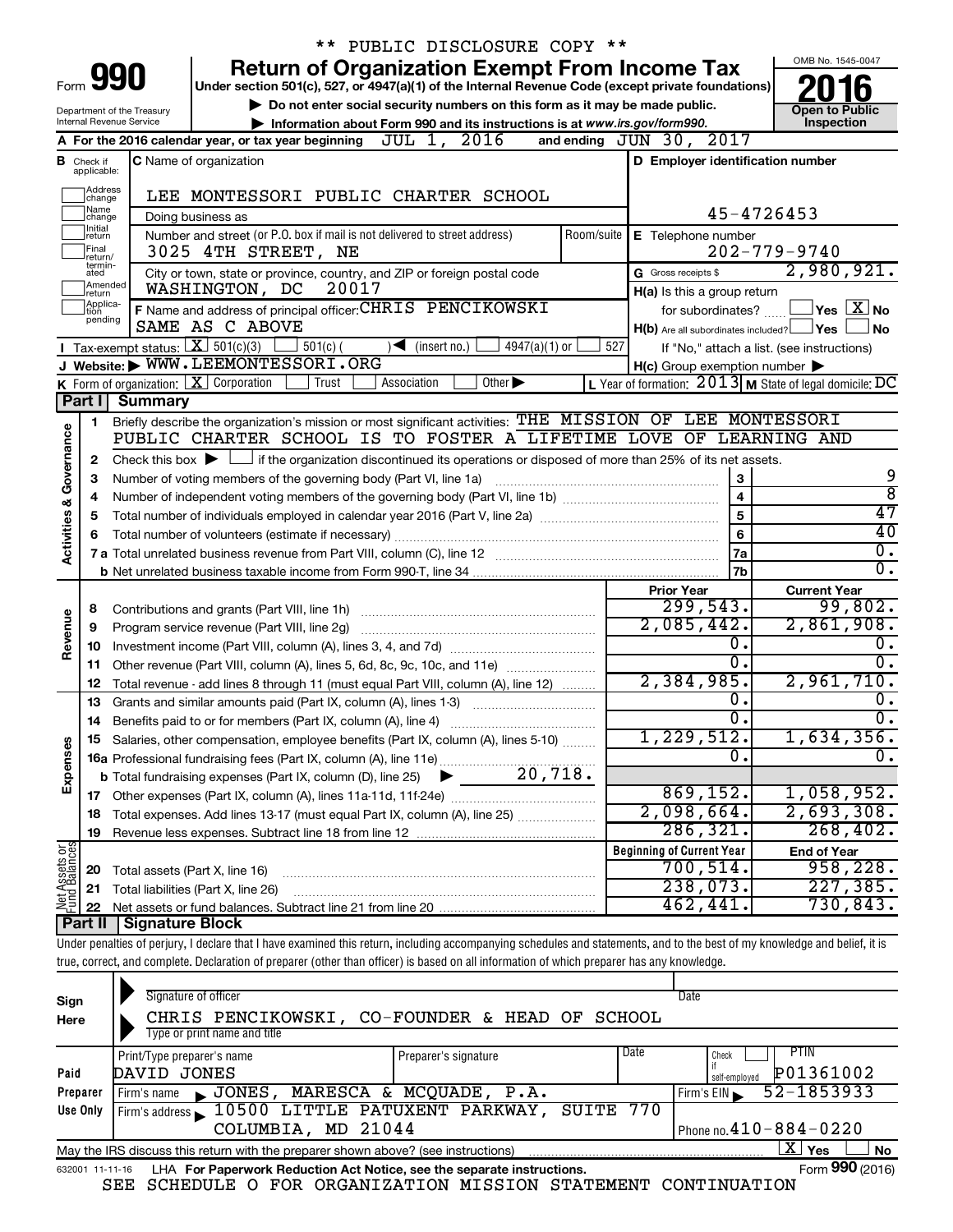|              | Part III   Statement of Program Service Accomplishments                                                                                                                                                             |
|--------------|---------------------------------------------------------------------------------------------------------------------------------------------------------------------------------------------------------------------|
|              |                                                                                                                                                                                                                     |
| $\mathbf{1}$ | Briefly describe the organization's mission:<br>THE MISSION OF LEE MONTESSORI PUBLIC CHARTER SCHOOL IS TO FOSTER A                                                                                                  |
|              | LIFETIME LOVE OF LEARNING AND CULTIVATE INDEPENDENCE AMONG DC SCHOOL                                                                                                                                                |
|              | CHILDREN, USING THE STUDENT-CENTERED MONTESSORI METHOD, AN                                                                                                                                                          |
|              | EVIDENCE-BASED APPROACH TO CLOSING THE OPPORTUNITY GAP.                                                                                                                                                             |
| $\mathbf{2}$ | Did the organization undertake any significant program services during the year which were not listed on the<br>$\sqrt{\mathsf{Yes}\ \mathbf{X}}$ No<br>prior Form 990 or 990-EZ?                                   |
|              | If "Yes," describe these new services on Schedule O.                                                                                                                                                                |
| 3            | $\overline{\ }$ Yes $\overline{\phantom{a}X}$ No<br>Did the organization cease conducting, or make significant changes in how it conducts, any program services?<br>If "Yes," describe these changes on Schedule O. |
| 4            | Describe the organization's program service accomplishments for each of its three largest program services, as measured by expenses.                                                                                |
|              | Section 501(c)(3) and 501(c)(4) organizations are required to report the amount of grants and allocations to others, the total expenses, and<br>revenue, if any, for each program service reported.                 |
| 4a           | 2,861,908.<br>2, 243, 884. including grants of \$<br>) (Expenses \$<br>(Code:<br>) (Revenue \$<br>THE SCHOOL ACHIEVES ITS MISSION BY INSPIRING ACADEMIC SUCCESS BY                                                  |
|              | PROVIDING MONTESSORI CURRICULUM IN A HOLISTIC AND DEVELOPMENTALLY                                                                                                                                                   |
|              | RESPONSIVE ENVIRONMENT; NURTURING STUDENT CREATIVITY, CURIOSITY AND                                                                                                                                                 |
|              | EFFICACY BY PROMOTING SELF-DIRECTED EDUCATION; OFFERING INDIVIDUAL                                                                                                                                                  |
|              | PACED ACADEMIC INSTRUCTION AND ACTIVITIES; ENGAGING STUDENTS IN                                                                                                                                                     |
|              | PURPOSEFUL AND COLLABORATIVE COMMUNITY BUILDING ACTIVITIES; FOSTERING                                                                                                                                               |
|              | STUDENTS' USE OF INNER DISCIPLINE, CONCENTRATION AND TASK COMPLETION TO                                                                                                                                             |
|              | ENCOURAGE LIFELONG CRITICAL THINKING AND DISCOVERY; AND PRESERVING AND                                                                                                                                              |
|              | CULTIVATING THE INNATE CAPACITY OF STUDENTS SO THEY CAN REACH THEIR                                                                                                                                                 |
|              | FULL POTENTIAL AS CONTRIBUTING GLOBAL CITIZENS.                                                                                                                                                                     |
|              |                                                                                                                                                                                                                     |
| 4b           | including grants of \$<br>) (Expenses \$<br>) (Revenue \$<br>(Code:                                                                                                                                                 |
|              |                                                                                                                                                                                                                     |
|              |                                                                                                                                                                                                                     |
|              |                                                                                                                                                                                                                     |
|              |                                                                                                                                                                                                                     |
|              |                                                                                                                                                                                                                     |
|              |                                                                                                                                                                                                                     |
|              |                                                                                                                                                                                                                     |
|              |                                                                                                                                                                                                                     |
|              |                                                                                                                                                                                                                     |
|              |                                                                                                                                                                                                                     |
|              |                                                                                                                                                                                                                     |
|              | ) (Revenue \$<br>(Code:<br>) (Expenses \$<br>including grants of \$                                                                                                                                                 |
|              |                                                                                                                                                                                                                     |
|              |                                                                                                                                                                                                                     |
|              |                                                                                                                                                                                                                     |
|              |                                                                                                                                                                                                                     |
|              |                                                                                                                                                                                                                     |
|              |                                                                                                                                                                                                                     |
| 4c<br>4d     | Other program services (Describe in Schedule O.)                                                                                                                                                                    |
|              | (Expenses \$<br>including grants of \$<br>) (Revenue \$                                                                                                                                                             |
|              | 2, 243, 884.<br>4e Total program service expenses<br>Form 990 (2016)                                                                                                                                                |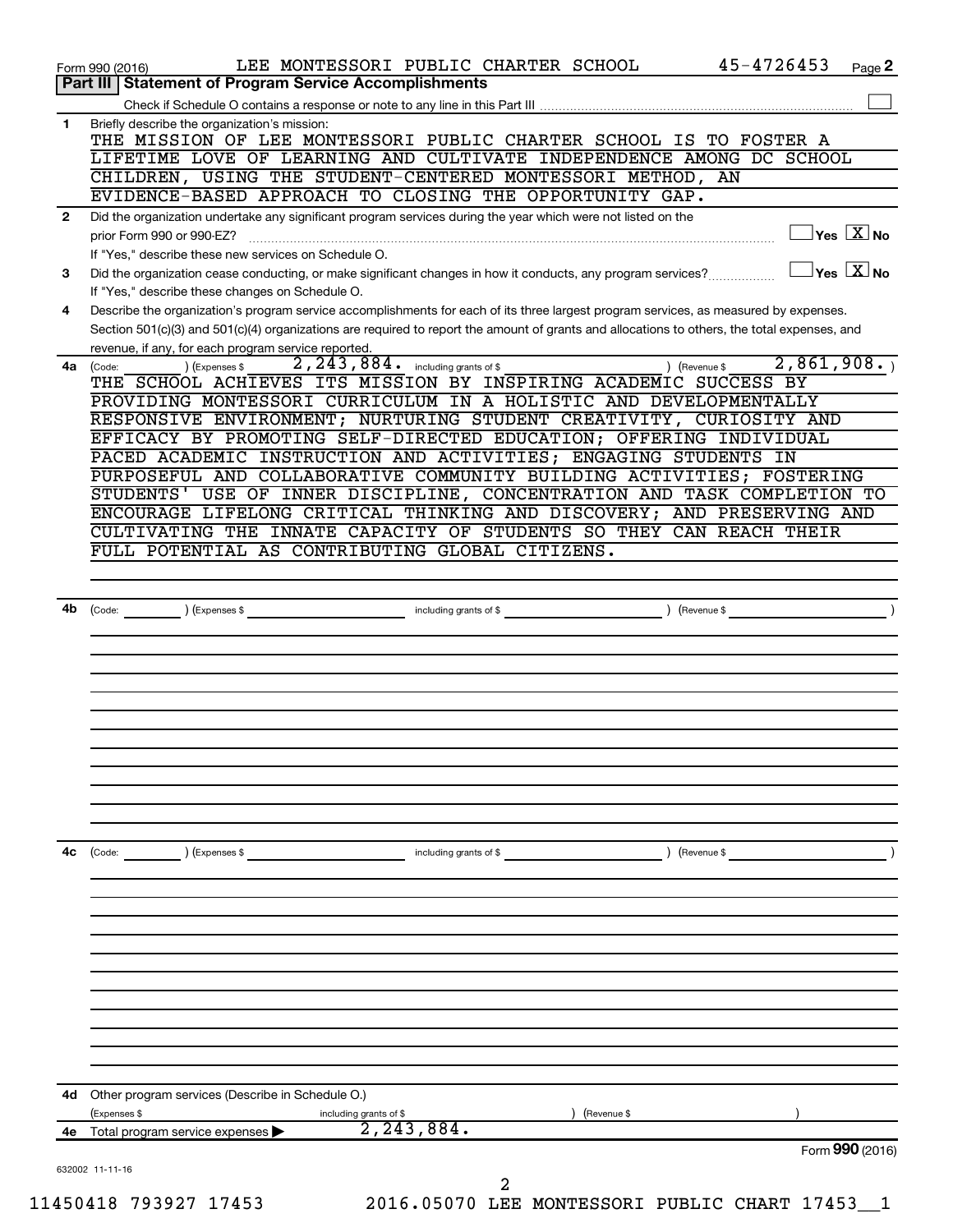|  | Form 990 (2016) |
|--|-----------------|
|  |                 |

|     | <b>Part IV   Checklist of Required Schedules</b>                                                                                                                                                                                    |                |                         |                         |
|-----|-------------------------------------------------------------------------------------------------------------------------------------------------------------------------------------------------------------------------------------|----------------|-------------------------|-------------------------|
|     |                                                                                                                                                                                                                                     |                | <b>Yes</b>              | No                      |
| 1   | Is the organization described in section 501(c)(3) or 4947(a)(1) (other than a private foundation)?                                                                                                                                 |                |                         |                         |
|     |                                                                                                                                                                                                                                     | 1              | X                       |                         |
| 2   | Is the organization required to complete Schedule B, Schedule of Contributors? [11] the organization required to complete Schedule B, Schedule of Contributors?                                                                     | $\overline{2}$ | $\overline{\mathbf{X}}$ |                         |
| З   | Did the organization engage in direct or indirect political campaign activities on behalf of or in opposition to candidates for                                                                                                     |                |                         |                         |
|     |                                                                                                                                                                                                                                     | 3              |                         | x                       |
| 4   | Section 501(c)(3) organizations. Did the organization engage in lobbying activities, or have a section 501(h) election in effect                                                                                                    |                |                         |                         |
|     |                                                                                                                                                                                                                                     | 4              |                         | x                       |
| 5   | Is the organization a section 501(c)(4), 501(c)(5), or 501(c)(6) organization that receives membership dues, assessments, or                                                                                                        |                |                         |                         |
|     |                                                                                                                                                                                                                                     | 5              |                         | x                       |
| 6   | Did the organization maintain any donor advised funds or any similar funds or accounts for which donors have the right to                                                                                                           |                |                         |                         |
|     | provide advice on the distribution or investment of amounts in such funds or accounts? If "Yes," complete Schedule D, Part I                                                                                                        | 6              |                         | x                       |
| 7   | Did the organization receive or hold a conservation easement, including easements to preserve open space,                                                                                                                           |                |                         |                         |
|     |                                                                                                                                                                                                                                     | $\overline{7}$ |                         | x                       |
| 8   | Did the organization maintain collections of works of art, historical treasures, or other similar assets? If "Yes," complete                                                                                                        |                |                         |                         |
|     | Schedule D, Part III <b>Marting Community</b> Construction of the Construction of the Construction of the Construction of the Construction of the Construction of the Construction of the Construction of the Construction of the C | 8              |                         | x                       |
| 9   | Did the organization report an amount in Part X, line 21, for escrow or custodial account liability, serve as a custodian for                                                                                                       |                |                         |                         |
|     | amounts not listed in Part X; or provide credit counseling, debt management, credit repair, or debt negotiation services?                                                                                                           |                |                         |                         |
|     | If "Yes," complete Schedule D, Part IV                                                                                                                                                                                              | 9              |                         | x                       |
| 10  | Did the organization, directly or through a related organization, hold assets in temporarily restricted endowments, permanent                                                                                                       |                |                         |                         |
|     |                                                                                                                                                                                                                                     | 10             |                         | x                       |
| 11  | If the organization's answer to any of the following questions is "Yes," then complete Schedule D, Parts VI, VII, VIII, IX, or X                                                                                                    |                |                         |                         |
|     | as applicable.                                                                                                                                                                                                                      |                |                         |                         |
|     | a Did the organization report an amount for land, buildings, and equipment in Part X, line 10? If "Yes," complete Schedule D,                                                                                                       |                |                         |                         |
|     |                                                                                                                                                                                                                                     | 11a            | X                       |                         |
|     | <b>b</b> Did the organization report an amount for investments - other securities in Part X, line 12 that is 5% or more of its total                                                                                                |                |                         |                         |
|     | assets reported in Part X, line 16? If "Yes," complete Schedule D, Part VII [11] [11] [12] [12] [12] [12] [12] [                                                                                                                    | 11b            |                         | x                       |
|     | c Did the organization report an amount for investments - program related in Part X, line 13 that is 5% or more of its total                                                                                                        |                |                         |                         |
|     |                                                                                                                                                                                                                                     | 11с            |                         | х                       |
|     | d Did the organization report an amount for other assets in Part X, line 15 that is 5% or more of its total assets reported in                                                                                                      |                |                         |                         |
|     |                                                                                                                                                                                                                                     | 11d            |                         | х                       |
|     | e Did the organization report an amount for other liabilities in Part X, line 25? If "Yes," complete Schedule D, Part X                                                                                                             | 11e            |                         | $\overline{\mathtt{x}}$ |
|     | f Did the organization's separate or consolidated financial statements for the tax year include a footnote that addresses                                                                                                           |                |                         |                         |
|     | the organization's liability for uncertain tax positions under FIN 48 (ASC 740)? If "Yes," complete Schedule D, Part X                                                                                                              | 11f            | х                       |                         |
|     | 12a Did the organization obtain separate, independent audited financial statements for the tax year? If "Yes," complete                                                                                                             |                |                         |                         |
|     | Schedule D, Parts XI and XII                                                                                                                                                                                                        | 12a            | х                       |                         |
|     | <b>b</b> Was the organization included in consolidated, independent audited financial statements for the tax year?                                                                                                                  |                |                         |                         |
|     | If "Yes," and if the organization answered "No" to line 12a, then completing Schedule D, Parts XI and XII is optional                                                                                                               | 12b            |                         | х                       |
| 13  |                                                                                                                                                                                                                                     | 13             | X                       |                         |
| 14a |                                                                                                                                                                                                                                     | 14a            |                         | $\overline{\mathbf{X}}$ |
|     | <b>b</b> Did the organization have aggregate revenues or expenses of more than \$10,000 from grantmaking, fundraising, business,                                                                                                    |                |                         |                         |
|     | investment, and program service activities outside the United States, or aggregate foreign investments valued at \$100,000                                                                                                          |                |                         |                         |
|     |                                                                                                                                                                                                                                     | 14b            |                         | х                       |
| 15  | Did the organization report on Part IX, column (A), line 3, more than \$5,000 of grants or other assistance to or for any                                                                                                           |                |                         |                         |
|     |                                                                                                                                                                                                                                     | 15             |                         | х                       |
| 16  | Did the organization report on Part IX, column (A), line 3, more than \$5,000 of aggregate grants or other assistance to                                                                                                            |                |                         |                         |
|     |                                                                                                                                                                                                                                     | 16             |                         | х                       |
| 17  | Did the organization report a total of more than \$15,000 of expenses for professional fundraising services on Part IX,                                                                                                             |                |                         |                         |
|     |                                                                                                                                                                                                                                     | 17             |                         | х                       |
| 18  | Did the organization report more than \$15,000 total of fundraising event gross income and contributions on Part VIII, lines                                                                                                        |                |                         |                         |
|     |                                                                                                                                                                                                                                     | 18             | х                       |                         |
| 19  | Did the organization report more than \$15,000 of gross income from gaming activities on Part VIII, line 9a? If "Yes,"                                                                                                              |                |                         |                         |
|     |                                                                                                                                                                                                                                     | 19             |                         | х                       |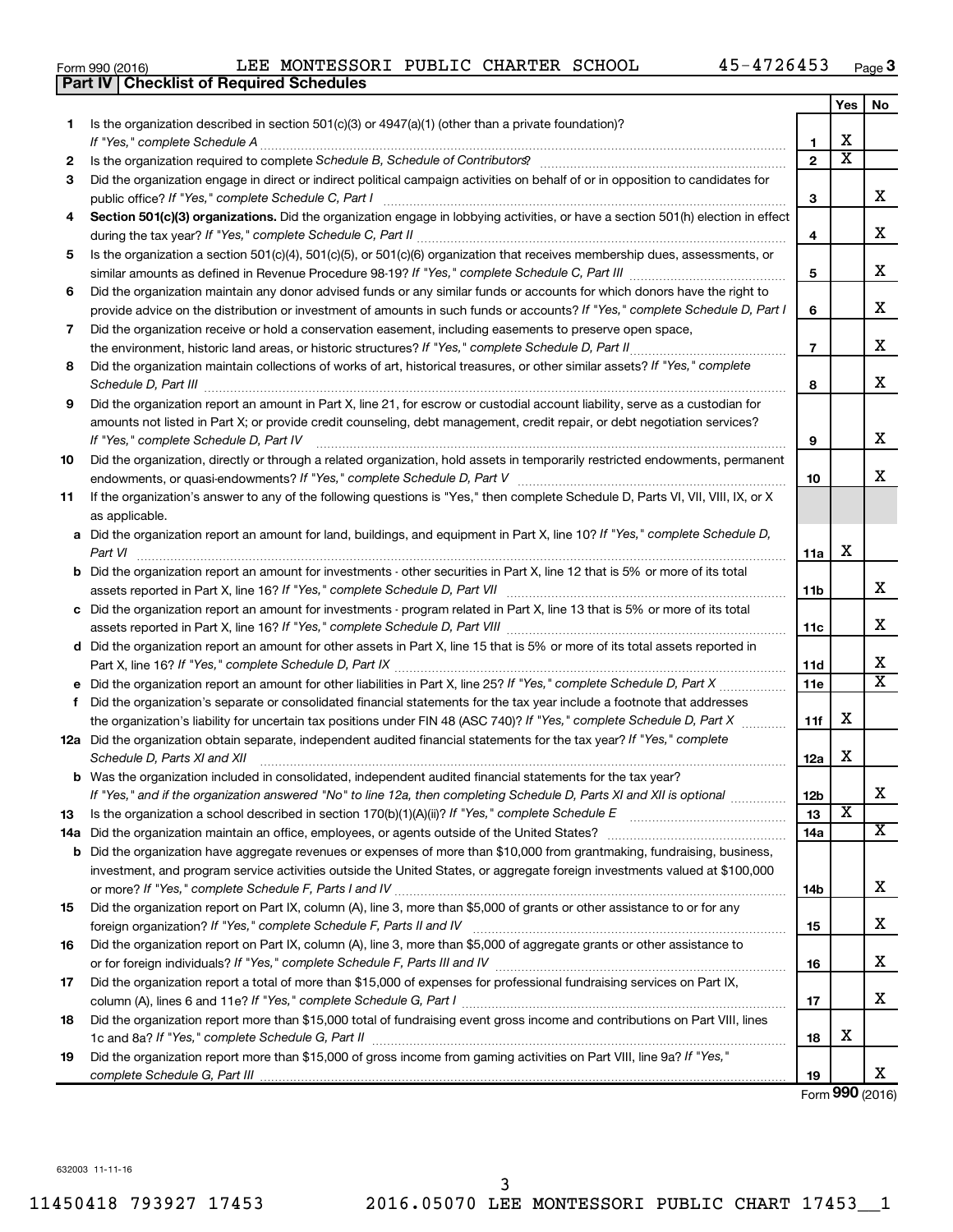| Form 990 (2016) |  |  | LEE MONTESSORI PUBLIC CHARTER SCHOOL |  |  |  | 45-4726453 | Page |  |
|-----------------|--|--|--------------------------------------|--|--|--|------------|------|--|
|-----------------|--|--|--------------------------------------|--|--|--|------------|------|--|

|    | <b>Part IV   Checklist of Required Schedules (continued)</b>                                                                        |     |     |                         |
|----|-------------------------------------------------------------------------------------------------------------------------------------|-----|-----|-------------------------|
|    |                                                                                                                                     |     | Yes | No                      |
|    | 20a Did the organization operate one or more hospital facilities? If "Yes," complete Schedule H                                     | 20a |     | X                       |
|    |                                                                                                                                     | 20b |     |                         |
| 21 | Did the organization report more than \$5,000 of grants or other assistance to any domestic organization or                         |     |     |                         |
|    |                                                                                                                                     | 21  |     | х                       |
| 22 | Did the organization report more than \$5,000 of grants or other assistance to or for domestic individuals on                       |     |     |                         |
|    |                                                                                                                                     | 22  |     | x                       |
| 23 | Did the organization answer "Yes" to Part VII, Section A, line 3, 4, or 5 about compensation of the organization's current          |     |     |                         |
|    | and former officers, directors, trustees, key employees, and highest compensated employees? If "Yes," complete                      |     |     |                         |
|    | Schedule J <b>Execute J Execute 2 CONSUMER</b>                                                                                      | 23  |     | x                       |
|    | 24a Did the organization have a tax-exempt bond issue with an outstanding principal amount of more than \$100,000 as of the         |     |     |                         |
|    | last day of the year, that was issued after December 31, 2002? If "Yes," answer lines 24b through 24d and complete                  |     |     |                         |
|    | Schedule K. If "No", go to line 25a                                                                                                 | 24a |     | x                       |
| b  |                                                                                                                                     | 24b |     |                         |
|    | Did the organization maintain an escrow account other than a refunding escrow at any time during the year to defease                |     |     |                         |
|    |                                                                                                                                     | 24c |     |                         |
|    |                                                                                                                                     | 24d |     |                         |
|    | 25a Section 501(c)(3), 501(c)(4), and 501(c)(29) organizations. Did the organization engage in an excess benefit                    |     |     |                         |
|    |                                                                                                                                     | 25a |     | x                       |
|    | <b>b</b> Is the organization aware that it engaged in an excess benefit transaction with a disqualified person in a prior year, and |     |     |                         |
|    | that the transaction has not been reported on any of the organization's prior Forms 990 or 990-EZ? If "Yes," complete               |     |     |                         |
|    | Schedule L, Part I                                                                                                                  | 25b |     | x                       |
| 26 | Did the organization report any amount on Part X, line 5, 6, or 22 for receivables from or payables to any current or               |     |     |                         |
|    | former officers, directors, trustees, key employees, highest compensated employees, or disqualified persons? If "Yes,"              |     |     |                         |
|    |                                                                                                                                     | 26  |     | X                       |
| 27 | Did the organization provide a grant or other assistance to an officer, director, trustee, key employee, substantial                |     |     |                         |
|    | contributor or employee thereof, a grant selection committee member, or to a 35% controlled entity or family member                 |     |     |                         |
|    |                                                                                                                                     | 27  |     | x                       |
| 28 | Was the organization a party to a business transaction with one of the following parties (see Schedule L, Part IV                   |     |     |                         |
|    | instructions for applicable filing thresholds, conditions, and exceptions):                                                         |     |     |                         |
| а  | A current or former officer, director, trustee, or key employee? If "Yes," complete Schedule L, Part IV                             | 28a |     | x                       |
| b  | A family member of a current or former officer, director, trustee, or key employee? If "Yes," complete Schedule L, Part IV          | 28b |     | $\overline{\textbf{x}}$ |
|    | c An entity of which a current or former officer, director, trustee, or key employee (or a family member thereof) was an officer,   |     |     |                         |
|    | director, trustee, or direct or indirect owner? If "Yes," complete Schedule L, Part IV                                              | 28c |     | х                       |
| 29 |                                                                                                                                     | 29  |     | $\overline{\mathbf{X}}$ |
| 30 | Did the organization receive contributions of art, historical treasures, or other similar assets, or qualified conservation         |     |     |                         |
|    |                                                                                                                                     | 30  |     | Χ                       |
| 31 | Did the organization liquidate, terminate, or dissolve and cease operations?                                                        |     |     |                         |
|    |                                                                                                                                     | 31  |     | x                       |
| 32 | Did the organization sell, exchange, dispose of, or transfer more than 25% of its net assets?/f "Yes," complete                     |     |     |                         |
|    |                                                                                                                                     | 32  |     | х                       |
| 33 | Did the organization own 100% of an entity disregarded as separate from the organization under Regulations                          |     |     |                         |
|    |                                                                                                                                     | 33  |     | х                       |
| 34 | Was the organization related to any tax-exempt or taxable entity? If "Yes," complete Schedule R, Part II, III, or IV, and           |     |     |                         |
|    | Part V, line 1                                                                                                                      | 34  |     | х                       |
|    |                                                                                                                                     | 35a |     | $\overline{\textbf{X}}$ |
|    | b If "Yes" to line 35a, did the organization receive any payment from or engage in any transaction with a controlled entity         |     |     |                         |
|    |                                                                                                                                     | 35b |     |                         |
| 36 | Section 501(c)(3) organizations. Did the organization make any transfers to an exempt non-charitable related organization?          |     |     |                         |
|    |                                                                                                                                     | 36  |     | x                       |
| 37 | Did the organization conduct more than 5% of its activities through an entity that is not a related organization                    |     |     |                         |
|    |                                                                                                                                     | 37  |     | х                       |
| 38 | Did the organization complete Schedule O and provide explanations in Schedule O for Part VI, lines 11b and 19?                      |     |     |                         |
|    |                                                                                                                                     | 38  | х   |                         |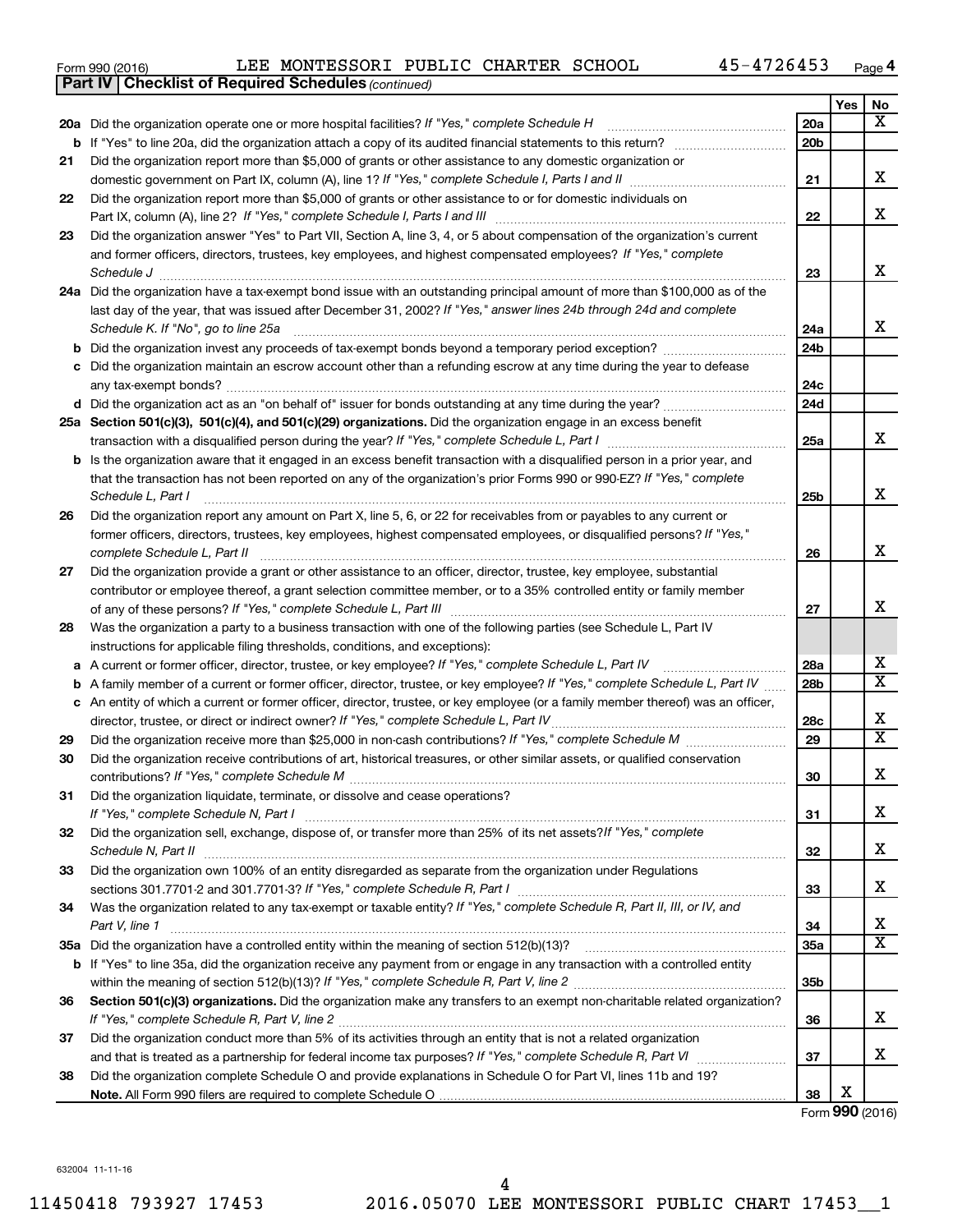|               | 45-4726453<br>LEE MONTESSORI PUBLIC CHARTER SCHOOL<br>Form 990 (2016)                                                                           |                |                       | Page 5                |
|---------------|-------------------------------------------------------------------------------------------------------------------------------------------------|----------------|-----------------------|-----------------------|
| <b>Part V</b> | <b>Statements Regarding Other IRS Filings and Tax Compliance</b>                                                                                |                |                       |                       |
|               | Check if Schedule O contains a response or note to any line in this Part V                                                                      |                |                       |                       |
|               |                                                                                                                                                 |                | Yes                   | No                    |
|               | 15<br>1a                                                                                                                                        |                |                       |                       |
| b             | $\overline{0}$<br>1 <sub>b</sub><br>Enter the number of Forms W-2G included in line 1a. Enter -0- if not applicable                             |                |                       |                       |
| c             | Did the organization comply with backup withholding rules for reportable payments to vendors and reportable gaming                              |                |                       |                       |
|               |                                                                                                                                                 | 1c             | х                     |                       |
|               | 2a Enter the number of employees reported on Form W-3, Transmittal of Wage and Tax Statements,                                                  |                |                       |                       |
|               | 47<br>filed for the calendar year ending with or within the year covered by this return<br>2a                                                   |                |                       |                       |
|               | <b>b</b> If at least one is reported on line 2a, did the organization file all required federal employment tax returns?                         | 2 <sub>b</sub> | X                     |                       |
|               |                                                                                                                                                 |                |                       |                       |
|               | 3a Did the organization have unrelated business gross income of \$1,000 or more during the year?                                                | 3a             |                       | х                     |
|               | <b>b</b> If "Yes," has it filed a Form 990-T for this year? If "No," to line 3b, provide an explanation in Schedule O                           | 3b             |                       |                       |
|               | 4a At any time during the calendar year, did the organization have an interest in, or a signature or other authority over, a                    |                |                       |                       |
|               | financial account in a foreign country (such as a bank account, securities account, or other financial account)?                                | 4a             |                       | x                     |
|               | <b>b</b> If "Yes," enter the name of the foreign country: $\blacktriangleright$                                                                 |                |                       |                       |
|               | See instructions for filing requirements for FinCEN Form 114, Report of Foreign Bank and Financial Accounts (FBAR).                             |                |                       |                       |
|               |                                                                                                                                                 | 5a             |                       | х                     |
| b             |                                                                                                                                                 | 5b             |                       | $\overline{\text{X}}$ |
|               |                                                                                                                                                 | 5c             |                       |                       |
|               | 6a Does the organization have annual gross receipts that are normally greater than \$100,000, and did the organization solicit                  |                |                       |                       |
|               |                                                                                                                                                 | 6a             |                       | x                     |
|               | <b>b</b> If "Yes," did the organization include with every solicitation an express statement that such contributions or gifts                   |                |                       |                       |
|               | were not tax deductible?                                                                                                                        | 6b             |                       |                       |
| 7             | Organizations that may receive deductible contributions under section 170(c).                                                                   |                |                       |                       |
| a             | Did the organization receive a payment in excess of \$75 made partly as a contribution and partly for goods and services provided to the payor? | 7а             |                       | x                     |
| b             |                                                                                                                                                 | 7b             |                       |                       |
|               | c Did the organization sell, exchange, or otherwise dispose of tangible personal property for which it was required                             |                |                       |                       |
|               |                                                                                                                                                 | 7c             |                       | x                     |
|               | 7d                                                                                                                                              |                |                       |                       |
|               |                                                                                                                                                 | 7e             |                       | х                     |
| Ť.            | Did the organization, during the year, pay premiums, directly or indirectly, on a personal benefit contract?                                    | 7f             |                       | $\overline{\text{X}}$ |
| g             | If the organization received a contribution of qualified intellectual property, did the organization file Form 8899 as required?                | 7g             |                       |                       |
|               | h If the organization received a contribution of cars, boats, airplanes, or other vehicles, did the organization file a Form 1098-C?            | 7h             |                       |                       |
| 8             | Sponsoring organizations maintaining donor advised funds. Did a donor advised fund maintained by the                                            |                |                       |                       |
|               |                                                                                                                                                 | 8              |                       |                       |
|               | Sponsoring organizations maintaining donor advised funds.                                                                                       |                |                       |                       |
| а             |                                                                                                                                                 | 9а             |                       |                       |
| b             |                                                                                                                                                 | 9b             |                       |                       |
| 10            | Section 501(c)(7) organizations. Enter:                                                                                                         |                |                       |                       |
| a             | 10a                                                                                                                                             |                |                       |                       |
| b             | 10 <sub>b</sub><br>Gross receipts, included on Form 990, Part VIII, line 12, for public use of club facilities                                  |                |                       |                       |
| 11            | Section 501(c)(12) organizations. Enter:                                                                                                        |                |                       |                       |
| а             | 11a                                                                                                                                             |                |                       |                       |
| b             | Gross income from other sources (Do not net amounts due or paid to other sources against                                                        |                |                       |                       |
|               | 11b                                                                                                                                             |                |                       |                       |
|               | 12a Section 4947(a)(1) non-exempt charitable trusts. Is the organization filing Form 990 in lieu of Form 1041?                                  | 12a            |                       |                       |
|               | <b>b</b> If "Yes," enter the amount of tax-exempt interest received or accrued during the year<br>12b                                           |                |                       |                       |
| 13            | Section 501(c)(29) qualified nonprofit health insurance issuers.                                                                                |                |                       |                       |
| а             |                                                                                                                                                 | 1За            |                       |                       |
|               | Note. See the instructions for additional information the organization must report on Schedule O.                                               |                |                       |                       |
|               | <b>b</b> Enter the amount of reserves the organization is required to maintain by the states in which the                                       |                |                       |                       |
|               | 13b                                                                                                                                             |                |                       |                       |
| c             | 13 <sub>c</sub>                                                                                                                                 |                |                       |                       |
|               | 14a Did the organization receive any payments for indoor tanning services during the tax year?                                                  | 14a            |                       | х                     |
|               |                                                                                                                                                 | 14b            |                       |                       |
|               |                                                                                                                                                 |                | Enrm $QQ \cap (2016)$ |                       |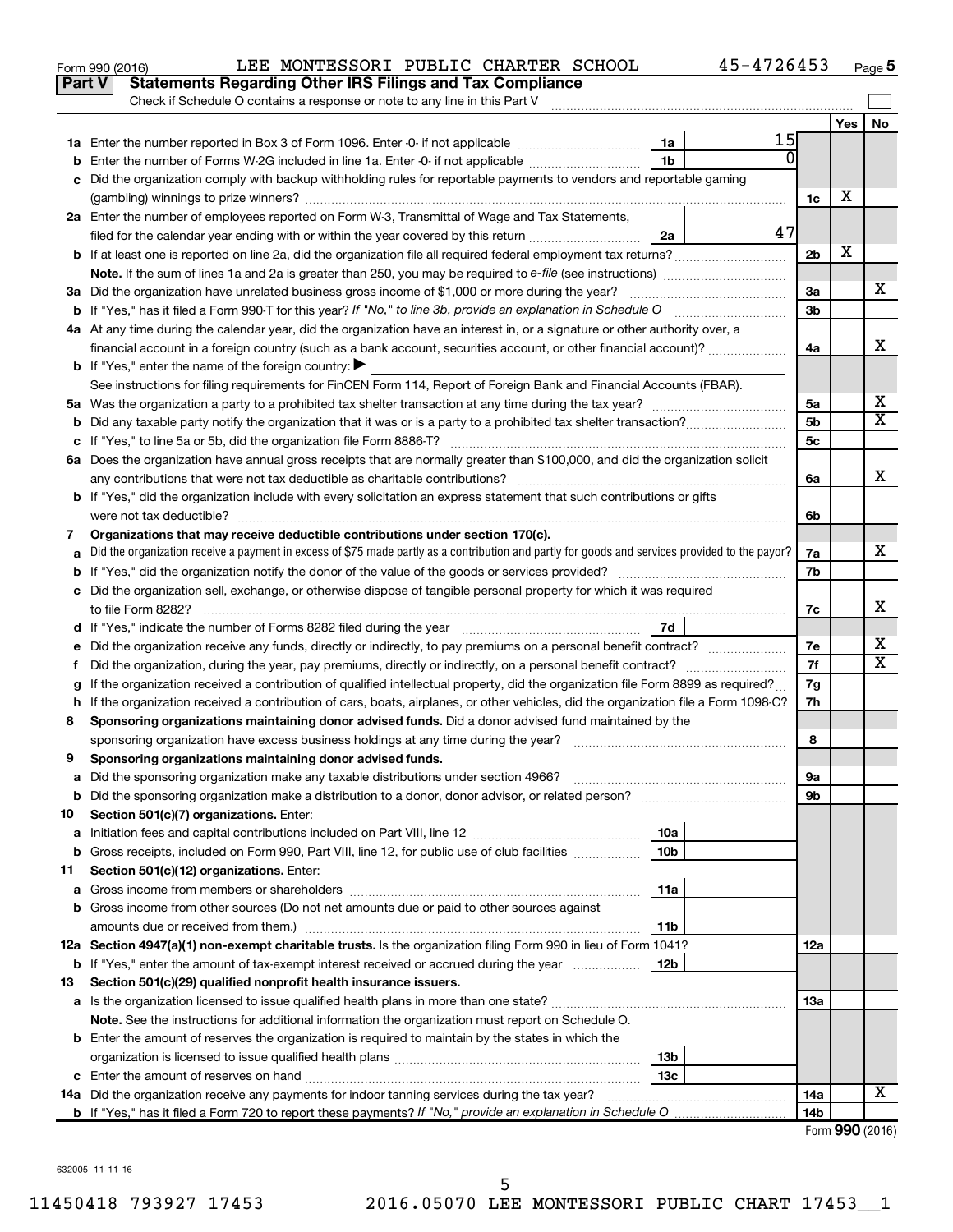| Form 990 (2016) |  |
|-----------------|--|
|-----------------|--|

#### Form 990 (2016) Page LEE MONTESSORI PUBLIC CHARTER SCHOOL 45-4726453

**Part VI** Governance, Management, and Disclosure For each "Yes" response to lines 2 through 7b below, and for a "No" response *to line 8a, 8b, or 10b below, describe the circumstances, processes, or changes in Schedule O. See instructions.*

|     | Check if Schedule O contains a response or note to any line in this Part VI [11] [12] [2] [2] [2] [2] [2] [2] [                                                                                                                |                               |                 |                         | $\mathbf{X}$            |
|-----|--------------------------------------------------------------------------------------------------------------------------------------------------------------------------------------------------------------------------------|-------------------------------|-----------------|-------------------------|-------------------------|
|     | <b>Section A. Governing Body and Management</b>                                                                                                                                                                                |                               |                 |                         |                         |
|     |                                                                                                                                                                                                                                |                               |                 | Yes                     | No                      |
|     | 1a Enter the number of voting members of the governing body at the end of the tax year                                                                                                                                         | 1a                            | 91              |                         |                         |
|     | If there are material differences in voting rights among members of the governing body, or if the governing                                                                                                                    |                               |                 |                         |                         |
|     | body delegated broad authority to an executive committee or similar committee, explain in Schedule O.                                                                                                                          |                               |                 |                         |                         |
| b   | Enter the number of voting members included in line 1a, above, who are independent                                                                                                                                             | 1b                            | 8               |                         |                         |
| 2   | Did any officer, director, trustee, or key employee have a family relationship or a business relationship with any other                                                                                                       |                               |                 |                         |                         |
|     | officer, director, trustee, or key employee?                                                                                                                                                                                   |                               | $\mathbf{2}$    |                         | х                       |
| 3   | Did the organization delegate control over management duties customarily performed by or under the direct supervision                                                                                                          |                               |                 |                         |                         |
|     |                                                                                                                                                                                                                                |                               | 3               |                         | х                       |
| 4   | Did the organization make any significant changes to its governing documents since the prior Form 990 was filed?                                                                                                               |                               | 4               |                         | $\overline{\mathbf{x}}$ |
| 5   |                                                                                                                                                                                                                                |                               | 5               |                         | $\overline{\mathbf{x}}$ |
| 6   |                                                                                                                                                                                                                                |                               | 6               |                         | $\overline{\mathbf{x}}$ |
| 7a  | Did the organization have members, stockholders, or other persons who had the power to elect or appoint one or                                                                                                                 |                               |                 |                         |                         |
|     |                                                                                                                                                                                                                                |                               | 7a              |                         | X                       |
| b   | Are any governance decisions of the organization reserved to (or subject to approval by) members, stockholders, or                                                                                                             |                               |                 |                         |                         |
|     |                                                                                                                                                                                                                                |                               | 7b              |                         | x                       |
| 8   | Did the organization contemporaneously document the meetings held or written actions undertaken during the year by the following:                                                                                              |                               |                 |                         |                         |
| а   |                                                                                                                                                                                                                                |                               | 8a              | х                       |                         |
|     |                                                                                                                                                                                                                                |                               | 8b              | $\overline{\textbf{x}}$ |                         |
| 9   | Is there any officer, director, trustee, or key employee listed in Part VII, Section A, who cannot be reached at the                                                                                                           |                               |                 |                         |                         |
|     |                                                                                                                                                                                                                                |                               | 9               |                         | х                       |
|     | Section B. Policies (This Section B requests information about policies not required by the Internal Revenue Code.)                                                                                                            |                               |                 |                         |                         |
|     |                                                                                                                                                                                                                                |                               |                 | Yes                     | No                      |
|     |                                                                                                                                                                                                                                |                               | 10a             |                         | х                       |
|     | <b>b</b> If "Yes," did the organization have written policies and procedures governing the activities of such chapters, affiliates,                                                                                            |                               |                 |                         |                         |
|     |                                                                                                                                                                                                                                |                               | 10b             |                         |                         |
|     | 11a Has the organization provided a complete copy of this Form 990 to all members of its governing body before filing the form?                                                                                                |                               | 11a             | X                       |                         |
|     |                                                                                                                                                                                                                                |                               |                 |                         |                         |
|     | Describe in Schedule O the process, if any, used by the organization to review this Form 990.                                                                                                                                  |                               | 12a             | х                       |                         |
| 12a | Did the organization have a written conflict of interest policy? If "No," go to line 13<br>Were officers, directors, or trustees, and key employees required to disclose annually interests that could give rise to conflicts? |                               | 12 <sub>b</sub> | X                       |                         |
|     |                                                                                                                                                                                                                                |                               |                 |                         |                         |
| с   | Did the organization regularly and consistently monitor and enforce compliance with the policy? If "Yes," describe                                                                                                             |                               |                 | X                       |                         |
|     | in Schedule O how this was done manufactured and continuum and contact the was done manufactured and contact t                                                                                                                 |                               | 12c             | $\overline{\mathbf{x}}$ |                         |
| 13  |                                                                                                                                                                                                                                |                               | 13              | X                       |                         |
| 14  |                                                                                                                                                                                                                                |                               | 14              |                         |                         |
| 15  | Did the process for determining compensation of the following persons include a review and approval by independent                                                                                                             |                               |                 |                         |                         |
|     | persons, comparability data, and contemporaneous substantiation of the deliberation and decision?                                                                                                                              |                               |                 |                         |                         |
| а   | The organization's CEO, Executive Director, or top management official [111] [11] manument content of the organization's CEO, Executive Director, or top management official [11] manument content of the organization of the  |                               | 15a             |                         | x                       |
|     |                                                                                                                                                                                                                                |                               | 15b             |                         | $\mathbf x$             |
|     | If "Yes" to line 15a or 15b, describe the process in Schedule O (see instructions).                                                                                                                                            |                               |                 |                         |                         |
|     | 16a Did the organization invest in, contribute assets to, or participate in a joint venture or similar arrangement with a                                                                                                      |                               |                 |                         |                         |
|     | taxable entity during the year?                                                                                                                                                                                                |                               | 16a             |                         | x                       |
|     | b If "Yes," did the organization follow a written policy or procedure requiring the organization to evaluate its participation                                                                                                 |                               |                 |                         |                         |
|     | in joint venture arrangements under applicable federal tax law, and take steps to safeguard the organization's                                                                                                                 |                               |                 |                         |                         |
|     | exempt status with respect to such arrangements?                                                                                                                                                                               |                               | 16b             |                         |                         |
|     | <b>Section C. Disclosure</b>                                                                                                                                                                                                   |                               |                 |                         |                         |
| 17  | <b>NONE</b><br>List the states with which a copy of this Form 990 is required to be filed $\blacktriangleright$                                                                                                                |                               |                 |                         |                         |
| 18  | Section 6104 requires an organization to make its Forms 1023 (or 1024 if applicable), 990, and 990-T (Section 501(c)(3)s only) available                                                                                       |                               |                 |                         |                         |
|     | for public inspection. Indicate how you made these available. Check all that apply.                                                                                                                                            |                               |                 |                         |                         |
|     | $X$ Upon request<br>Own website<br>Another's website                                                                                                                                                                           | Other (explain in Schedule O) |                 |                         |                         |
| 19  | Describe in Schedule O whether (and if so, how) the organization made its governing documents, conflict of interest policy, and financial                                                                                      |                               |                 |                         |                         |
|     | statements available to the public during the tax year.                                                                                                                                                                        |                               |                 |                         |                         |
| 20  | State the name, address, and telephone number of the person who possesses the organization's books and records:                                                                                                                |                               |                 |                         |                         |
|     | THE ORGANIZATION - 202-779-9740                                                                                                                                                                                                |                               |                 |                         |                         |
|     | 20017<br>3025 4TH STREET, NE, WASHINGTON,<br>DC                                                                                                                                                                                |                               |                 |                         |                         |
|     | 632006 11-11-16                                                                                                                                                                                                                |                               |                 | Form 990 (2016)         |                         |
|     | 6                                                                                                                                                                                                                              |                               |                 |                         |                         |
|     | 2016.05070 LEE MONTESSORI PUBLIC CHART 17453_1<br>11450418 793927 17453                                                                                                                                                        |                               |                 |                         |                         |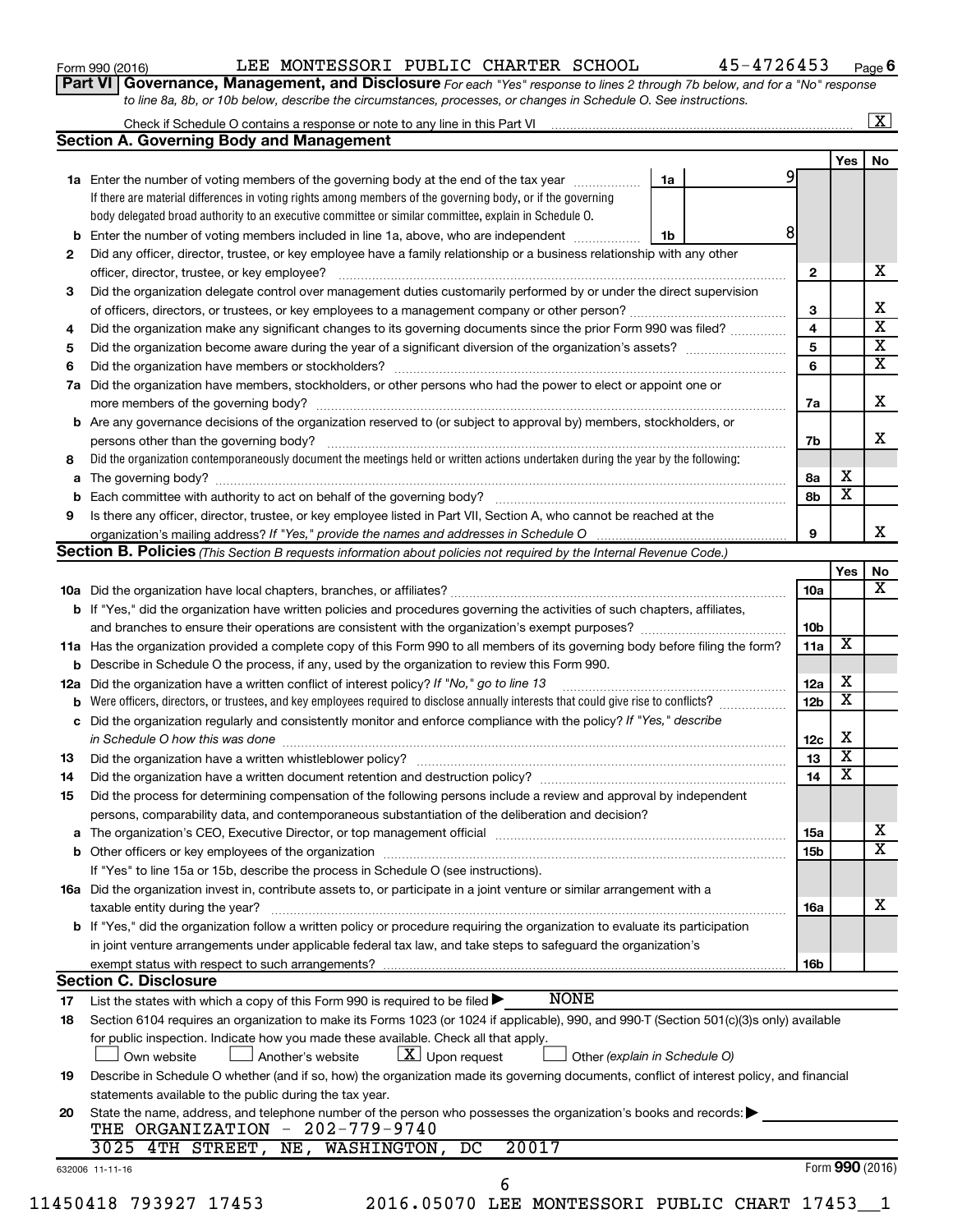$\Box$ 

| Part VII Compensation of Officers, Directors, Trustees, Key Employees, Highest Compensated |  |
|--------------------------------------------------------------------------------------------|--|
| <b>Employees, and Independent Contractors</b>                                              |  |

#### Check if Schedule O contains a response or note to any line in this Part VII

**Section A. Officers, Directors, Trustees, Key Employees, and Highest Compensated Employees**

**1a**  Complete this table for all persons required to be listed. Report compensation for the calendar year ending with or within the organization's tax year.

**•** List all of the organization's current officers, directors, trustees (whether individuals or organizations), regardless of amount of compensation.

**•** List all of the organization's **current** key employees, if any. See instructions for definition of "key employee." Enter -0- in columns  $(D)$ ,  $(E)$ , and  $(F)$  if no compensation was paid.

**•** List the organization's five current highest compensated employees (other than an officer, director, trustee, or key employee) who received report-

**•** List all of the organization's former officers, key employees, and highest compensated employees who received more than \$100,000 of able compensation (Box 5 of Form W-2 and/or Box 7 of Form 1099-MISC) of more than \$100,000 from the organization and any related organizations. reportable compensation from the organization and any related organizations.

**•** List all of the organization's former directors or trustees that received, in the capacity as a former director or trustee of the organization, more than \$10,000 of reportable compensation from the organization and any related organizations.

List persons in the following order: individual trustees or directors; institutional trustees; officers; key employees; highest compensated employees; and former such persons.

|  |  |  | Check this box if neither the organization nor any related organization compensated any current officer, director, or trustee. |  |  |
|--|--|--|--------------------------------------------------------------------------------------------------------------------------------|--|--|
|  |  |  |                                                                                                                                |  |  |

| (A)                        | (B)                    | (C)                                     |                                                                  |             |              |                                 |        | (D)                 | (E)                              | (F)                      |  |  |
|----------------------------|------------------------|-----------------------------------------|------------------------------------------------------------------|-------------|--------------|---------------------------------|--------|---------------------|----------------------------------|--------------------------|--|--|
| Name and Title             | Average                | Position<br>(do not check more than one |                                                                  |             |              |                                 |        | Reportable          | Reportable                       | Estimated                |  |  |
|                            | hours per              |                                         | box, unless person is both an<br>officer and a director/trustee) |             |              |                                 |        | compensation        | compensation                     | amount of                |  |  |
|                            | week                   |                                         |                                                                  |             |              |                                 |        | from                | from related                     | other                    |  |  |
|                            | (list any<br>hours for |                                         |                                                                  |             |              |                                 |        | the<br>organization | organizations<br>(W-2/1099-MISC) | compensation<br>from the |  |  |
|                            | related                |                                         |                                                                  |             |              |                                 |        | (W-2/1099-MISC)     |                                  | organization             |  |  |
|                            | organizations          |                                         |                                                                  |             |              |                                 |        |                     |                                  | and related              |  |  |
|                            | below                  | Individual trustee or director          | Institutional trustee                                            |             | Key employee | Highest compensated<br>employee |        |                     |                                  | organizations            |  |  |
|                            | line)                  |                                         |                                                                  | Officer     |              |                                 | Former |                     |                                  |                          |  |  |
| (1) DOMINIQUE FORTUNE      | 1.00                   |                                         |                                                                  |             |              |                                 |        |                     |                                  |                          |  |  |
| <b>CHAIR</b>               |                        | X                                       |                                                                  | $\mathbf x$ |              |                                 |        | $\mathbf 0$ .       | 0.                               | $\mathbf 0$ .            |  |  |
| (2) CHRISTINA NAGEY        | 1.00                   |                                         |                                                                  |             |              |                                 |        |                     |                                  |                          |  |  |
| VICE-CHAIR                 |                        | X                                       |                                                                  | $\mathbf X$ |              |                                 |        | $\mathbf 0$ .       | 0.                               | $\mathbf 0$ .            |  |  |
| (3) LANCE HELMING          | 1.00                   |                                         |                                                                  |             |              |                                 |        |                     |                                  |                          |  |  |
| TREASURER                  |                        | $\mathbf X$                             |                                                                  | $\mathbf X$ |              |                                 |        | $\mathbf 0$ .       | $\mathbf 0$ .                    | $\mathbf 0$ .            |  |  |
| (4) KELLY SMITH            | 1.00                   |                                         |                                                                  |             |              |                                 |        |                     |                                  |                          |  |  |
| SECRETARY                  |                        | X                                       |                                                                  | $\mathbf X$ |              |                                 |        | $\mathbf 0$ .       | 0.                               | $\mathbf 0$ .            |  |  |
| (5) DJAHNA AKINYEMI        | 1.00                   |                                         |                                                                  |             |              |                                 |        |                     |                                  |                          |  |  |
| <b>DIRECTOR</b>            |                        | X                                       |                                                                  |             |              |                                 |        | $\mathbf 0$ .       | 0.                               | $\mathbf 0$ .            |  |  |
| (6) MARIMBA JOHNSON BRIGHT | 1.00                   |                                         |                                                                  |             |              |                                 |        |                     |                                  |                          |  |  |
| <b>DIRECTOR</b>            |                        | $\mathbf X$                             |                                                                  |             |              |                                 |        | $\mathbf 0$ .       | 0.                               | $\mathbf 0$ .            |  |  |
| (7) CATHARINE BELLINGER    | 1.00                   |                                         |                                                                  |             |              |                                 |        |                     |                                  |                          |  |  |
| <b>DIRECTOR</b>            |                        | $\mathbf X$                             |                                                                  |             |              |                                 |        | 0.                  | 0.                               | $\mathbf 0$ .            |  |  |
| (8) BEVERLY O'BRYANT       | 1.00                   |                                         |                                                                  |             |              |                                 |        |                     |                                  |                          |  |  |
| <b>DIRECTOR</b>            |                        | $\mathbf X$                             |                                                                  |             |              |                                 |        | 0.                  | 0.                               | $\mathbf 0$ .            |  |  |
| (9) CHRIS PENCIKOWSKI      | 40.00                  |                                         |                                                                  |             |              |                                 |        |                     |                                  |                          |  |  |
| HEAD OF SCHOOL             |                        |                                         |                                                                  | $\mathbf X$ |              |                                 |        | 127,902.            | 0.                               | 8,974.                   |  |  |
|                            |                        |                                         |                                                                  |             |              |                                 |        |                     |                                  |                          |  |  |
|                            |                        |                                         |                                                                  |             |              |                                 |        |                     |                                  |                          |  |  |
|                            |                        |                                         |                                                                  |             |              |                                 |        |                     |                                  |                          |  |  |
|                            |                        |                                         |                                                                  |             |              |                                 |        |                     |                                  |                          |  |  |
|                            |                        |                                         |                                                                  |             |              |                                 |        |                     |                                  |                          |  |  |
|                            |                        |                                         |                                                                  |             |              |                                 |        |                     |                                  |                          |  |  |
|                            |                        |                                         |                                                                  |             |              |                                 |        |                     |                                  |                          |  |  |
|                            |                        |                                         |                                                                  |             |              |                                 |        |                     |                                  |                          |  |  |
|                            |                        |                                         |                                                                  |             |              |                                 |        |                     |                                  |                          |  |  |
|                            |                        |                                         |                                                                  |             |              |                                 |        |                     |                                  |                          |  |  |
|                            |                        |                                         |                                                                  |             |              |                                 |        |                     |                                  |                          |  |  |
|                            |                        |                                         |                                                                  |             |              |                                 |        |                     |                                  |                          |  |  |
|                            |                        |                                         |                                                                  |             |              |                                 |        |                     |                                  |                          |  |  |
|                            |                        |                                         |                                                                  |             |              |                                 |        |                     |                                  |                          |  |  |
|                            |                        |                                         |                                                                  |             |              |                                 |        |                     |                                  |                          |  |  |
|                            |                        |                                         |                                                                  |             |              |                                 |        |                     |                                  |                          |  |  |

632007 11-11-16

Form (2016) **990**

7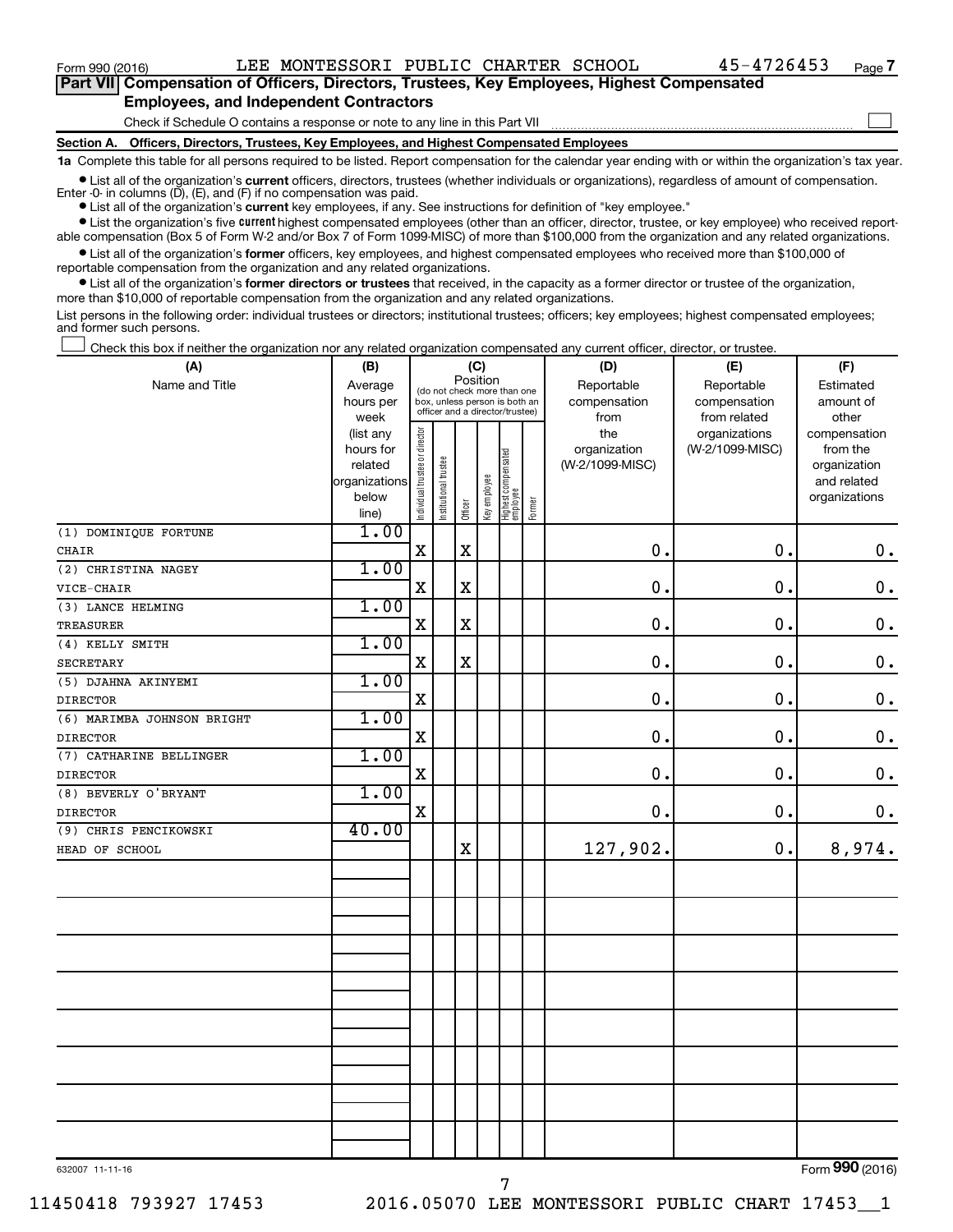|                 | Form 990 (2016)                                                                                                                                                                                                                                                           |                                                                                                             |                                |                       |                     |                     |                                                                                                                                     |        | LEE MONTESSORI PUBLIC CHARTER SCHOOL                                                | 45-4726453                                                                            |          |                     |                                                                                                                    | Page 8 |
|-----------------|---------------------------------------------------------------------------------------------------------------------------------------------------------------------------------------------------------------------------------------------------------------------------|-------------------------------------------------------------------------------------------------------------|--------------------------------|-----------------------|---------------------|---------------------|-------------------------------------------------------------------------------------------------------------------------------------|--------|-------------------------------------------------------------------------------------|---------------------------------------------------------------------------------------|----------|---------------------|--------------------------------------------------------------------------------------------------------------------|--------|
| <b>Part VII</b> | Section A. Officers, Directors, Trustees, Key Employees, and Highest Compensated Employees (continued)                                                                                                                                                                    |                                                                                                             |                                |                       |                     |                     |                                                                                                                                     |        |                                                                                     |                                                                                       |          |                     |                                                                                                                    |        |
|                 | (A)<br>Name and title                                                                                                                                                                                                                                                     | (B)<br>Average<br>hours per<br>week<br>(list any<br>hours for<br>related<br>organizations<br>below<br>line) | Individual trustee or director | Institutional trustee | Position<br>Officer | (C)<br>Key employee | (do not check more than one<br>box, unless person is both an<br>officer and a director/trustee)<br>Highest compensated<br> employee | Former | (D)<br>Reportable<br>compensation<br>from<br>the<br>organization<br>(W-2/1099-MISC) | (E)<br>Reportable<br>compensation<br>from related<br>organizations<br>(W-2/1099-MISC) |          |                     | (F)<br>Estimated<br>amount of<br>other<br>compensation<br>from the<br>organization<br>and related<br>organizations |        |
|                 |                                                                                                                                                                                                                                                                           |                                                                                                             |                                |                       |                     |                     |                                                                                                                                     |        |                                                                                     |                                                                                       |          |                     |                                                                                                                    |        |
|                 |                                                                                                                                                                                                                                                                           |                                                                                                             |                                |                       |                     |                     |                                                                                                                                     |        |                                                                                     |                                                                                       |          |                     |                                                                                                                    |        |
|                 |                                                                                                                                                                                                                                                                           |                                                                                                             |                                |                       |                     |                     |                                                                                                                                     |        |                                                                                     |                                                                                       |          |                     |                                                                                                                    |        |
|                 |                                                                                                                                                                                                                                                                           |                                                                                                             |                                |                       |                     |                     |                                                                                                                                     |        |                                                                                     |                                                                                       |          |                     |                                                                                                                    |        |
|                 |                                                                                                                                                                                                                                                                           |                                                                                                             |                                |                       |                     |                     |                                                                                                                                     |        |                                                                                     |                                                                                       |          |                     |                                                                                                                    |        |
|                 |                                                                                                                                                                                                                                                                           |                                                                                                             |                                |                       |                     |                     |                                                                                                                                     |        |                                                                                     |                                                                                       |          |                     |                                                                                                                    |        |
|                 |                                                                                                                                                                                                                                                                           |                                                                                                             |                                |                       |                     |                     |                                                                                                                                     |        |                                                                                     |                                                                                       |          |                     |                                                                                                                    |        |
|                 |                                                                                                                                                                                                                                                                           |                                                                                                             |                                |                       |                     |                     |                                                                                                                                     |        |                                                                                     |                                                                                       |          |                     |                                                                                                                    |        |
|                 |                                                                                                                                                                                                                                                                           |                                                                                                             |                                |                       |                     |                     |                                                                                                                                     |        |                                                                                     |                                                                                       |          |                     |                                                                                                                    |        |
|                 |                                                                                                                                                                                                                                                                           |                                                                                                             |                                |                       |                     |                     |                                                                                                                                     |        |                                                                                     |                                                                                       |          |                     |                                                                                                                    |        |
|                 |                                                                                                                                                                                                                                                                           |                                                                                                             |                                |                       |                     |                     |                                                                                                                                     |        |                                                                                     |                                                                                       |          |                     |                                                                                                                    |        |
|                 | 1b Sub-total                                                                                                                                                                                                                                                              |                                                                                                             |                                |                       |                     |                     |                                                                                                                                     |        | 127,902.                                                                            |                                                                                       | Ο.       | 8,974.              |                                                                                                                    |        |
|                 | c Total from continuation sheets to Part VII, Section A manufactured by                                                                                                                                                                                                   |                                                                                                             |                                |                       |                     |                     |                                                                                                                                     |        | О.<br>127,902.                                                                      |                                                                                       | σ.<br>σ. | 8,974.              |                                                                                                                    | 0.     |
| $\mathbf{2}$    | Total number of individuals (including but not limited to those listed above) who received more than \$100,000 of reportable                                                                                                                                              |                                                                                                             |                                |                       |                     |                     |                                                                                                                                     |        |                                                                                     |                                                                                       |          |                     |                                                                                                                    | 1      |
|                 | compensation from the organization $\blacktriangleright$                                                                                                                                                                                                                  |                                                                                                             |                                |                       |                     |                     |                                                                                                                                     |        |                                                                                     |                                                                                       |          |                     | Yes                                                                                                                | No     |
| З               | Did the organization list any former officer, director, or trustee, key employee, or highest compensated employee on                                                                                                                                                      |                                                                                                             |                                |                       |                     |                     |                                                                                                                                     |        |                                                                                     |                                                                                       |          |                     |                                                                                                                    | x.     |
|                 | line 1a? If "Yes," complete Schedule J for such individual [11] manufacture manufacture 1a? If "Yes," complete Schedule J for such individual<br>For any individual listed on line 1a, is the sum of reportable compensation and other compensation from the organization |                                                                                                             |                                |                       |                     |                     |                                                                                                                                     |        |                                                                                     |                                                                                       |          | з                   |                                                                                                                    |        |
| 5               | and related organizations greater than \$150,000? If "Yes," complete Schedule J for such individual<br>Did any person listed on line 1a receive or accrue compensation from any unrelated organization or individual for services                                         |                                                                                                             |                                |                       |                     |                     |                                                                                                                                     |        |                                                                                     |                                                                                       |          | 4                   |                                                                                                                    | х      |
|                 | rendered to the organization? If "Yes," complete Schedule J for such person                                                                                                                                                                                               |                                                                                                             |                                |                       |                     |                     |                                                                                                                                     |        |                                                                                     |                                                                                       |          | 5                   |                                                                                                                    | X.     |
| 1               | <b>Section B. Independent Contractors</b><br>Complete this table for your five highest compensated independent contractors that received more than \$100,000 of compensation from                                                                                         |                                                                                                             |                                |                       |                     |                     |                                                                                                                                     |        |                                                                                     |                                                                                       |          |                     |                                                                                                                    |        |
|                 | the organization. Report compensation for the calendar year ending with or within the organization's tax year.                                                                                                                                                            |                                                                                                             |                                |                       |                     |                     |                                                                                                                                     |        |                                                                                     |                                                                                       |          |                     |                                                                                                                    |        |
|                 | (A)<br>Name and business address                                                                                                                                                                                                                                          |                                                                                                             |                                | <b>NONE</b>           |                     |                     |                                                                                                                                     |        | (B)<br>Description of services                                                      |                                                                                       |          | (C)<br>Compensation |                                                                                                                    |        |
|                 |                                                                                                                                                                                                                                                                           |                                                                                                             |                                |                       |                     |                     |                                                                                                                                     |        |                                                                                     |                                                                                       |          |                     |                                                                                                                    |        |
|                 |                                                                                                                                                                                                                                                                           |                                                                                                             |                                |                       |                     |                     |                                                                                                                                     |        |                                                                                     |                                                                                       |          |                     |                                                                                                                    |        |
|                 |                                                                                                                                                                                                                                                                           |                                                                                                             |                                |                       |                     |                     |                                                                                                                                     |        |                                                                                     |                                                                                       |          |                     |                                                                                                                    |        |
|                 |                                                                                                                                                                                                                                                                           |                                                                                                             |                                |                       |                     |                     |                                                                                                                                     |        |                                                                                     |                                                                                       |          |                     |                                                                                                                    |        |
|                 |                                                                                                                                                                                                                                                                           |                                                                                                             |                                |                       |                     |                     |                                                                                                                                     |        |                                                                                     |                                                                                       |          |                     |                                                                                                                    |        |
|                 |                                                                                                                                                                                                                                                                           |                                                                                                             |                                |                       |                     |                     |                                                                                                                                     |        |                                                                                     |                                                                                       |          |                     |                                                                                                                    |        |
| 2               | Total number of independent contractors (including but not limited to those listed above) who received more than<br>\$100,000 of compensation from the organization                                                                                                       |                                                                                                             |                                |                       |                     |                     | 0                                                                                                                                   |        |                                                                                     |                                                                                       |          |                     |                                                                                                                    |        |
|                 |                                                                                                                                                                                                                                                                           |                                                                                                             |                                |                       |                     |                     |                                                                                                                                     |        |                                                                                     |                                                                                       |          | Form 990 (2016)     |                                                                                                                    |        |

632008 11-11-16

Form (2016) **990**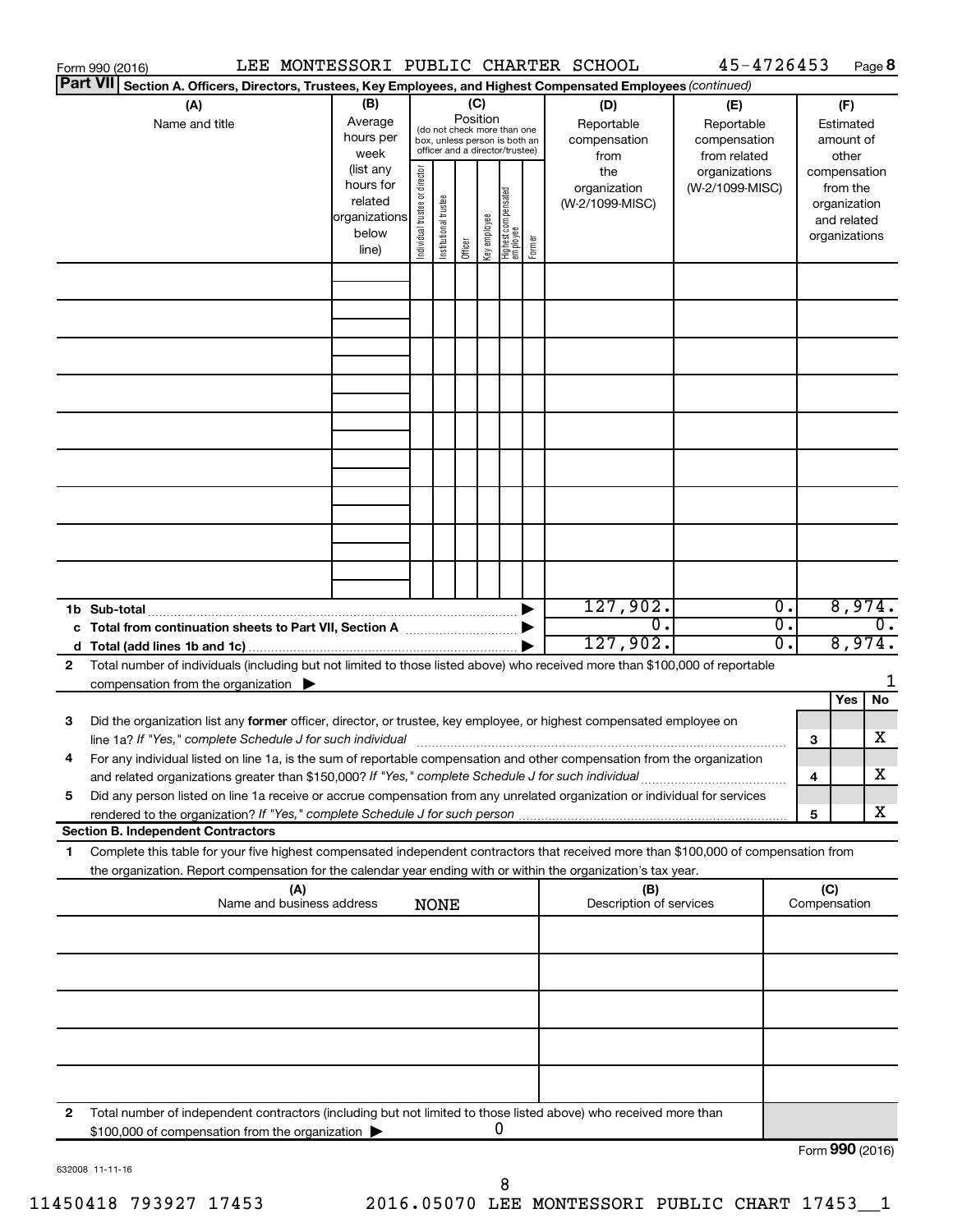|                                                           |      |   | Form 990 (2016)                                                                                |                |                        | LEE MONTESSORI PUBLIC CHARTER SCHOOL                                                                               |                                          | 45-4726453                       | Page 9                                                             |
|-----------------------------------------------------------|------|---|------------------------------------------------------------------------------------------------|----------------|------------------------|--------------------------------------------------------------------------------------------------------------------|------------------------------------------|----------------------------------|--------------------------------------------------------------------|
| <b>Part VIII</b>                                          |      |   | <b>Statement of Revenue</b>                                                                    |                |                        |                                                                                                                    |                                          |                                  |                                                                    |
|                                                           |      |   |                                                                                                |                |                        | (A)                                                                                                                | (B)                                      | $\overline{C}$                   |                                                                    |
|                                                           |      |   |                                                                                                |                |                        | Total revenue                                                                                                      | Related or<br>exempt function<br>revenue | Unrelated<br>business<br>revenue | (D)<br>Revenue excluded<br>from tax under<br>sections<br>512 - 514 |
|                                                           |      |   | 1 a Federated campaigns                                                                        | 1a             |                        |                                                                                                                    |                                          |                                  |                                                                    |
| Contributions, Gifts, Grants<br>and Other Similar Amounts |      |   |                                                                                                | 1 <sub>b</sub> |                        |                                                                                                                    |                                          |                                  |                                                                    |
|                                                           |      |   |                                                                                                | 1 <sub>c</sub> | 13,621.                |                                                                                                                    |                                          |                                  |                                                                    |
|                                                           |      |   | d Related organizations                                                                        | 1 <sub>d</sub> |                        |                                                                                                                    |                                          |                                  |                                                                    |
|                                                           |      |   | e Government grants (contributions)                                                            | 1e             | 50, 232.               |                                                                                                                    |                                          |                                  |                                                                    |
|                                                           |      |   | f All other contributions, gifts, grants, and                                                  |                |                        |                                                                                                                    |                                          |                                  |                                                                    |
|                                                           |      |   | similar amounts not included above                                                             | 1f             | 35,949.                |                                                                                                                    |                                          |                                  |                                                                    |
|                                                           |      |   | g Noncash contributions included in lines 1a-1f: \$                                            |                | 12,482.                |                                                                                                                    |                                          |                                  |                                                                    |
|                                                           |      |   |                                                                                                |                | $\blacktriangleright$  | 99,802.                                                                                                            |                                          |                                  |                                                                    |
|                                                           |      |   |                                                                                                |                | <b>Business Code</b>   |                                                                                                                    |                                          |                                  |                                                                    |
|                                                           |      |   | 2 a PER PUPIL APPROPRIATIO                                                                     |                | 900099                 | $\begin{array}{ c c c c c }\n\hline\n 2,273,599. & 2,273,599. & \textbf{452,980.} & \textbf{452,980.} \end{array}$ |                                          |                                  |                                                                    |
|                                                           |      |   | <b>b</b> PER PUPIL FACULTY ALLO<br><b>ACTIVITY FEES</b>                                        |                | 900099                 |                                                                                                                    |                                          |                                  |                                                                    |
| Program Service<br>Revenue                                |      |   |                                                                                                |                | 611710                 |                                                                                                                    | $135, 329.$ 135, 329.                    |                                  |                                                                    |
|                                                           |      | d |                                                                                                |                |                        |                                                                                                                    |                                          |                                  |                                                                    |
|                                                           |      | е |                                                                                                |                |                        |                                                                                                                    |                                          |                                  |                                                                    |
|                                                           |      |   | All other program service revenue                                                              |                | $\blacktriangleright$  | 2,861,908.                                                                                                         |                                          |                                  |                                                                    |
|                                                           | 3    |   | Investment income (including dividends, interest, and                                          |                |                        |                                                                                                                    |                                          |                                  |                                                                    |
|                                                           |      |   |                                                                                                |                |                        |                                                                                                                    |                                          |                                  |                                                                    |
|                                                           | 4    |   | Income from investment of tax-exempt bond proceeds                                             |                |                        |                                                                                                                    |                                          |                                  |                                                                    |
|                                                           | 5    |   |                                                                                                |                |                        |                                                                                                                    |                                          |                                  |                                                                    |
|                                                           |      |   |                                                                                                | (i) Real       | (ii) Personal          |                                                                                                                    |                                          |                                  |                                                                    |
|                                                           |      |   | 6 a Gross rents                                                                                |                |                        |                                                                                                                    |                                          |                                  |                                                                    |
|                                                           |      |   | <b>b</b> Less: rental expenses                                                                 |                |                        |                                                                                                                    |                                          |                                  |                                                                    |
|                                                           |      |   | c Rental income or (loss)                                                                      |                |                        |                                                                                                                    |                                          |                                  |                                                                    |
|                                                           |      |   |                                                                                                |                |                        |                                                                                                                    |                                          |                                  |                                                                    |
|                                                           |      |   | 7 a Gross amount from sales of                                                                 | (i) Securities | (ii) Other             |                                                                                                                    |                                          |                                  |                                                                    |
|                                                           |      |   | assets other than inventory                                                                    |                |                        |                                                                                                                    |                                          |                                  |                                                                    |
|                                                           |      |   | <b>b</b> Less: cost or other basis                                                             |                |                        |                                                                                                                    |                                          |                                  |                                                                    |
|                                                           |      |   | and sales expenses                                                                             |                |                        |                                                                                                                    |                                          |                                  |                                                                    |
|                                                           |      |   |                                                                                                |                |                        |                                                                                                                    |                                          |                                  |                                                                    |
|                                                           |      |   |                                                                                                |                |                        |                                                                                                                    |                                          |                                  |                                                                    |
|                                                           |      |   | 8 a Gross income from fundraising events (not                                                  |                |                        |                                                                                                                    |                                          |                                  |                                                                    |
|                                                           |      |   | including \$ $13,621$ . of                                                                     |                |                        |                                                                                                                    |                                          |                                  |                                                                    |
|                                                           |      |   | contributions reported on line 1c). See                                                        |                |                        |                                                                                                                    |                                          |                                  |                                                                    |
| <b>Other Revenue</b>                                      |      |   |                                                                                                |                | $b \overline{19,211.}$ |                                                                                                                    |                                          |                                  |                                                                    |
|                                                           |      |   |                                                                                                |                |                        | 0.                                                                                                                 |                                          |                                  |                                                                    |
|                                                           |      |   | c Net income or (loss) from fundraising events<br>9 a Gross income from gaming activities. See |                |                        |                                                                                                                    |                                          |                                  |                                                                    |
|                                                           |      |   |                                                                                                |                |                        |                                                                                                                    |                                          |                                  |                                                                    |
|                                                           |      |   |                                                                                                | $\mathbf{b}$   |                        |                                                                                                                    |                                          |                                  |                                                                    |
|                                                           |      |   | c Net income or (loss) from gaming activities                                                  |                | ▶                      |                                                                                                                    |                                          |                                  |                                                                    |
|                                                           |      |   | 10 a Gross sales of inventory, less returns                                                    |                |                        |                                                                                                                    |                                          |                                  |                                                                    |
|                                                           |      |   |                                                                                                |                |                        |                                                                                                                    |                                          |                                  |                                                                    |
|                                                           |      |   |                                                                                                |                |                        |                                                                                                                    |                                          |                                  |                                                                    |
|                                                           |      |   | c Net income or (loss) from sales of inventory                                                 |                | ▶                      |                                                                                                                    |                                          |                                  |                                                                    |
|                                                           |      |   | Miscellaneous Revenue                                                                          |                | <b>Business Code</b>   |                                                                                                                    |                                          |                                  |                                                                    |
|                                                           | 11 a |   |                                                                                                |                |                        |                                                                                                                    |                                          |                                  |                                                                    |
|                                                           |      | b | <u> 1980 - Johann Stein, mars an deus Amerikaansk kommunister (</u>                            |                |                        |                                                                                                                    |                                          |                                  |                                                                    |
|                                                           |      | с | <u> 1989 - Johann Barbara, martin a</u>                                                        |                |                        |                                                                                                                    |                                          |                                  |                                                                    |
|                                                           |      | d |                                                                                                |                |                        |                                                                                                                    |                                          |                                  |                                                                    |
|                                                           |      |   |                                                                                                |                |                        |                                                                                                                    |                                          |                                  |                                                                    |
|                                                           | 12   |   |                                                                                                |                |                        |                                                                                                                    |                                          | $\overline{0}$ .                 | $\overline{0}$ .                                                   |
| 632009 11-11-16                                           |      |   |                                                                                                |                |                        | 9                                                                                                                  |                                          |                                  | Form 990 (2016)                                                    |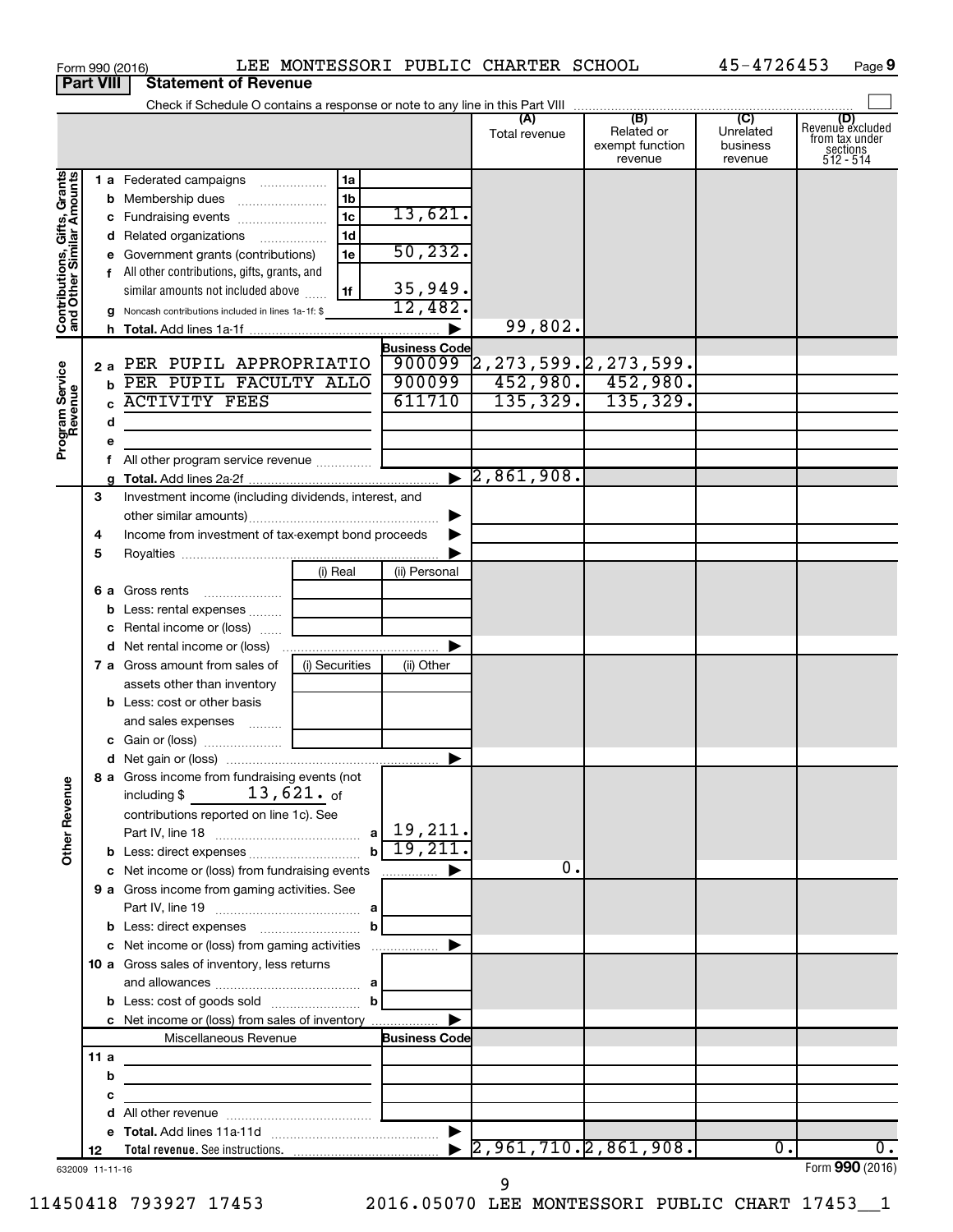**Part IX Statement of Functional Expenses**

|              | Section 501(c)(3) and 501(c)(4) organizations must complete all columns. All other organizations must complete column (A).                                                                                  |                       |                             |                                    |                         |
|--------------|-------------------------------------------------------------------------------------------------------------------------------------------------------------------------------------------------------------|-----------------------|-----------------------------|------------------------------------|-------------------------|
|              | Check if Schedule O contains a response or note to any line in this Part IX                                                                                                                                 | (A)                   | (B)                         | (C)                                | (D)                     |
|              | Do not include amounts reported on lines 6b,<br>7b, 8b, 9b, and 10b of Part VIII.                                                                                                                           | Total expenses        | Program service<br>expenses | Management and<br>general expenses | Fundraising<br>expenses |
| 1            | Grants and other assistance to domestic organizations                                                                                                                                                       |                       |                             |                                    |                         |
|              | and domestic governments. See Part IV, line 21                                                                                                                                                              |                       |                             |                                    |                         |
| $\mathbf{2}$ | Grants and other assistance to domestic                                                                                                                                                                     |                       |                             |                                    |                         |
|              | individuals. See Part IV, line 22                                                                                                                                                                           |                       |                             |                                    |                         |
| 3            | Grants and other assistance to foreign                                                                                                                                                                      |                       |                             |                                    |                         |
|              | organizations, foreign governments, and foreign                                                                                                                                                             |                       |                             |                                    |                         |
|              | individuals. See Part IV, lines 15 and 16                                                                                                                                                                   |                       |                             |                                    |                         |
| 4            |                                                                                                                                                                                                             |                       |                             |                                    |                         |
| 5            | Compensation of current officers, directors,                                                                                                                                                                |                       |                             |                                    |                         |
|              | trustees, and key employees                                                                                                                                                                                 | 135,368.              | 108,294.                    | 23,013.                            | 4,061.                  |
| 6            | Compensation not included above, to disqualified                                                                                                                                                            |                       |                             |                                    |                         |
|              | persons (as defined under section 4958(f)(1)) and                                                                                                                                                           |                       |                             |                                    |                         |
|              | persons described in section 4958(c)(3)(B)<br>$\overline{\phantom{a}}$                                                                                                                                      | 1, 269, 734.          | 1, 116, 034.                | 151,209.                           | 2,491.                  |
| 7            | Other salaries and wages                                                                                                                                                                                    |                       |                             |                                    |                         |
| 8            | Pension plan accruals and contributions (include                                                                                                                                                            | 1,226.                |                             | 159.                               | 13.                     |
|              | section 401(k) and 403(b) employer contributions)                                                                                                                                                           | 113,592.              | $\frac{1,054}{97,689}$      | 14,767.                            | 1,136.                  |
| 9<br>10      |                                                                                                                                                                                                             | 114, 436.             | 98,942.                     | 14,959.                            | 535.                    |
| 11           | Fees for services (non-employees):                                                                                                                                                                          |                       |                             |                                    |                         |
|              |                                                                                                                                                                                                             |                       |                             |                                    |                         |
| b            |                                                                                                                                                                                                             | 2,097.                |                             | 2,097.                             |                         |
|              |                                                                                                                                                                                                             | 74, 317.              |                             | 74, 317.                           |                         |
| d            |                                                                                                                                                                                                             |                       |                             |                                    |                         |
|              | e Professional fundraising services. See Part IV, line 17                                                                                                                                                   |                       |                             |                                    |                         |
| f            | Investment management fees                                                                                                                                                                                  |                       |                             |                                    |                         |
| g            | Other. (If line 11g amount exceeds 10% of line 25,                                                                                                                                                          |                       |                             |                                    |                         |
|              | column (A) amount, list line 11g expenses on Sch O.)                                                                                                                                                        | 7,878.                |                             | 7,878.                             |                         |
| 12           |                                                                                                                                                                                                             |                       |                             |                                    |                         |
| 13           |                                                                                                                                                                                                             | 36,890.               | 29,512.                     | 7,378.                             |                         |
| 14           |                                                                                                                                                                                                             |                       |                             |                                    |                         |
| 15           |                                                                                                                                                                                                             |                       |                             |                                    |                         |
| 16           |                                                                                                                                                                                                             | 454,827.              | 363,861.                    | 90,966.                            |                         |
| 17           |                                                                                                                                                                                                             |                       |                             |                                    |                         |
| 18           | Payments of travel or entertainment expenses                                                                                                                                                                |                       |                             |                                    |                         |
|              | for any federal, state, or local public officials                                                                                                                                                           |                       |                             |                                    |                         |
| 19           | Conferences, conventions, and meetings                                                                                                                                                                      |                       |                             |                                    |                         |
| 20           | Interest                                                                                                                                                                                                    |                       |                             |                                    |                         |
| 21           |                                                                                                                                                                                                             |                       |                             |                                    |                         |
| 22           | Depreciation, depletion, and amortization                                                                                                                                                                   | 16,975.               | 13,580.<br>8,538.           | 3,395.                             |                         |
| 23           | Insurance                                                                                                                                                                                                   | 10,672.               |                             | 2,134.                             |                         |
| 24           | Other expenses. Itemize expenses not covered<br>above. (List miscellaneous expenses in line 24e. If line<br>24e amount exceeds 10% of line 25, column (A)<br>amount, list line 24e expenses on Schedule O.) |                       |                             |                                    |                         |
|              | DIRECT STUDENT COSTS                                                                                                                                                                                        | 246,581.              | 246,581.                    |                                    |                         |
| b            | STAFF DEVELOPMENT                                                                                                                                                                                           | 78, 255.              | 74,651.                     | 3,604.                             | 0.                      |
|              | FOOD SERVICES/CATERING                                                                                                                                                                                      | $\overline{78}$ ,154. | 78, 154.                    |                                    |                         |
| d            | <b>AUTHORIZOR FEES</b>                                                                                                                                                                                      | 31,082.               |                             | 31,082.                            |                         |
|              | e All other expenses                                                                                                                                                                                        | 21,224.               | 6,994.                      | 1,748.                             | 12,482.                 |
| 25           | Total functional expenses. Add lines 1 through 24e                                                                                                                                                          | 2,693,308.            | 2,243,884.                  | 428,706.                           | 20,718.                 |
| 26           | Joint costs. Complete this line only if the organization                                                                                                                                                    |                       |                             |                                    |                         |
|              | reported in column (B) joint costs from a combined                                                                                                                                                          |                       |                             |                                    |                         |
|              | educational campaign and fundraising solicitation.                                                                                                                                                          |                       |                             |                                    |                         |
|              | Check here $\blacktriangleright$<br>if following SOP 98-2 (ASC 958-720)                                                                                                                                     |                       |                             |                                    |                         |

632010 11-11-16

Form (2016) **990**

10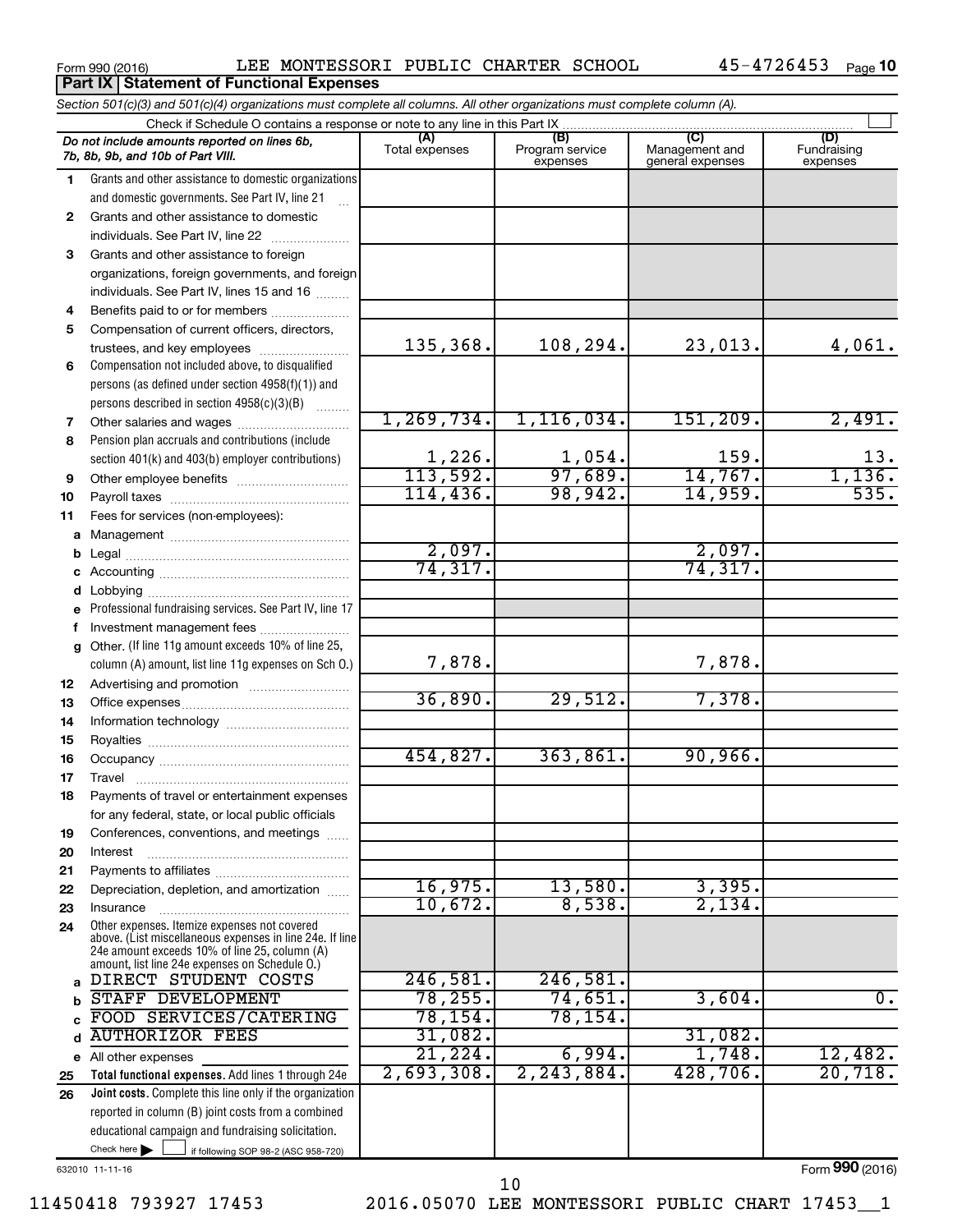| 7  |                                                                                                                         |           | 7                          |           |                 |           |
|----|-------------------------------------------------------------------------------------------------------------------------|-----------|----------------------------|-----------|-----------------|-----------|
| 8  |                                                                                                                         |           |                            |           | 8               |           |
| 9  |                                                                                                                         |           |                            | 10, 120.  | 9               | 11,083.   |
|    | 10a Land, buildings, and equipment: cost or other                                                                       |           |                            |           |                 |           |
|    | basis. Complete Part VI of Schedule D  10a                                                                              |           | $\frac{160,128.}{39,091.}$ |           |                 |           |
|    |                                                                                                                         |           |                            | 104,943.  | 10 <sub>c</sub> | 121,037.  |
| 11 |                                                                                                                         |           |                            |           | 11              |           |
| 12 |                                                                                                                         |           |                            |           | 12              |           |
| 13 |                                                                                                                         |           |                            |           | 13              |           |
| 14 |                                                                                                                         |           | 14                         |           |                 |           |
| 15 |                                                                                                                         |           |                            | 5,000.    | 15              | 5,000.    |
| 16 |                                                                                                                         | 700, 514. | 16                         | 958, 228. |                 |           |
| 17 |                                                                                                                         |           |                            | 238,073.  | 17              | 175,618.  |
| 18 |                                                                                                                         |           |                            |           | 18              |           |
| 19 |                                                                                                                         |           |                            |           | 19              | 51,767.   |
| 20 |                                                                                                                         |           |                            |           | 20              |           |
| 21 | Escrow or custodial account liability. Complete Part IV of Schedule D                                                   |           |                            | 21        |                 |           |
| 22 | Loans and other payables to current and former officers, directors, trustees,                                           |           |                            |           |                 |           |
|    | key employees, highest compensated employees, and disqualified persons.                                                 |           |                            |           |                 |           |
|    |                                                                                                                         |           |                            |           | 22              |           |
| 23 | Secured mortgages and notes payable to unrelated third parties                                                          |           |                            |           | 23              |           |
| 24 | Unsecured notes and loans payable to unrelated third parties                                                            |           |                            |           | 24              |           |
| 25 | Other liabilities (including federal income tax, payables to related third                                              |           |                            |           |                 |           |
|    | parties, and other liabilities not included on lines 17-24). Complete Part X of                                         |           |                            |           |                 |           |
|    | Schedule D                                                                                                              |           |                            |           | 25              |           |
| 26 | <b>Total liabilities.</b> Add lines 17 through 25                                                                       |           |                            | 238,073.  | 26              | 227, 385. |
|    | Organizations that follow SFAS 117 (ASC 958), check here $\blacktriangleright \begin{array}{c} \perp X \end{array}$ and |           |                            |           |                 |           |
|    | complete lines 27 through 29, and lines 33 and 34.                                                                      |           |                            |           |                 |           |
| 27 |                                                                                                                         |           |                            | 436,088.  | 27              | 730,843.  |
| 28 |                                                                                                                         |           |                            | 26, 353.  | 28              | $0$ .     |
| 29 |                                                                                                                         |           |                            |           | 29              |           |
|    | Organizations that do not follow SFAS 117 (ASC 958), check here $\blacktriangleright \Box$                              |           |                            |           |                 |           |
|    | and complete lines 30 through 34.                                                                                       |           |                            |           |                 |           |
| 30 |                                                                                                                         |           |                            |           | 30              |           |
| 31 | Paid-in or capital surplus, or land, building, or equipment fund                                                        |           |                            |           | 31              |           |
| 32 | Retained earnings, endowment, accumulated income, or other funds                                                        |           |                            |           | 32              |           |
| 33 |                                                                                                                         |           |                            | 462, 441. | 33              | 730,843.  |
| 34 | Total liabilities and net assets/fund balances                                                                          |           |                            | 700, 514. | 34              | 958, 228. |

# **Part X** | **Balance Sheet**

**3** Pledges and grants receivable, net ~~~~~~~~~~~~~~~~~~~~~ **4** Accounts receivable, net ~~~~~~~~~~~~~~~~~~~~~~~~~~ **5** Loans and other receivables from current and former officers, directors,

Cash - non-interest-bearing ~~~~~~~~~~~~~~~~~~~~~~~~~ Savings and temporary cash investments ~~~~~~~~~~~~~~~~~~

Check if Schedule O contains a response or note to any line in this Part X

**6** Loans and other receivables from other disqualified persons (as defined under

section 4958(f)(1)), persons described in section 4958(c)(3)(B), and contributing employers and sponsoring organizations of section 501(c)(9) voluntary employees' beneficiary organizations (see instr). Complete Part II of Sch L ......

trustees, key employees, and highest compensated employees. Complete Part II of Schedule L ~~~~~~~~~~~~~~~~~~~~~~~~~~~~

**1 2**

**Assets**

**Liabilities**

**Net Assets or Fund Balances**

Net Assets or Fund Balances

**(A) (B)**

Beginning of year  $\vert$  | End of year

 $\overline{527,395.}$  1  $\overline{790,873.}$ 

53,056. 30,235.

**5**

**6**

 $\perp$ 

Form (2016) **990**

Form 990 (2016) Page LEE MONTESSORI PUBLIC CHARTER SCHOOL 45-4726453 45-4726453 <sub>Page</sub> 11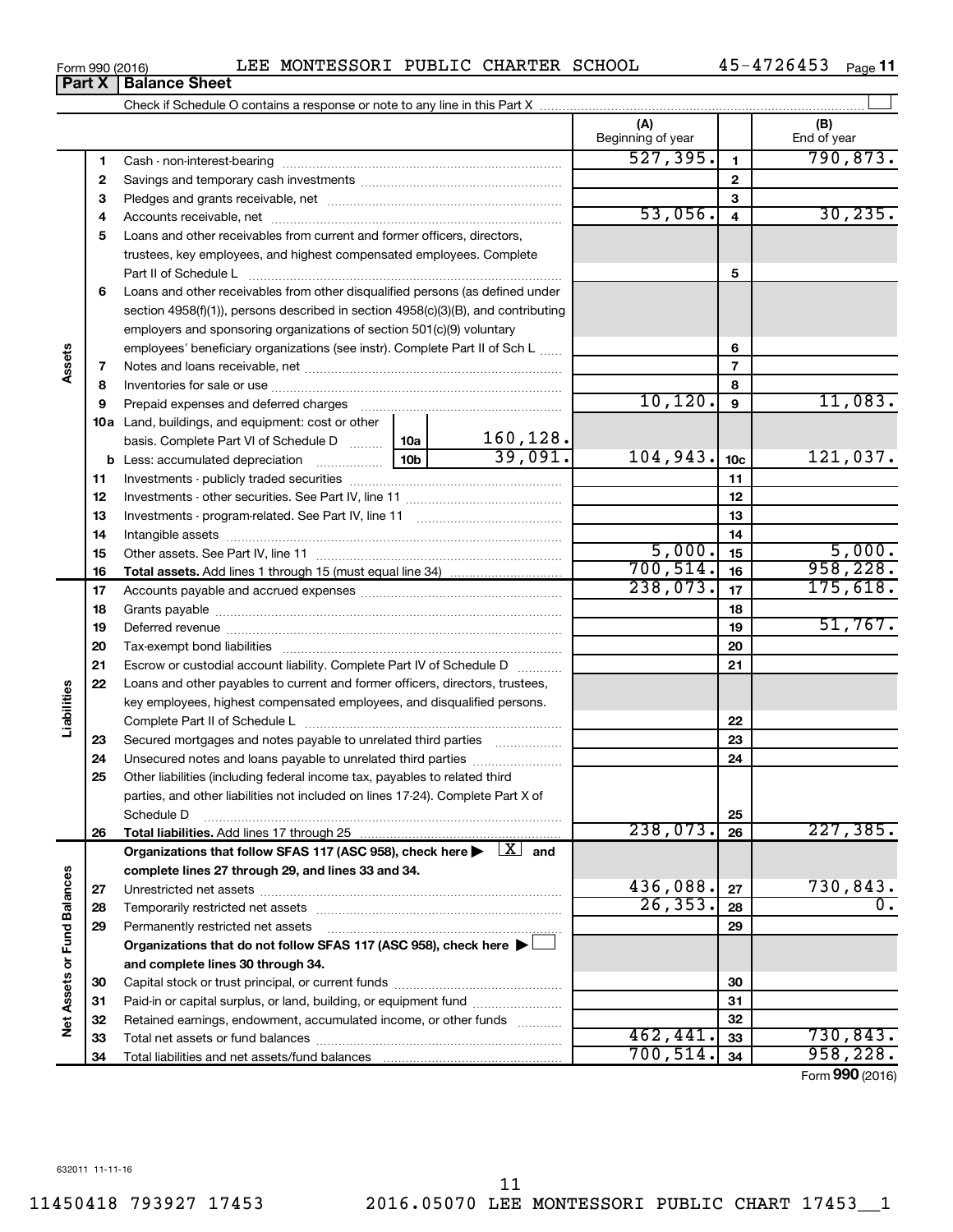| Part XI   Reconciliation of Net Assets                                                                                                                                                                                              |                |                | Page 12                 |
|-------------------------------------------------------------------------------------------------------------------------------------------------------------------------------------------------------------------------------------|----------------|----------------|-------------------------|
|                                                                                                                                                                                                                                     |                |                |                         |
| Check if Schedule O contains a response or note to any line in this Part XI [11] [12] Check if Schedule O contains a response or note to any line in this Part XI                                                                   |                |                |                         |
|                                                                                                                                                                                                                                     |                |                |                         |
| 1                                                                                                                                                                                                                                   | 1              |                | 2,961,710.              |
| 2                                                                                                                                                                                                                                   | $\mathbf{2}$   |                | 2,693,308.              |
| Revenue less expenses. Subtract line 2 from line 1<br>З                                                                                                                                                                             | 3              |                | 268, 402.               |
| 4                                                                                                                                                                                                                                   | $\overline{4}$ |                | 462, 441.               |
| Net unrealized gains (losses) on investments [11] matter than the control of the state of the state of the state of the state of the state of the state of the state of the state of the state of the state of the state of th<br>5 | 5              |                |                         |
| Donated services and use of facilities<br>6                                                                                                                                                                                         | 6              |                |                         |
| Investment expenses<br>7                                                                                                                                                                                                            | $\overline{7}$ |                |                         |
| Prior period adjustments<br>8                                                                                                                                                                                                       | 8              |                |                         |
| 9                                                                                                                                                                                                                                   | 9              |                | $\overline{0}$ .        |
| Net assets or fund balances at end of year. Combine lines 3 through 9 (must equal Part X, line 33,<br>10                                                                                                                            |                |                |                         |
| column (B))                                                                                                                                                                                                                         | 10             |                | 730,843.                |
| Part XII Financial Statements and Reporting                                                                                                                                                                                         |                |                |                         |
|                                                                                                                                                                                                                                     |                |                | $\boxed{\textbf{X}}$    |
|                                                                                                                                                                                                                                     |                |                | <b>No</b><br><b>Yes</b> |
| Accounting method used to prepare the Form 990: $\Box$ Cash $\Box X$ Accrual<br>$\Box$ Other<br>1                                                                                                                                   |                |                |                         |
| If the organization changed its method of accounting from a prior year or checked "Other," explain in Schedule O.                                                                                                                   |                |                |                         |
|                                                                                                                                                                                                                                     |                | 2a             | x                       |
| If "Yes," check a box below to indicate whether the financial statements for the year were compiled or reviewed on a                                                                                                                |                |                |                         |
| separate basis, consolidated basis, or both:                                                                                                                                                                                        |                |                |                         |
| Separate basis<br>Both consolidated and separate basis<br>Consolidated basis                                                                                                                                                        |                |                |                         |
|                                                                                                                                                                                                                                     |                | 2 <sub>b</sub> | х                       |
| If "Yes," check a box below to indicate whether the financial statements for the year were audited on a separate basis,                                                                                                             |                |                |                         |
| consolidated basis, or both:                                                                                                                                                                                                        |                |                |                         |
| $\lfloor x \rfloor$ Separate basis<br>Consolidated basis<br>Both consolidated and separate basis                                                                                                                                    |                |                |                         |
| c If "Yes" to line 2a or 2b, does the organization have a committee that assumes responsibility for oversight of the audit,                                                                                                         |                |                |                         |
| review, or compilation of its financial statements and selection of an independent accountant?                                                                                                                                      |                | 2c             | х                       |
| If the organization changed either its oversight process or selection process during the tax year, explain in Schedule O.                                                                                                           |                |                |                         |
| 3a As a result of a federal award, was the organization required to undergo an audit or audits as set forth in the Single Audit                                                                                                     |                |                |                         |
| Act and OMB Circular A-133?                                                                                                                                                                                                         |                | За             | X                       |
| b If "Yes," did the organization undergo the required audit or audits? If the organization did not undergo the required audit                                                                                                       |                |                |                         |
|                                                                                                                                                                                                                                     |                | 3 <sub>b</sub> | nnn.                    |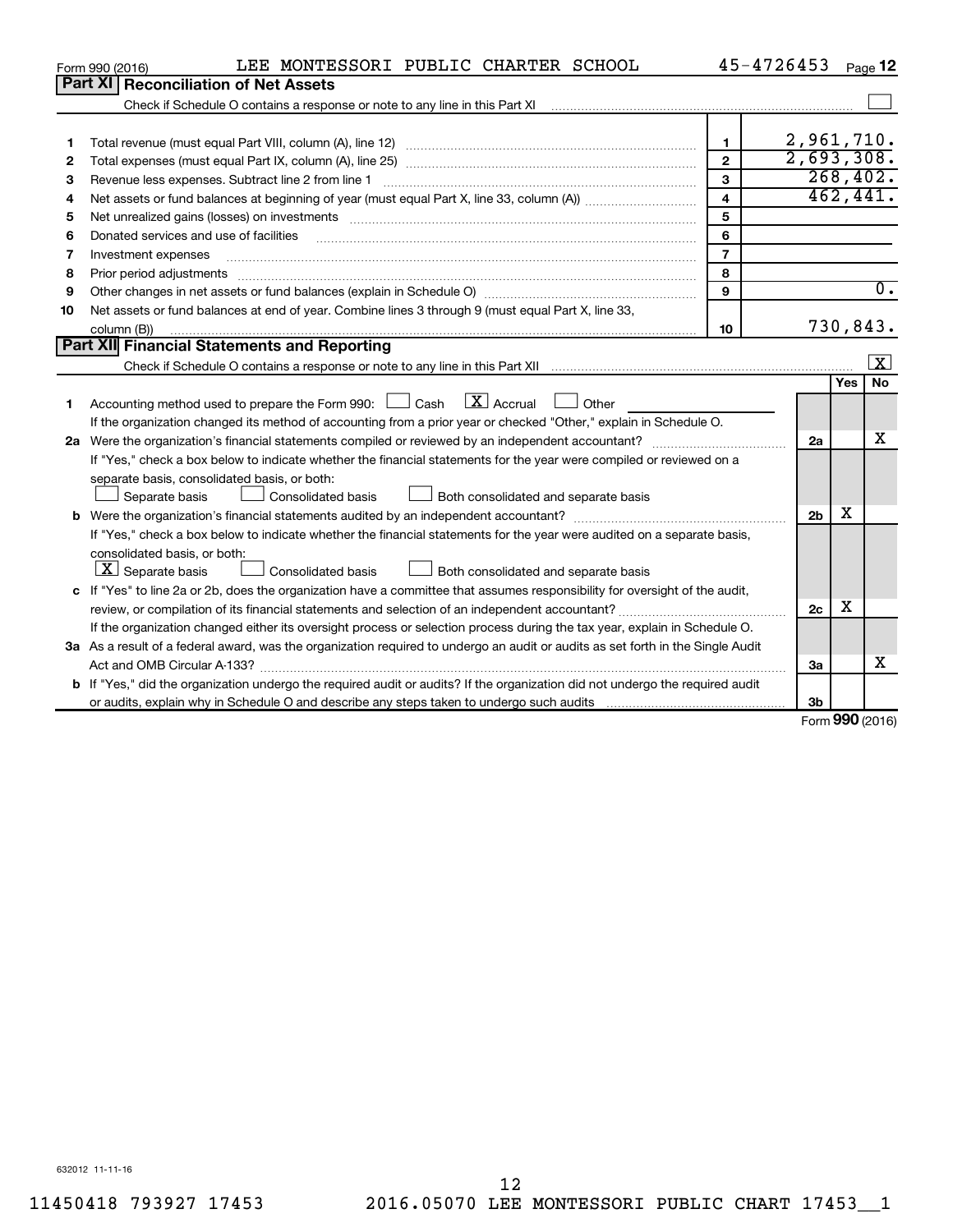Department of the Treasury

# Form 990 or 990-EZ) **Public Charity Status and Public Support**<br>
Complete if the organization is a section 501(c)(3) organization or a section<br> **2016**

**4947(a)(1) nonexempt charitable trust.**

Information about Schedule A (Form 990 or 990-EZ) and its instructions is at WWW.irs.gov/form990. **| Attach to Form 990 or Form 990-EZ.** 

| 1                                          |  |
|--------------------------------------------|--|
| <b>Open to Public</b><br><b>Inspection</b> |  |

OMB No. 1545-0047

Internal Revenue Service

|        |                                                                                                                           | Name of the organization                                                                                                                      |          |                                      |     |                                   |                            |  | <b>Employer identification number</b> |  |  |
|--------|---------------------------------------------------------------------------------------------------------------------------|-----------------------------------------------------------------------------------------------------------------------------------------------|----------|--------------------------------------|-----|-----------------------------------|----------------------------|--|---------------------------------------|--|--|
|        |                                                                                                                           |                                                                                                                                               |          | LEE MONTESSORI PUBLIC CHARTER SCHOOL |     |                                   |                            |  | 45-4726453                            |  |  |
| Part I |                                                                                                                           | Reason for Public Charity Status (All organizations must complete this part.) See instructions.                                               |          |                                      |     |                                   |                            |  |                                       |  |  |
|        |                                                                                                                           | The organization is not a private foundation because it is: (For lines 1 through 12, check only one box.)                                     |          |                                      |     |                                   |                            |  |                                       |  |  |
|        |                                                                                                                           | A church, convention of churches, or association of churches described in section 170(b)(1)(A)(i).                                            |          |                                      |     |                                   |                            |  |                                       |  |  |
| 2      | $\mathbf{X}$                                                                                                              | A school described in section 170(b)(1)(A)(ii). (Attach Schedule E (Form 990 or 990-EZ).)                                                     |          |                                      |     |                                   |                            |  |                                       |  |  |
| 3      |                                                                                                                           | A hospital or a cooperative hospital service organization described in section 170(b)(1)(A)(iii).                                             |          |                                      |     |                                   |                            |  |                                       |  |  |
|        |                                                                                                                           | A medical research organization operated in conjunction with a hospital described in section 170(b)(1)(A)(iii). Enter the hospital's name,    |          |                                      |     |                                   |                            |  |                                       |  |  |
|        | city, and state:                                                                                                          |                                                                                                                                               |          |                                      |     |                                   |                            |  |                                       |  |  |
| 5      | An organization operated for the benefit of a college or university owned or operated by a governmental unit described in |                                                                                                                                               |          |                                      |     |                                   |                            |  |                                       |  |  |
|        | section 170(b)(1)(A)(iv). (Complete Part II.)                                                                             |                                                                                                                                               |          |                                      |     |                                   |                            |  |                                       |  |  |
| 6      |                                                                                                                           | A federal, state, or local government or governmental unit described in section 170(b)(1)(A)(v).                                              |          |                                      |     |                                   |                            |  |                                       |  |  |
|        |                                                                                                                           | An organization that normally receives a substantial part of its support from a governmental unit or from the general public described in     |          |                                      |     |                                   |                            |  |                                       |  |  |
|        |                                                                                                                           | section 170(b)(1)(A)(vi). (Complete Part II.)                                                                                                 |          |                                      |     |                                   |                            |  |                                       |  |  |
| 8      |                                                                                                                           | A community trust described in section 170(b)(1)(A)(vi). (Complete Part II.)                                                                  |          |                                      |     |                                   |                            |  |                                       |  |  |
| 9      |                                                                                                                           | An agricultural research organization described in section 170(b)(1)(A)(ix) operated in conjunction with a land-grant college                 |          |                                      |     |                                   |                            |  |                                       |  |  |
|        |                                                                                                                           | or university or a non-land-grant college of agriculture (see instructions). Enter the name, city, and state of the college or                |          |                                      |     |                                   |                            |  |                                       |  |  |
|        |                                                                                                                           | university:                                                                                                                                   |          |                                      |     |                                   |                            |  |                                       |  |  |
| 10     |                                                                                                                           | An organization that normally receives: (1) more than 33 1/3% of its support from contributions, membership fees, and gross receipts from     |          |                                      |     |                                   |                            |  |                                       |  |  |
|        |                                                                                                                           | activities related to its exempt functions - subject to certain exceptions, and (2) no more than 33 1/3% of its support from gross investment |          |                                      |     |                                   |                            |  |                                       |  |  |
|        |                                                                                                                           | income and unrelated business taxable income (less section 511 tax) from businesses acquired by the organization after June 30, 1975.         |          |                                      |     |                                   |                            |  |                                       |  |  |
|        |                                                                                                                           | See section 509(a)(2). (Complete Part III.)                                                                                                   |          |                                      |     |                                   |                            |  |                                       |  |  |
| 11     |                                                                                                                           | An organization organized and operated exclusively to test for public safety. See section 509(a)(4).                                          |          |                                      |     |                                   |                            |  |                                       |  |  |
| 12     |                                                                                                                           | An organization organized and operated exclusively for the benefit of, to perform the functions of, or to carry out the purposes of one or    |          |                                      |     |                                   |                            |  |                                       |  |  |
|        |                                                                                                                           | more publicly supported organizations described in section 509(a)(1) or section 509(a)(2). See section 509(a)(3). Check the box in            |          |                                      |     |                                   |                            |  |                                       |  |  |
|        |                                                                                                                           | lines 12a through 12d that describes the type of supporting organization and complete lines 12e, 12f, and 12g.                                |          |                                      |     |                                   |                            |  |                                       |  |  |
| а      |                                                                                                                           | Type I. A supporting organization operated, supervised, or controlled by its supported organization(s), typically by giving                   |          |                                      |     |                                   |                            |  |                                       |  |  |
|        |                                                                                                                           | the supported organization(s) the power to regularly appoint or elect a majority of the directors or trustees of the supporting               |          |                                      |     |                                   |                            |  |                                       |  |  |
|        |                                                                                                                           | organization. You must complete Part IV, Sections A and B.                                                                                    |          |                                      |     |                                   |                            |  |                                       |  |  |
| b      |                                                                                                                           | Type II. A supporting organization supervised or controlled in connection with its supported organization(s), by having                       |          |                                      |     |                                   |                            |  |                                       |  |  |
|        |                                                                                                                           | control or management of the supporting organization vested in the same persons that control or manage the supported                          |          |                                      |     |                                   |                            |  |                                       |  |  |
|        |                                                                                                                           | organization(s). You must complete Part IV, Sections A and C.                                                                                 |          |                                      |     |                                   |                            |  |                                       |  |  |
| с      |                                                                                                                           | Type III functionally integrated. A supporting organization operated in connection with, and functionally integrated with,                    |          |                                      |     |                                   |                            |  |                                       |  |  |
|        |                                                                                                                           | its supported organization(s) (see instructions). You must complete Part IV, Sections A, D, and E.                                            |          |                                      |     |                                   |                            |  |                                       |  |  |
| d      |                                                                                                                           | Type III non-functionally integrated. A supporting organization operated in connection with its supported organization(s)                     |          |                                      |     |                                   |                            |  |                                       |  |  |
|        |                                                                                                                           | that is not functionally integrated. The organization generally must satisfy a distribution requirement and an attentiveness                  |          |                                      |     |                                   |                            |  |                                       |  |  |
|        |                                                                                                                           | requirement (see instructions). You must complete Part IV, Sections A and D, and Part V.                                                      |          |                                      |     |                                   |                            |  |                                       |  |  |
| е      |                                                                                                                           | Check this box if the organization received a written determination from the IRS that it is a Type I, Type II, Type III                       |          |                                      |     |                                   |                            |  |                                       |  |  |
|        |                                                                                                                           | functionally integrated, or Type III non-functionally integrated supporting organization.                                                     |          |                                      |     |                                   |                            |  |                                       |  |  |
|        |                                                                                                                           | f Enter the number of supported organizations                                                                                                 |          |                                      |     |                                   |                            |  |                                       |  |  |
|        |                                                                                                                           | Provide the following information about the supported organization(s).<br>(i) Name of supported                                               | (ii) EIN | (iii) Type of organization           |     | (iv) Is the organization listed   | (v) Amount of monetary     |  | (vi) Amount of other                  |  |  |
|        |                                                                                                                           | organization                                                                                                                                  |          | (described on lines 1-10             | Yes | in your governing document?<br>No | support (see instructions) |  | support (see instructions)            |  |  |
|        |                                                                                                                           |                                                                                                                                               |          | above (see instructions))            |     |                                   |                            |  |                                       |  |  |
|        |                                                                                                                           |                                                                                                                                               |          |                                      |     |                                   |                            |  |                                       |  |  |
|        |                                                                                                                           |                                                                                                                                               |          |                                      |     |                                   |                            |  |                                       |  |  |
|        |                                                                                                                           |                                                                                                                                               |          |                                      |     |                                   |                            |  |                                       |  |  |
|        |                                                                                                                           |                                                                                                                                               |          |                                      |     |                                   |                            |  |                                       |  |  |
|        |                                                                                                                           |                                                                                                                                               |          |                                      |     |                                   |                            |  |                                       |  |  |
|        |                                                                                                                           |                                                                                                                                               |          |                                      |     |                                   |                            |  |                                       |  |  |
|        |                                                                                                                           |                                                                                                                                               |          |                                      |     |                                   |                            |  |                                       |  |  |
|        |                                                                                                                           |                                                                                                                                               |          |                                      |     |                                   |                            |  |                                       |  |  |
|        |                                                                                                                           |                                                                                                                                               |          |                                      |     |                                   |                            |  |                                       |  |  |

**Total**

LHA For Paperwork Reduction Act Notice, see the Instructions for Form 990 or 990-EZ. 632021 09-21-16 Schedule A (Form 990 or 990-EZ) 2016 13

11450418 793927 17453 2016.05070 LEE MONTESSORI PUBLIC CHART 17453\_\_1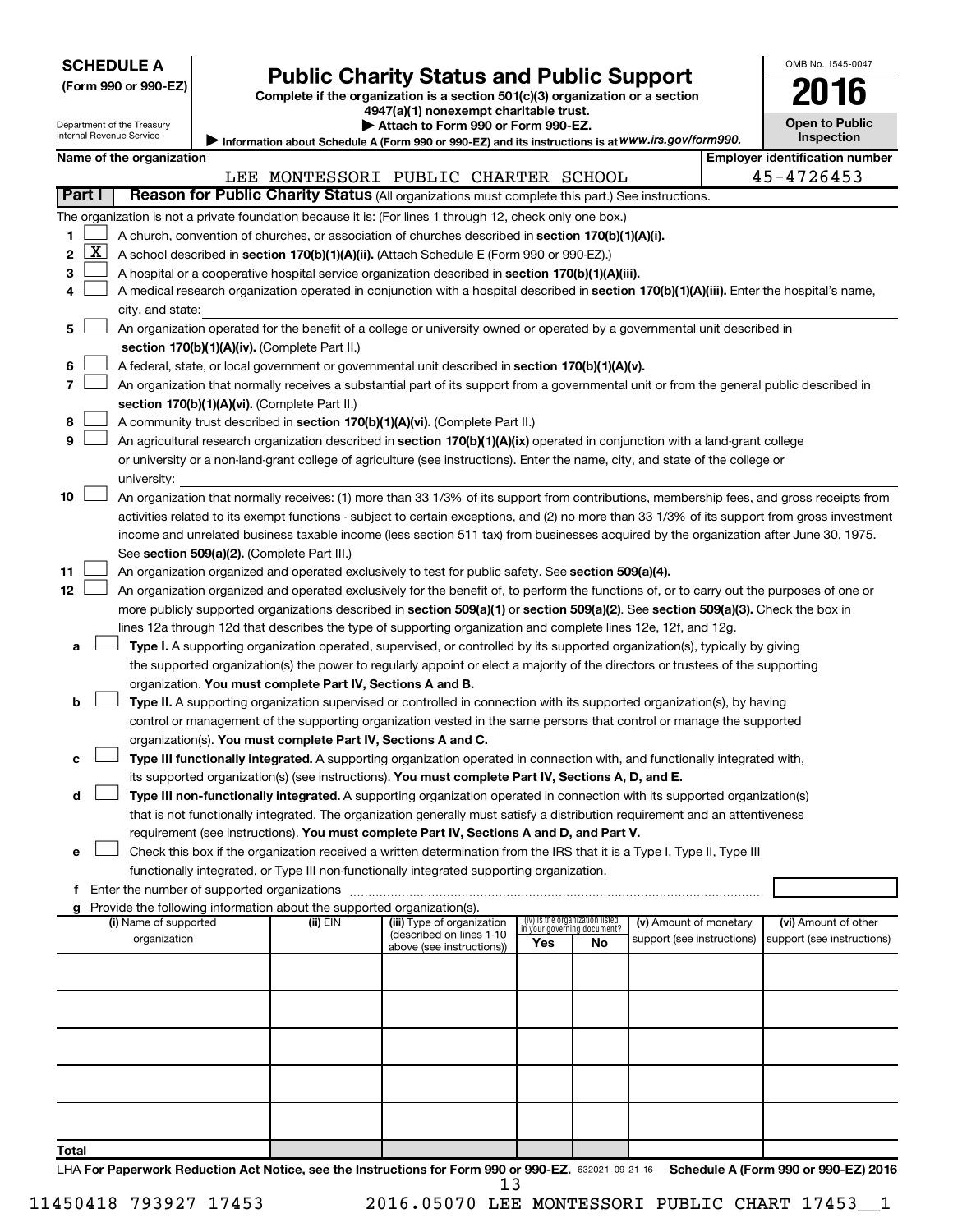#### $45 - 4726453$  Page 2 Schedule A (Form 990 or 990-EZ) 2016 LEE MONTESSORI PUBLIC CHARTER SCHOOL 45-4726453 Page

(Complete only if you checked the box on line 5, 7, or 8 of Part I or if the organization failed to qualify under Part III. If the organization fails to qualify under the tests listed below, please complete Part III.) **Part II Support Schedule for Organizations Described in Sections 170(b)(1)(A)(iv) and 170(b)(1)(A)(vi)**

| Calendar year (or fiscal year beginning in)<br>(a) 2012<br>(b) 2013<br>$(c)$ 2014<br>$(d)$ 2015<br>(e) 2016<br>1 Gifts, grants, contributions, and<br>membership fees received. (Do not<br>include any "unusual grants.")<br>2 Tax revenues levied for the organ-<br>ization's benefit and either paid to<br>or expended on its behalf<br>3 The value of services or facilities<br>furnished by a governmental unit to<br>the organization without charge<br>4 Total. Add lines 1 through 3 | (f) Total |
|---------------------------------------------------------------------------------------------------------------------------------------------------------------------------------------------------------------------------------------------------------------------------------------------------------------------------------------------------------------------------------------------------------------------------------------------------------------------------------------------|-----------|
|                                                                                                                                                                                                                                                                                                                                                                                                                                                                                             |           |
|                                                                                                                                                                                                                                                                                                                                                                                                                                                                                             |           |
|                                                                                                                                                                                                                                                                                                                                                                                                                                                                                             |           |
|                                                                                                                                                                                                                                                                                                                                                                                                                                                                                             |           |
|                                                                                                                                                                                                                                                                                                                                                                                                                                                                                             |           |
|                                                                                                                                                                                                                                                                                                                                                                                                                                                                                             |           |
|                                                                                                                                                                                                                                                                                                                                                                                                                                                                                             |           |
|                                                                                                                                                                                                                                                                                                                                                                                                                                                                                             |           |
|                                                                                                                                                                                                                                                                                                                                                                                                                                                                                             |           |
|                                                                                                                                                                                                                                                                                                                                                                                                                                                                                             |           |
|                                                                                                                                                                                                                                                                                                                                                                                                                                                                                             |           |
| 5 The portion of total contributions                                                                                                                                                                                                                                                                                                                                                                                                                                                        |           |
| by each person (other than a                                                                                                                                                                                                                                                                                                                                                                                                                                                                |           |
| governmental unit or publicly                                                                                                                                                                                                                                                                                                                                                                                                                                                               |           |
| supported organization) included                                                                                                                                                                                                                                                                                                                                                                                                                                                            |           |
| on line 1 that exceeds 2% of the                                                                                                                                                                                                                                                                                                                                                                                                                                                            |           |
| amount shown on line 11,                                                                                                                                                                                                                                                                                                                                                                                                                                                                    |           |
| column (f)                                                                                                                                                                                                                                                                                                                                                                                                                                                                                  |           |
| 6 Public support. Subtract line 5 from line 4.                                                                                                                                                                                                                                                                                                                                                                                                                                              |           |
| <b>Section B. Total Support</b>                                                                                                                                                                                                                                                                                                                                                                                                                                                             |           |
| Calendar year (or fiscal year beginning in)<br>(a) 2012<br>(b) 2013<br>$(d)$ 2015<br>$(c)$ 2014<br>(e) 2016                                                                                                                                                                                                                                                                                                                                                                                 | (f) Total |
| 7 Amounts from line 4                                                                                                                                                                                                                                                                                                                                                                                                                                                                       |           |
| Gross income from interest,<br>8                                                                                                                                                                                                                                                                                                                                                                                                                                                            |           |
| dividends, payments received on                                                                                                                                                                                                                                                                                                                                                                                                                                                             |           |
| securities loans, rents, royalties                                                                                                                                                                                                                                                                                                                                                                                                                                                          |           |
| and income from similar sources                                                                                                                                                                                                                                                                                                                                                                                                                                                             |           |
| Net income from unrelated business<br>9                                                                                                                                                                                                                                                                                                                                                                                                                                                     |           |
| activities, whether or not the                                                                                                                                                                                                                                                                                                                                                                                                                                                              |           |
| business is regularly carried on                                                                                                                                                                                                                                                                                                                                                                                                                                                            |           |
| 10 Other income. Do not include gain                                                                                                                                                                                                                                                                                                                                                                                                                                                        |           |
| or loss from the sale of capital                                                                                                                                                                                                                                                                                                                                                                                                                                                            |           |
| assets (Explain in Part VI.)                                                                                                                                                                                                                                                                                                                                                                                                                                                                |           |
| 11 Total support. Add lines 7 through 10                                                                                                                                                                                                                                                                                                                                                                                                                                                    |           |
| 12<br><b>12</b> Gross receipts from related activities, etc. (see instructions)                                                                                                                                                                                                                                                                                                                                                                                                             |           |
| 13 First five years. If the Form 990 is for the organization's first, second, third, fourth, or fifth tax year as a section 501(c)(3)                                                                                                                                                                                                                                                                                                                                                       |           |
| organization, check this box and stop here                                                                                                                                                                                                                                                                                                                                                                                                                                                  |           |
| <b>Section C. Computation of Public Support Percentage</b>                                                                                                                                                                                                                                                                                                                                                                                                                                  |           |
| 14                                                                                                                                                                                                                                                                                                                                                                                                                                                                                          | %         |
| 15                                                                                                                                                                                                                                                                                                                                                                                                                                                                                          | %         |
| 16a 33 1/3% support test - 2016. If the organization did not check the box on line 13, and line 14 is 33 1/3% or more, check this box and                                                                                                                                                                                                                                                                                                                                                   |           |
| stop here. The organization qualifies as a publicly supported organization manufaction manufacture or the organization manufacture or the organization manufacture or the organization manufacture or the state of the state o                                                                                                                                                                                                                                                              |           |
| b 33 1/3% support test - 2015. If the organization did not check a box on line 13 or 16a, and line 15 is 33 1/3% or more, check this box                                                                                                                                                                                                                                                                                                                                                    |           |
|                                                                                                                                                                                                                                                                                                                                                                                                                                                                                             |           |
| 17a 10% -facts-and-circumstances test - 2016. If the organization did not check a box on line 13, 16a, or 16b, and line 14 is 10% or more,                                                                                                                                                                                                                                                                                                                                                  |           |
| and if the organization meets the "facts-and-circumstances" test, check this box and stop here. Explain in Part VI how the organization                                                                                                                                                                                                                                                                                                                                                     |           |
|                                                                                                                                                                                                                                                                                                                                                                                                                                                                                             |           |
| b 10% -facts-and-circumstances test - 2015. If the organization did not check a box on line 13, 16a, 16b, or 17a, and line 15 is 10% or                                                                                                                                                                                                                                                                                                                                                     |           |
| more, and if the organization meets the "facts-and-circumstances" test, check this box and stop here. Explain in Part VI how the                                                                                                                                                                                                                                                                                                                                                            |           |
| organization meets the "facts-and-circumstances" test. The organization qualifies as a publicly supported organization                                                                                                                                                                                                                                                                                                                                                                      |           |
| 18 Private foundation. If the organization did not check a box on line 13, 16a, 16b, 17a, or 17b, check this box and see instructions<br>Schodule A (Form 990 or 990-F7) 2016                                                                                                                                                                                                                                                                                                               |           |

**Schedule A (Form 990 or 990-EZ) 2016**

632022 09-21-16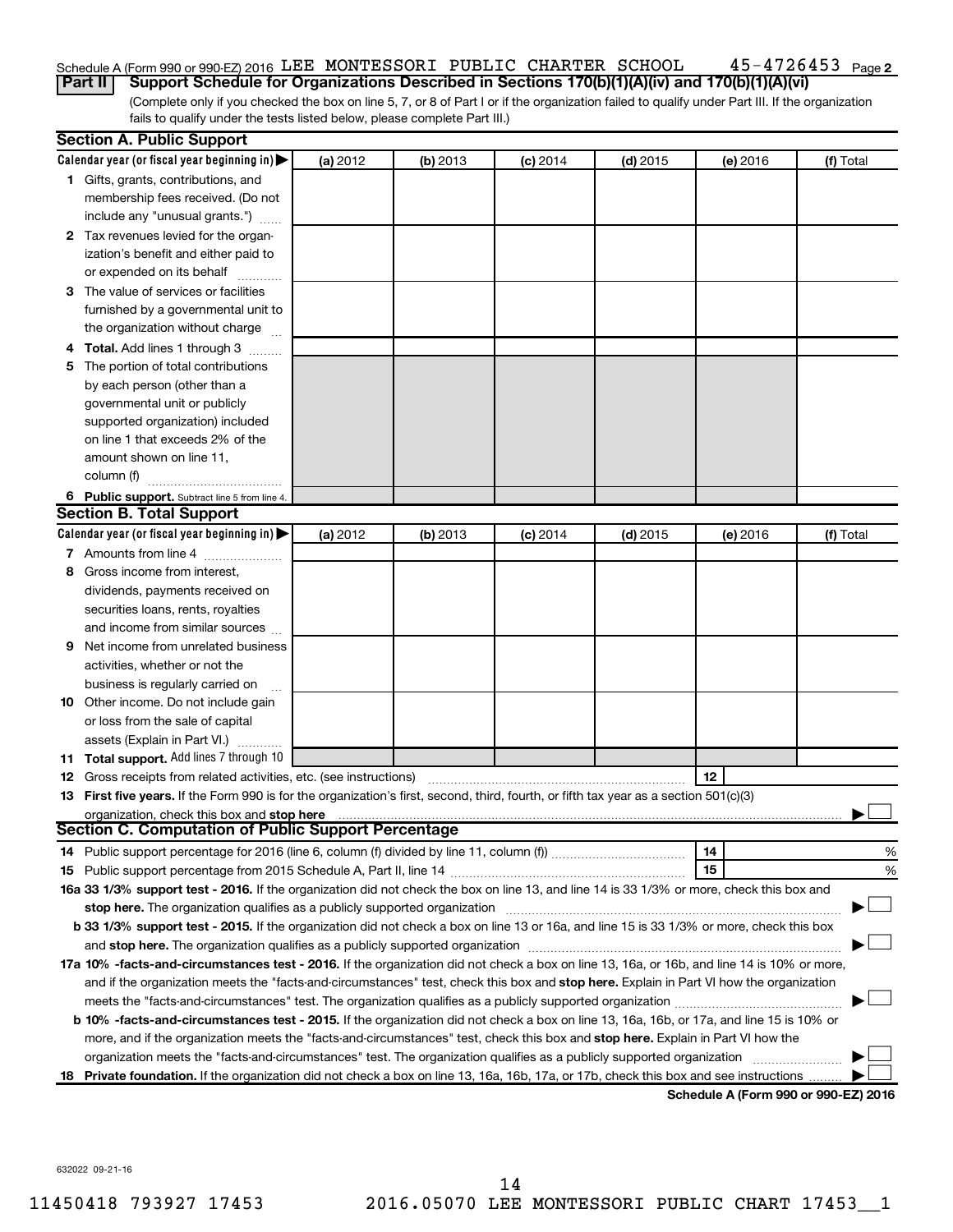#### Schedule A (Form 990 or 990-EZ) 2016 LEE MONTESSORI PUBLIC CHARTER SCHOOL 45-4726453 Page **Part III Support Schedule for Organizations Described in Section 509(a)(2)**

(Complete only if you checked the box on line 10 of Part I or if the organization failed to qualify under Part II. If the organization fails to qualify under the tests listed below, please complete Part II.)

| 3<br>4<br>5. | 1 Gifts, grants, contributions, and<br>membership fees received. (Do not<br>include any "unusual grants.")<br>2 Gross receipts from admissions,<br>merchandise sold or services per-<br>formed, or facilities furnished in<br>any activity that is related to the<br>organization's tax-exempt purpose<br>Gross receipts from activities that<br>are not an unrelated trade or bus-<br>iness under section 513<br>Tax revenues levied for the organ- |          |          |            |            |          |                                      |
|--------------|------------------------------------------------------------------------------------------------------------------------------------------------------------------------------------------------------------------------------------------------------------------------------------------------------------------------------------------------------------------------------------------------------------------------------------------------------|----------|----------|------------|------------|----------|--------------------------------------|
|              |                                                                                                                                                                                                                                                                                                                                                                                                                                                      |          |          |            |            |          |                                      |
|              |                                                                                                                                                                                                                                                                                                                                                                                                                                                      |          |          |            |            |          |                                      |
|              |                                                                                                                                                                                                                                                                                                                                                                                                                                                      |          |          |            |            |          |                                      |
|              |                                                                                                                                                                                                                                                                                                                                                                                                                                                      |          |          |            |            |          |                                      |
|              |                                                                                                                                                                                                                                                                                                                                                                                                                                                      |          |          |            |            |          |                                      |
|              |                                                                                                                                                                                                                                                                                                                                                                                                                                                      |          |          |            |            |          |                                      |
|              |                                                                                                                                                                                                                                                                                                                                                                                                                                                      |          |          |            |            |          |                                      |
|              |                                                                                                                                                                                                                                                                                                                                                                                                                                                      |          |          |            |            |          |                                      |
|              |                                                                                                                                                                                                                                                                                                                                                                                                                                                      |          |          |            |            |          |                                      |
|              | ization's benefit and either paid to                                                                                                                                                                                                                                                                                                                                                                                                                 |          |          |            |            |          |                                      |
|              | or expended on its behalf<br>.                                                                                                                                                                                                                                                                                                                                                                                                                       |          |          |            |            |          |                                      |
|              | The value of services or facilities                                                                                                                                                                                                                                                                                                                                                                                                                  |          |          |            |            |          |                                      |
|              | furnished by a governmental unit to                                                                                                                                                                                                                                                                                                                                                                                                                  |          |          |            |            |          |                                      |
|              | the organization without charge                                                                                                                                                                                                                                                                                                                                                                                                                      |          |          |            |            |          |                                      |
| 6            | Total. Add lines 1 through 5                                                                                                                                                                                                                                                                                                                                                                                                                         |          |          |            |            |          |                                      |
|              | 7a Amounts included on lines 1, 2, and                                                                                                                                                                                                                                                                                                                                                                                                               |          |          |            |            |          |                                      |
|              | 3 received from disqualified persons                                                                                                                                                                                                                                                                                                                                                                                                                 |          |          |            |            |          |                                      |
|              | <b>b</b> Amounts included on lines 2 and 3 received                                                                                                                                                                                                                                                                                                                                                                                                  |          |          |            |            |          |                                      |
|              | from other than disqualified persons that<br>exceed the greater of \$5,000 or 1% of the<br>amount on line 13 for the year                                                                                                                                                                                                                                                                                                                            |          |          |            |            |          |                                      |
|              | c Add lines 7a and 7b                                                                                                                                                                                                                                                                                                                                                                                                                                |          |          |            |            |          |                                      |
|              | 8 Public support. (Subtract line 7c from line 6.)                                                                                                                                                                                                                                                                                                                                                                                                    |          |          |            |            |          |                                      |
|              | <b>Section B. Total Support</b>                                                                                                                                                                                                                                                                                                                                                                                                                      |          |          |            |            |          |                                      |
|              | Calendar year (or fiscal year beginning in)                                                                                                                                                                                                                                                                                                                                                                                                          | (a) 2012 | (b) 2013 | $(c)$ 2014 | $(d)$ 2015 | (e) 2016 | (f) Total                            |
|              | <b>9</b> Amounts from line 6                                                                                                                                                                                                                                                                                                                                                                                                                         |          |          |            |            |          |                                      |
|              | <b>10a</b> Gross income from interest,<br>dividends, payments received on<br>securities loans, rents, royalties<br>and income from similar sources                                                                                                                                                                                                                                                                                                   |          |          |            |            |          |                                      |
|              | <b>b</b> Unrelated business taxable income                                                                                                                                                                                                                                                                                                                                                                                                           |          |          |            |            |          |                                      |
|              | (less section 511 taxes) from businesses<br>acquired after June 30, 1975 [[11, 11, 11, 11]                                                                                                                                                                                                                                                                                                                                                           |          |          |            |            |          |                                      |
|              | c Add lines 10a and 10b                                                                                                                                                                                                                                                                                                                                                                                                                              |          |          |            |            |          |                                      |
| 11           | Net income from unrelated business<br>activities not included in line 10b.<br>whether or not the business is<br>regularly carried on                                                                                                                                                                                                                                                                                                                 |          |          |            |            |          |                                      |
|              | <b>12</b> Other income. Do not include gain<br>or loss from the sale of capital                                                                                                                                                                                                                                                                                                                                                                      |          |          |            |            |          |                                      |
|              | assets (Explain in Part VI.)<br><b>13</b> Total support. (Add lines 9, 10c, 11, and 12.)                                                                                                                                                                                                                                                                                                                                                             |          |          |            |            |          |                                      |
|              | 14 First five years. If the Form 990 is for the organization's first, second, third, fourth, or fifth tax year as a section 501(c)(3) organization,                                                                                                                                                                                                                                                                                                  |          |          |            |            |          |                                      |
|              |                                                                                                                                                                                                                                                                                                                                                                                                                                                      |          |          |            |            |          |                                      |
|              | <b>Section C. Computation of Public Support Percentage</b>                                                                                                                                                                                                                                                                                                                                                                                           |          |          |            |            |          |                                      |
|              |                                                                                                                                                                                                                                                                                                                                                                                                                                                      |          |          |            |            | 15       | %                                    |
|              |                                                                                                                                                                                                                                                                                                                                                                                                                                                      |          |          |            |            | 16       | %                                    |
|              | Section D. Computation of Investment Income Percentage                                                                                                                                                                                                                                                                                                                                                                                               |          |          |            |            |          |                                      |
|              |                                                                                                                                                                                                                                                                                                                                                                                                                                                      |          |          |            |            | 17       | %                                    |
|              | 18 Investment income percentage from 2015 Schedule A, Part III, line 17                                                                                                                                                                                                                                                                                                                                                                              |          |          |            |            | 18       | %                                    |
|              |                                                                                                                                                                                                                                                                                                                                                                                                                                                      |          |          |            |            |          |                                      |
|              | 19a 33 1/3% support tests - 2016. If the organization did not check the box on line 14, and line 15 is more than 33 1/3%, and line 17 is not                                                                                                                                                                                                                                                                                                         |          |          |            |            |          |                                      |
|              | more than 33 1/3%, check this box and stop here. The organization qualifies as a publicly supported organization <i>marroummanness</i>                                                                                                                                                                                                                                                                                                               |          |          |            |            |          |                                      |
|              | b 33 1/3% support tests - 2015. If the organization did not check a box on line 14 or line 19a, and line 16 is more than 33 1/3%, and                                                                                                                                                                                                                                                                                                                |          |          |            |            |          |                                      |
|              | line 18 is not more than 33 1/3%, check this box and stop here. The organization qualifies as a publicly supported organization                                                                                                                                                                                                                                                                                                                      |          |          |            |            |          |                                      |
|              |                                                                                                                                                                                                                                                                                                                                                                                                                                                      |          |          |            |            |          |                                      |
|              | 632023 09-21-16                                                                                                                                                                                                                                                                                                                                                                                                                                      |          |          | 15         |            |          | Schedule A (Form 990 or 990-EZ) 2016 |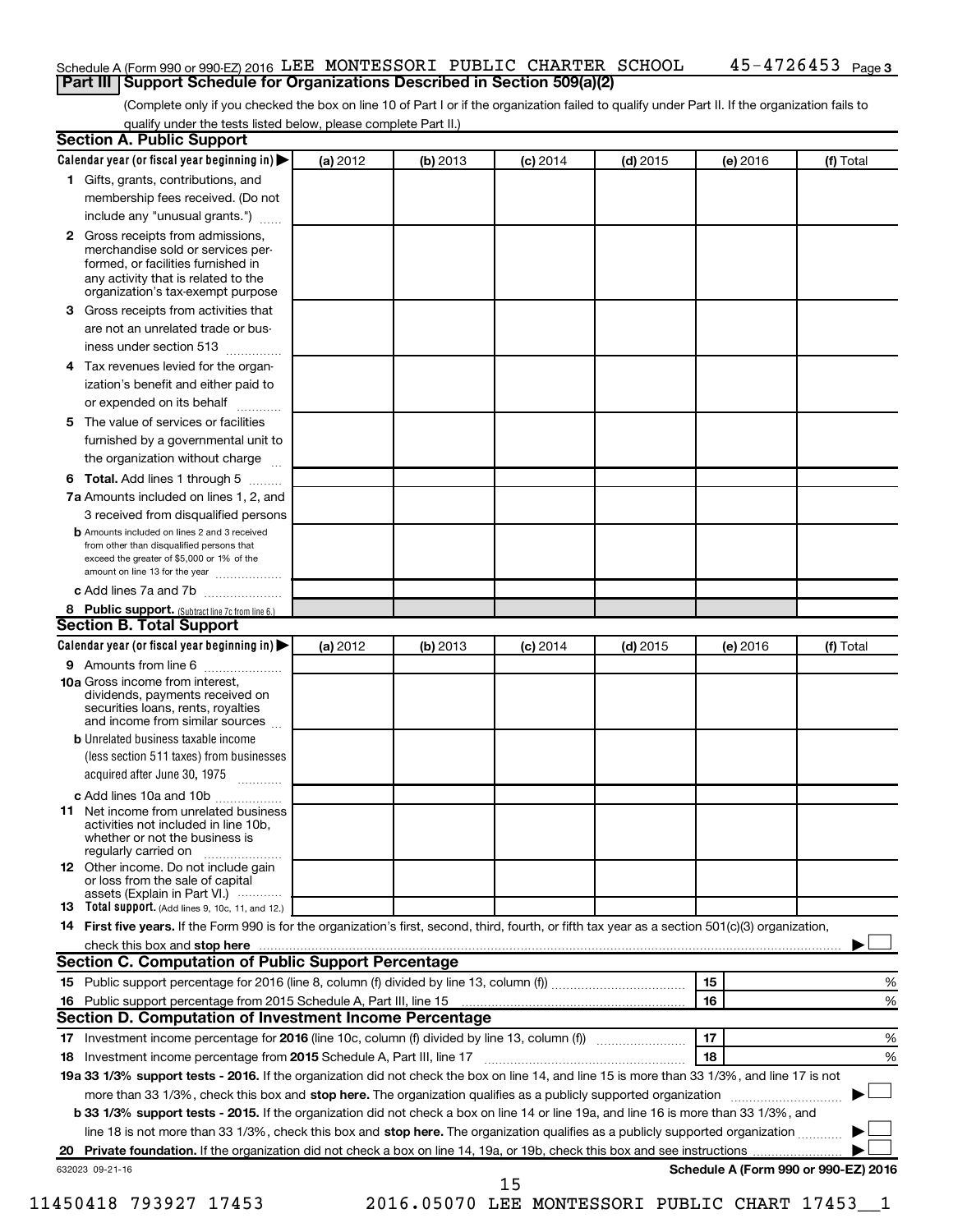**1**

**2**

**3a**

**3b**

**Yes No**

# **Part IV Supporting Organizations**

(Complete only if you checked a box in line 12 on Part I. If you checked 12a of Part I, complete Sections A and B. If you checked 12b of Part I, complete Sections A and C. If you checked 12c of Part I, complete Sections A, D, and E. If you checked 12d of Part I, complete Sections A and D, and complete Part V.)

#### **Section A. All Supporting Organizations**

- **1** Are all of the organization's supported organizations listed by name in the organization's governing documents? If "No," describe in Part VI how the supported organizations are designated. If designated by *class or purpose, describe the designation. If historic and continuing relationship, explain.*
- **2** Did the organization have any supported organization that does not have an IRS determination of status under section 509(a)(1) or (2)? If "Yes," explain in Part VI how the organization determined that the supported *organization was described in section 509(a)(1) or (2).*
- **3a** Did the organization have a supported organization described in section 501(c)(4), (5), or (6)? If "Yes," answer *(b) and (c) below.*
- **b** Did the organization confirm that each supported organization qualified under section 501(c)(4), (5), or (6) and satisfied the public support tests under section 509(a)(2)? If "Yes," describe in Part VI when and how the *organization made the determination.*
- **c** Did the organization ensure that all support to such organizations was used exclusively for section 170(c)(2)(B) purposes? If "Yes," explain in Part VI what controls the organization put in place to ensure such use.
- **4 a** *If* Was any supported organization not organized in the United States ("foreign supported organization")? *"Yes," and if you checked 12a or 12b in Part I, answer (b) and (c) below.*
- **b** Did the organization have ultimate control and discretion in deciding whether to make grants to the foreign supported organization? If "Yes," describe in Part VI how the organization had such control and discretion *despite being controlled or supervised by or in connection with its supported organizations.*
- **c** Did the organization support any foreign supported organization that does not have an IRS determination under sections 501(c)(3) and 509(a)(1) or (2)? If "Yes," explain in Part VI what controls the organization used *to ensure that all support to the foreign supported organization was used exclusively for section 170(c)(2)(B) purposes.*
- **5a** Did the organization add, substitute, or remove any supported organizations during the tax year? If "Yes," answer (b) and (c) below (if applicable). Also, provide detail in Part VI, including (i) the names and EIN *numbers of the supported organizations added, substituted, or removed; (ii) the reasons for each such action; (iii) the authority under the organization's organizing document authorizing such action; and (iv) how the action was accomplished (such as by amendment to the organizing document).*
- **b** Type I or Type II only. Was any added or substituted supported organization part of a class already designated in the organization's organizing document?
- **c Substitutions only.**  Was the substitution the result of an event beyond the organization's control?
- **6** Did the organization provide support (whether in the form of grants or the provision of services or facilities) to support or benefit one or more of the filing organization's supported organizations? If "Yes," provide detail in anyone other than (i) its supported organizations, (ii) individuals that are part of the charitable class benefited by one or more of its supported organizations, or (iii) other supporting organizations that also *Part VI.*
- **7** Did the organization provide a grant, loan, compensation, or other similar payment to a substantial contributor regard to a substantial contributor? If "Yes," complete Part I of Schedule L (Form 990 or 990-EZ). (defined in section 4958(c)(3)(C)), a family member of a substantial contributor, or a 35% controlled entity with
- **8** Did the organization make a loan to a disqualified person (as defined in section 4958) not described in line 7? *If "Yes," complete Part I of Schedule L (Form 990 or 990-EZ).*
- **9 a** Was the organization controlled directly or indirectly at any time during the tax year by one or more in section 509(a)(1) or (2))? If "Yes," provide detail in Part VI. disqualified persons as defined in section 4946 (other than foundation managers and organizations described
- **b** Did one or more disqualified persons (as defined in line 9a) hold a controlling interest in any entity in which the supporting organization had an interest? If "Yes," provide detail in Part VI.
- **c** Did a disqualified person (as defined in line 9a) have an ownership interest in, or derive any personal benefit from, assets in which the supporting organization also had an interest? If "Yes," provide detail in Part VI.
- **10 a** Was the organization subject to the excess business holdings rules of section 4943 because of section supporting organizations)? If "Yes," answer 10b below. 4943(f) (regarding certain Type II supporting organizations, and all Type III non-functionally integrated
	- **b** Did the organization have any excess business holdings in the tax year? (Use Schedule C, Form 4720, to *determine whether the organization had excess business holdings.)*

632024 09-21-16

**Schedule A (Form 990 or 990-EZ) 2016**

16

**3c 4a 4b 4c 5a 5b 5c 6 7 8 9a 9b 9c 10a 10b**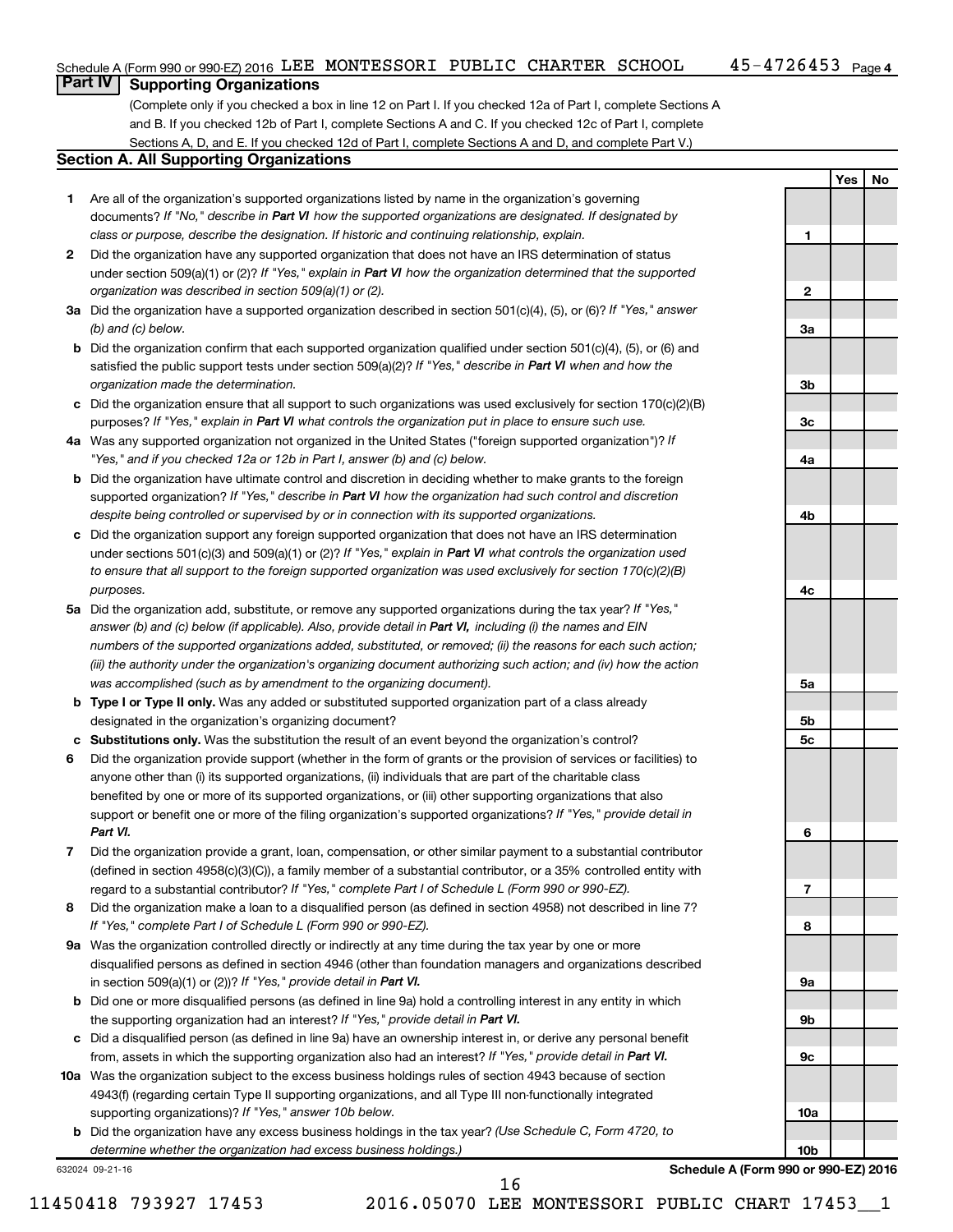#### 45-4726453 Page 5 Schedule A (Form 990 or 990-EZ) 2016 LEE MONTESSORI PUBLIC CHARTER SCHOOL 45-4726453 Page

|    | Part IV<br><b>Supporting Organizations (continued)</b>                                                                          |                 |     |    |
|----|---------------------------------------------------------------------------------------------------------------------------------|-----------------|-----|----|
|    |                                                                                                                                 |                 | Yes | No |
| 11 | Has the organization accepted a gift or contribution from any of the following persons?                                         |                 |     |    |
|    | a A person who directly or indirectly controls, either alone or together with persons described in (b) and (c)                  |                 |     |    |
|    | below, the governing body of a supported organization?                                                                          | 11a             |     |    |
|    | <b>b</b> A family member of a person described in (a) above?                                                                    | 11 <sub>b</sub> |     |    |
|    | c A 35% controlled entity of a person described in (a) or (b) above? If "Yes" to a, b, or c, provide detail in Part VI.         | 11c             |     |    |
|    | <b>Section B. Type I Supporting Organizations</b>                                                                               |                 |     |    |
|    |                                                                                                                                 |                 | Yes | No |
|    |                                                                                                                                 |                 |     |    |
| 1  | Did the directors, trustees, or membership of one or more supported organizations have the power to                             |                 |     |    |
|    | regularly appoint or elect at least a majority of the organization's directors or trustees at all times during the              |                 |     |    |
|    | tax year? If "No," describe in Part VI how the supported organization(s) effectively operated, supervised, or                   |                 |     |    |
|    | controlled the organization's activities. If the organization had more than one supported organization,                         |                 |     |    |
|    | describe how the powers to appoint and/or remove directors or trustees were allocated among the supported                       |                 |     |    |
|    | organizations and what conditions or restrictions, if any, applied to such powers during the tax year.                          | 1               |     |    |
| 2  | Did the organization operate for the benefit of any supported organization other than the supported                             |                 |     |    |
|    | organization(s) that operated, supervised, or controlled the supporting organization? If "Yes," explain in                      |                 |     |    |
|    | Part VI how providing such benefit carried out the purposes of the supported organization(s) that operated,                     |                 |     |    |
|    | supervised, or controlled the supporting organization.                                                                          | $\mathbf{2}$    |     |    |
|    | <b>Section C. Type II Supporting Organizations</b>                                                                              |                 |     |    |
|    |                                                                                                                                 |                 | Yes | No |
| 1. | Were a majority of the organization's directors or trustees during the tax year also a majority of the directors                |                 |     |    |
|    | or trustees of each of the organization's supported organization(s)? If "No," describe in Part VI how control                   |                 |     |    |
|    | or management of the supporting organization was vested in the same persons that controlled or managed                          |                 |     |    |
|    | the supported organization(s).                                                                                                  | 1               |     |    |
|    | <b>Section D. All Type III Supporting Organizations</b>                                                                         |                 |     |    |
|    |                                                                                                                                 |                 | Yes | No |
| 1  | Did the organization provide to each of its supported organizations, by the last day of the fifth month of the                  |                 |     |    |
|    | organization's tax year, (i) a written notice describing the type and amount of support provided during the prior tax           |                 |     |    |
|    | year, (ii) a copy of the Form 990 that was most recently filed as of the date of notification, and (iii) copies of the          |                 |     |    |
|    | organization's governing documents in effect on the date of notification, to the extent not previously provided?                | 1               |     |    |
| 2  | Were any of the organization's officers, directors, or trustees either (i) appointed or elected by the supported                |                 |     |    |
|    | organization(s) or (ii) serving on the governing body of a supported organization? If "No," explain in Part VI how              |                 |     |    |
|    | the organization maintained a close and continuous working relationship with the supported organization(s).                     | 2               |     |    |
| 3  | By reason of the relationship described in (2), did the organization's supported organizations have a                           |                 |     |    |
|    | significant voice in the organization's investment policies and in directing the use of the organization's                      |                 |     |    |
|    | income or assets at all times during the tax year? If "Yes," describe in Part VI the role the organization's                    |                 |     |    |
|    | supported organizations played in this regard.                                                                                  | з               |     |    |
|    | Section E. Type III Functionally Integrated Supporting Organizations                                                            |                 |     |    |
| 1  | Check the box next to the method that the organization used to satisfy the Integral Part Test during the yea(see instructions). |                 |     |    |
| а  | The organization satisfied the Activities Test. Complete line 2 below.                                                          |                 |     |    |
| b  | The organization is the parent of each of its supported organizations. Complete line 3 below.                                   |                 |     |    |
| с  | The organization supported a governmental entity. Describe in Part VI how you supported a government entity (see instructions). |                 |     |    |
| 2  | Activities Test. Answer (a) and (b) below.                                                                                      |                 | Yes | No |
| а  | Did substantially all of the organization's activities during the tax year directly further the exempt purposes of              |                 |     |    |
|    | the supported organization(s) to which the organization was responsive? If "Yes," then in Part VI identify                      |                 |     |    |
|    | those supported organizations and explain<br>how these activities directly furthered their exempt purposes,                     |                 |     |    |
|    | how the organization was responsive to those supported organizations, and how the organization determined                       |                 |     |    |
|    | that these activities constituted substantially all of its activities.                                                          | 2a              |     |    |
| b  | Did the activities described in (a) constitute activities that, but for the organization's involvement, one or more             |                 |     |    |
|    | of the organization's supported organization(s) would have been engaged in? If "Yes," explain in Part VI the                    |                 |     |    |
|    | reasons for the organization's position that its supported organization(s) would have engaged in these                          |                 |     |    |
|    | activities but for the organization's involvement.                                                                              | 2b              |     |    |
| 3  | Parent of Supported Organizations. Answer (a) and (b) below.                                                                    |                 |     |    |
| а  | Did the organization have the power to regularly appoint or elect a majority of the officers, directors, or                     |                 |     |    |
|    | trustees of each of the supported organizations? Provide details in Part VI.                                                    | За              |     |    |
| b  | Did the organization exercise a substantial degree of direction over the policies, programs, and activities of each             |                 |     |    |
|    | of its supported organizations? If "Yes," describe in Part VI the role played by the organization in this regard.               | 3b              |     |    |

632025 09-21-16

**Schedule A (Form 990 or 990-EZ) 2016**

17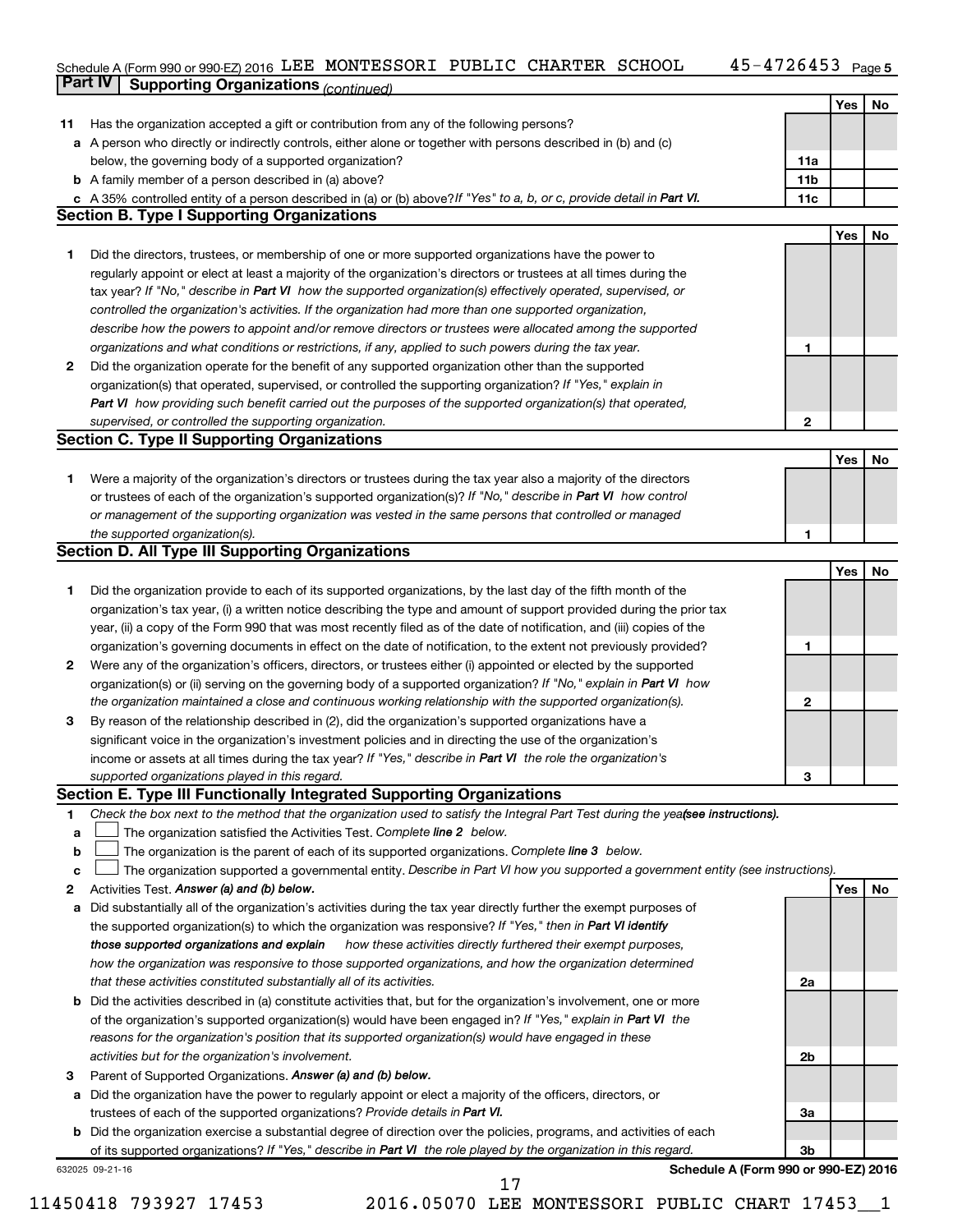#### 45-4726453 Page 6 Schedule A (Form 990 or 990-EZ) 2016 LEE MONTESSORI PUBLIC CHARTER SCHOOL 45-4726453 Page

**Part V Type III Non-Functionally Integrated 509(a)(3) Supporting Organizations** 

1 **Letter See instructions.** All Check here if the organization satisfied the Integral Part Test as a qualifying trust on Nov. 20, 1970 (explain in Part VI.) See instructions. All other Type III non-functionally integrated supporting organizations must complete Sections A through E.

| Section A - Adjusted Net Income         |                                                                              | (A) Prior Year | (B) Current Year<br>(optional) |                                |
|-----------------------------------------|------------------------------------------------------------------------------|----------------|--------------------------------|--------------------------------|
| 1                                       | Net short-term capital gain                                                  | 1              |                                |                                |
| 2                                       | Recoveries of prior-year distributions                                       | $\mathbf{2}$   |                                |                                |
| 3                                       | Other gross income (see instructions)                                        | 3              |                                |                                |
| 4                                       | Add lines 1 through 3                                                        | 4              |                                |                                |
| 5                                       | Depreciation and depletion                                                   | 5              |                                |                                |
| 6                                       | Portion of operating expenses paid or incurred for production or             |                |                                |                                |
|                                         | collection of gross income or for management, conservation, or               |                |                                |                                |
|                                         | maintenance of property held for production of income (see instructions)     | 6              |                                |                                |
| 7                                       | Other expenses (see instructions)                                            | $\overline{7}$ |                                |                                |
| 8                                       | Adjusted Net Income (subtract lines 5, 6, and 7 from line 4)                 | 8              |                                |                                |
|                                         | <b>Section B - Minimum Asset Amount</b>                                      |                | (A) Prior Year                 | (B) Current Year<br>(optional) |
| 1.                                      | Aggregate fair market value of all non-exempt-use assets (see                |                |                                |                                |
|                                         | instructions for short tax year or assets held for part of year):            |                |                                |                                |
|                                         | <b>a</b> Average monthly value of securities                                 | 1a             |                                |                                |
|                                         | <b>b</b> Average monthly cash balances                                       | 1b             |                                |                                |
|                                         | c Fair market value of other non-exempt-use assets                           | 1 <sub>c</sub> |                                |                                |
|                                         | d Total (add lines 1a, 1b, and 1c)                                           | 1d             |                                |                                |
|                                         | e Discount claimed for blockage or other                                     |                |                                |                                |
|                                         | factors (explain in detail in <b>Part VI</b> ):                              |                |                                |                                |
| 2                                       | Acquisition indebtedness applicable to non-exempt-use assets                 | $\mathbf{2}$   |                                |                                |
| 3                                       | Subtract line 2 from line 1d                                                 | 3              |                                |                                |
| 4                                       | Cash deemed held for exempt use. Enter 1-1/2% of line 3 (for greater amount, |                |                                |                                |
|                                         | see instructions)                                                            | 4              |                                |                                |
| 5                                       | Net value of non-exempt-use assets (subtract line 4 from line 3)             | 5              |                                |                                |
| 6                                       | Multiply line 5 by .035                                                      | 6              |                                |                                |
| 7                                       | Recoveries of prior-year distributions                                       | $\overline{7}$ |                                |                                |
| 8                                       | Minimum Asset Amount (add line 7 to line 6)                                  | 8              |                                |                                |
| <b>Section C - Distributable Amount</b> |                                                                              |                |                                | <b>Current Year</b>            |
| 1                                       | Adjusted net income for prior year (from Section A, line 8, Column A)        | 1              |                                |                                |
| 2                                       | Enter 85% of line 1                                                          | $\mathbf{2}$   |                                |                                |
| З                                       | Minimum asset amount for prior year (from Section B, line 8, Column A)       | 3              |                                |                                |
| 4                                       | Enter greater of line 2 or line 3                                            | 4              |                                |                                |
| 5                                       | Income tax imposed in prior year                                             | 5              |                                |                                |
| 6                                       | <b>Distributable Amount.</b> Subtract line 5 from line 4, unless subject to  |                |                                |                                |
|                                         | emergency temporary reduction (see instructions)                             | 6              |                                |                                |
|                                         |                                                                              |                |                                |                                |

**7** Check here if the current year is the organization's first as a non-functionally integrated Type III supporting organization (see † instructions).

**Schedule A (Form 990 or 990-EZ) 2016**

632026 09-21-16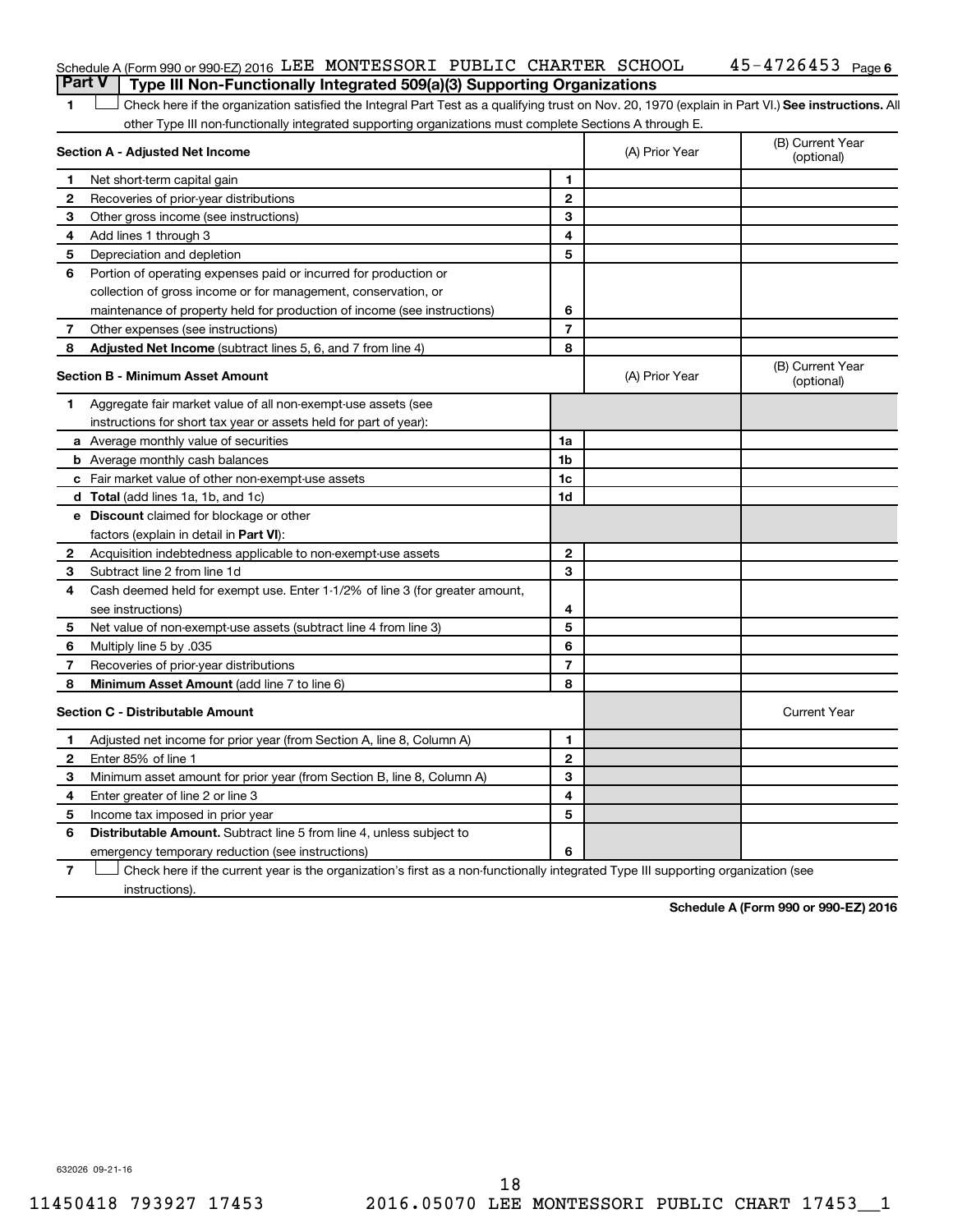#### Schedule A (Form 990 or 990-EZ) 2016 LLEE MONTESSORI PUBLIC CHARTER SCHOOL 45-4726453 Page LEE MONTESSORI PUBLIC CHARTER SCHOOL 45-4726453

| <b>Part V</b><br>Type III Non-Functionally Integrated 509(a)(3) Supporting Organizations (continued) |                                                                                             |                             |                                       |                                         |  |  |  |
|------------------------------------------------------------------------------------------------------|---------------------------------------------------------------------------------------------|-----------------------------|---------------------------------------|-----------------------------------------|--|--|--|
|                                                                                                      | <b>Current Year</b><br><b>Section D - Distributions</b>                                     |                             |                                       |                                         |  |  |  |
| 1                                                                                                    | Amounts paid to supported organizations to accomplish exempt purposes                       |                             |                                       |                                         |  |  |  |
| $\mathbf{2}$                                                                                         | Amounts paid to perform activity that directly furthers exempt purposes of supported        |                             |                                       |                                         |  |  |  |
|                                                                                                      | organizations, in excess of income from activity                                            |                             |                                       |                                         |  |  |  |
| 3                                                                                                    | Administrative expenses paid to accomplish exempt purposes of supported organizations       |                             |                                       |                                         |  |  |  |
| 4                                                                                                    | Amounts paid to acquire exempt-use assets                                                   |                             |                                       |                                         |  |  |  |
| 5                                                                                                    | Qualified set-aside amounts (prior IRS approval required)                                   |                             |                                       |                                         |  |  |  |
| 6                                                                                                    | Other distributions (describe in Part VI). See instructions                                 |                             |                                       |                                         |  |  |  |
| 7                                                                                                    | <b>Total annual distributions.</b> Add lines 1 through 6                                    |                             |                                       |                                         |  |  |  |
| 8                                                                                                    | Distributions to attentive supported organizations to which the organization is responsive  |                             |                                       |                                         |  |  |  |
|                                                                                                      | (provide details in Part VI). See instructions                                              |                             |                                       |                                         |  |  |  |
| 9                                                                                                    | Distributable amount for 2016 from Section C, line 6                                        |                             |                                       |                                         |  |  |  |
| 10                                                                                                   | Line 8 amount divided by Line 9 amount                                                      |                             |                                       |                                         |  |  |  |
|                                                                                                      |                                                                                             | (i)                         | (ii)                                  | (iii)                                   |  |  |  |
|                                                                                                      | Section E - Distribution Allocations (see instructions)                                     | <b>Excess Distributions</b> | <b>Underdistributions</b><br>Pre-2016 | <b>Distributable</b><br>Amount for 2016 |  |  |  |
|                                                                                                      |                                                                                             |                             |                                       |                                         |  |  |  |
| 1                                                                                                    | Distributable amount for 2016 from Section C, line 6                                        |                             |                                       |                                         |  |  |  |
| $\mathbf{2}$                                                                                         | Underdistributions, if any, for years prior to 2016 (reason-                                |                             |                                       |                                         |  |  |  |
|                                                                                                      | able cause required-explain in Part VI). See instructions                                   |                             |                                       |                                         |  |  |  |
| 3                                                                                                    | Excess distributions carryover, if any, to 2016:                                            |                             |                                       |                                         |  |  |  |
| а                                                                                                    |                                                                                             |                             |                                       |                                         |  |  |  |
| b                                                                                                    |                                                                                             |                             |                                       |                                         |  |  |  |
|                                                                                                      | c From 2013                                                                                 |                             |                                       |                                         |  |  |  |
|                                                                                                      | <b>d</b> From 2014                                                                          |                             |                                       |                                         |  |  |  |
|                                                                                                      | e From 2015                                                                                 |                             |                                       |                                         |  |  |  |
|                                                                                                      | f Total of lines 3a through e                                                               |                             |                                       |                                         |  |  |  |
|                                                                                                      | <b>g</b> Applied to underdistributions of prior years                                       |                             |                                       |                                         |  |  |  |
|                                                                                                      | <b>h</b> Applied to 2016 distributable amount                                               |                             |                                       |                                         |  |  |  |
| Ť.                                                                                                   | Carryover from 2011 not applied (see instructions)                                          |                             |                                       |                                         |  |  |  |
| 4                                                                                                    | Remainder. Subtract lines 3g, 3h, and 3i from 3f.<br>Distributions for 2016 from Section D, |                             |                                       |                                         |  |  |  |
|                                                                                                      | line $7:$                                                                                   |                             |                                       |                                         |  |  |  |
|                                                                                                      | a Applied to underdistributions of prior years                                              |                             |                                       |                                         |  |  |  |
|                                                                                                      | <b>b</b> Applied to 2016 distributable amount                                               |                             |                                       |                                         |  |  |  |
| c                                                                                                    | Remainder. Subtract lines 4a and 4b from 4                                                  |                             |                                       |                                         |  |  |  |
| 5                                                                                                    | Remaining underdistributions for years prior to 2016, if                                    |                             |                                       |                                         |  |  |  |
|                                                                                                      | any. Subtract lines 3g and 4a from line 2. For result greater                               |                             |                                       |                                         |  |  |  |
|                                                                                                      | than zero, explain in Part VI. See instructions                                             |                             |                                       |                                         |  |  |  |
| 6                                                                                                    | Remaining underdistributions for 2016. Subtract lines 3h                                    |                             |                                       |                                         |  |  |  |
|                                                                                                      | and 4b from line 1. For result greater than zero, explain in                                |                             |                                       |                                         |  |  |  |
|                                                                                                      | Part VI. See instructions                                                                   |                             |                                       |                                         |  |  |  |
| $\overline{7}$                                                                                       | Excess distributions carryover to 2017. Add lines 3j                                        |                             |                                       |                                         |  |  |  |
|                                                                                                      | and 4c                                                                                      |                             |                                       |                                         |  |  |  |
| 8                                                                                                    | Breakdown of line 7:                                                                        |                             |                                       |                                         |  |  |  |
| a                                                                                                    |                                                                                             |                             |                                       |                                         |  |  |  |
|                                                                                                      | <b>b</b> Excess from 2013                                                                   |                             |                                       |                                         |  |  |  |
|                                                                                                      | c Excess from 2014                                                                          |                             |                                       |                                         |  |  |  |
|                                                                                                      | d Excess from 2015                                                                          |                             |                                       |                                         |  |  |  |
|                                                                                                      | e Excess from 2016                                                                          |                             |                                       |                                         |  |  |  |

**Schedule A (Form 990 or 990-EZ) 2016**

632027 09-21-16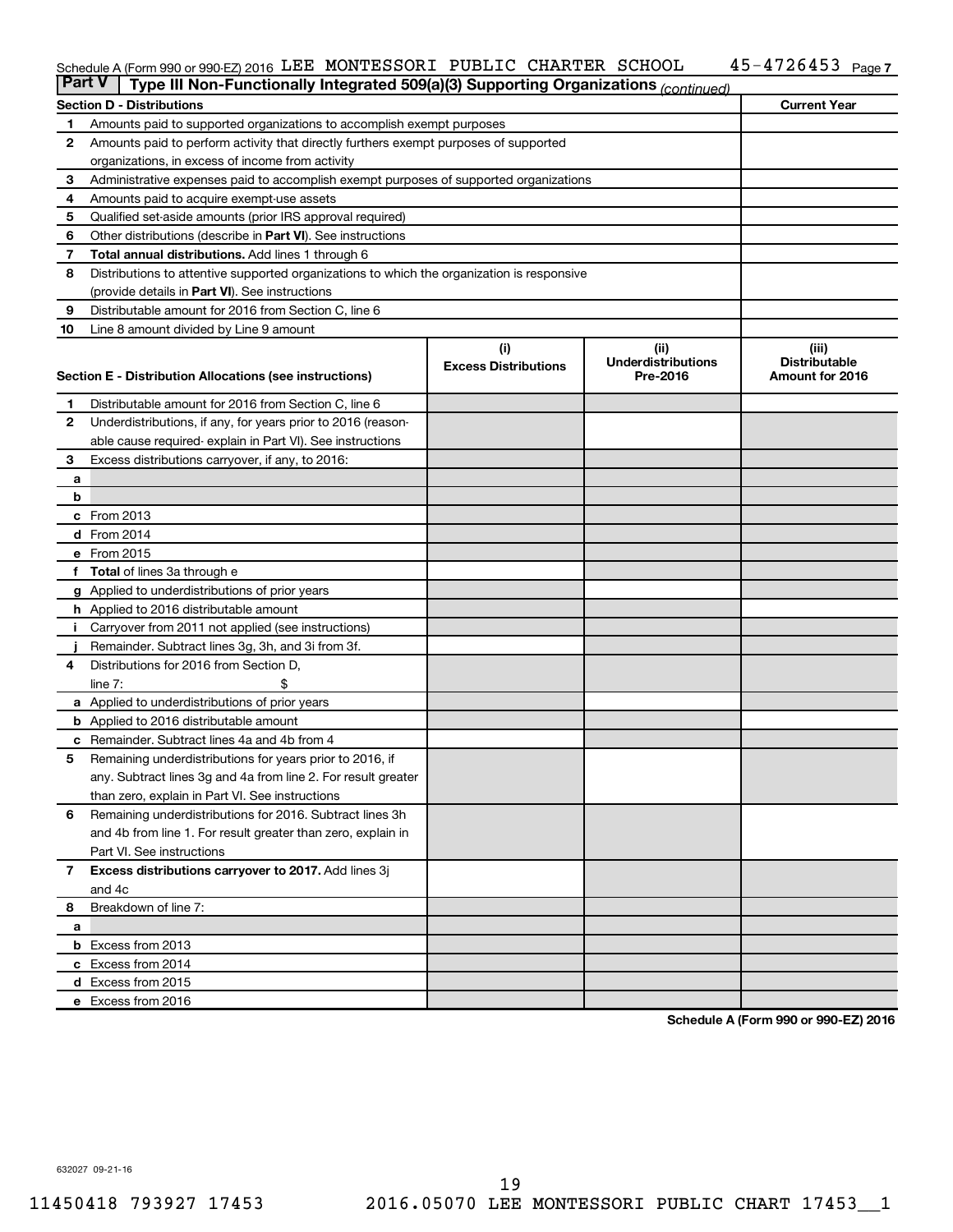| Schedule A (Form 990 or 990-EZ) 2016 LEE MONTESSORI PUBLIC CHARTER SCHOOL<br><b>Part VI</b>                                     |    | $45 - 4726453$ Page 8                                                                                                                                                                                                                                                                                                                                             |
|---------------------------------------------------------------------------------------------------------------------------------|----|-------------------------------------------------------------------------------------------------------------------------------------------------------------------------------------------------------------------------------------------------------------------------------------------------------------------------------------------------------------------|
| Section D, lines 5, 6, and 8; and Part V, Section E, lines 2, 5, and 6. Also complete this part for any additional information. |    | Supplemental Information. Provide the explanations required by Part II, line 10; Part II, line 17a or 17b; Part III, line 12;<br>Part IV, Section A, lines 1, 2, 3b, 3c, 4b, 4c, 5a, 6, 9a, 9b, 9c, 11a, 11b, and 11c; Part IV, Section B, lines 1 and 2; Part IV, Section C,<br>line 1; Part IV, Section D, lines 2 and 3; Part IV, Section E, lines 1c, 2a, 2b, |
| (See instructions.)                                                                                                             |    |                                                                                                                                                                                                                                                                                                                                                                   |
|                                                                                                                                 |    |                                                                                                                                                                                                                                                                                                                                                                   |
|                                                                                                                                 |    |                                                                                                                                                                                                                                                                                                                                                                   |
|                                                                                                                                 |    |                                                                                                                                                                                                                                                                                                                                                                   |
|                                                                                                                                 |    |                                                                                                                                                                                                                                                                                                                                                                   |
|                                                                                                                                 |    |                                                                                                                                                                                                                                                                                                                                                                   |
|                                                                                                                                 |    |                                                                                                                                                                                                                                                                                                                                                                   |
|                                                                                                                                 |    |                                                                                                                                                                                                                                                                                                                                                                   |
|                                                                                                                                 |    |                                                                                                                                                                                                                                                                                                                                                                   |
|                                                                                                                                 |    |                                                                                                                                                                                                                                                                                                                                                                   |
|                                                                                                                                 |    |                                                                                                                                                                                                                                                                                                                                                                   |
|                                                                                                                                 |    |                                                                                                                                                                                                                                                                                                                                                                   |
|                                                                                                                                 |    |                                                                                                                                                                                                                                                                                                                                                                   |
|                                                                                                                                 |    |                                                                                                                                                                                                                                                                                                                                                                   |
|                                                                                                                                 |    |                                                                                                                                                                                                                                                                                                                                                                   |
|                                                                                                                                 |    |                                                                                                                                                                                                                                                                                                                                                                   |
|                                                                                                                                 |    |                                                                                                                                                                                                                                                                                                                                                                   |
|                                                                                                                                 |    |                                                                                                                                                                                                                                                                                                                                                                   |
|                                                                                                                                 |    |                                                                                                                                                                                                                                                                                                                                                                   |
|                                                                                                                                 |    |                                                                                                                                                                                                                                                                                                                                                                   |
|                                                                                                                                 |    |                                                                                                                                                                                                                                                                                                                                                                   |
|                                                                                                                                 |    |                                                                                                                                                                                                                                                                                                                                                                   |
|                                                                                                                                 |    |                                                                                                                                                                                                                                                                                                                                                                   |
|                                                                                                                                 |    |                                                                                                                                                                                                                                                                                                                                                                   |
|                                                                                                                                 |    |                                                                                                                                                                                                                                                                                                                                                                   |
|                                                                                                                                 |    |                                                                                                                                                                                                                                                                                                                                                                   |
|                                                                                                                                 |    |                                                                                                                                                                                                                                                                                                                                                                   |
|                                                                                                                                 |    |                                                                                                                                                                                                                                                                                                                                                                   |
|                                                                                                                                 |    |                                                                                                                                                                                                                                                                                                                                                                   |
|                                                                                                                                 |    |                                                                                                                                                                                                                                                                                                                                                                   |
|                                                                                                                                 |    |                                                                                                                                                                                                                                                                                                                                                                   |
|                                                                                                                                 |    |                                                                                                                                                                                                                                                                                                                                                                   |
|                                                                                                                                 |    |                                                                                                                                                                                                                                                                                                                                                                   |
| 632028 09-21-16                                                                                                                 |    | Schedule A (Form 990 or 990-EZ) 2016                                                                                                                                                                                                                                                                                                                              |
| 11450418 793927 17453                                                                                                           | 20 | 2016.05070 LEE MONTESSORI PUBLIC CHART 17453                                                                                                                                                                                                                                                                                                                      |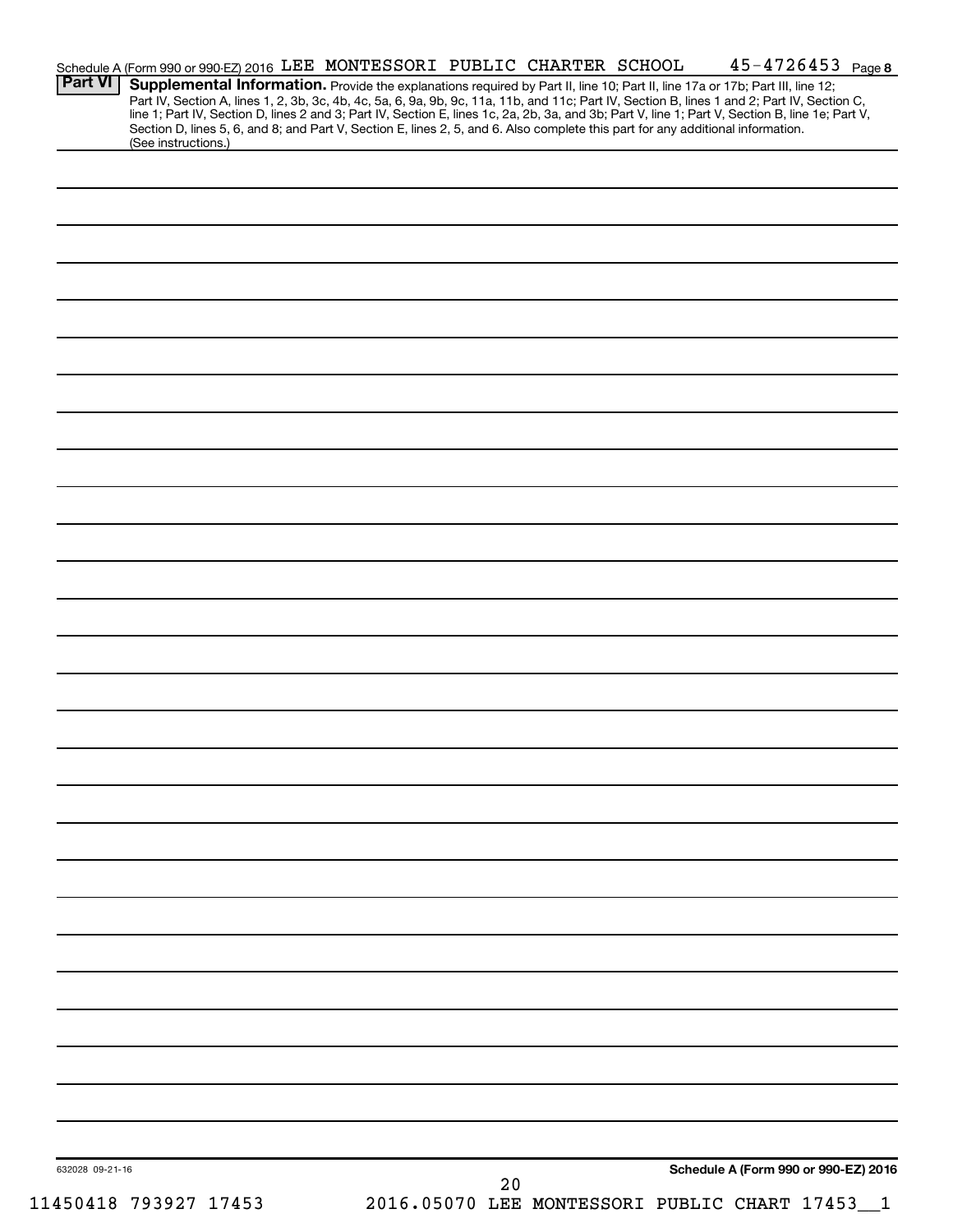Department of the Treasury Internal Revenue Service **(Form 990, 990-EZ,**

|  |  | ** PUBLIC DISCLOSURE COPY ** |  |  |
|--|--|------------------------------|--|--|
|--|--|------------------------------|--|--|

# **Schedule B Schedule of Contributors**

**or 990-PF) | Attach to Form 990, Form 990-EZ, or Form 990-PF. | Information about Schedule B (Form 990, 990-EZ, or 990-PF) and** its instructions is at www.irs.gov/form990.

OMB No. 1545-0047

**2016**

**Name of the organization Employer identification number**

| <b>LEE MONTESSORI PUBLIC CHARTER SCHOOL</b> |  |  |
|---------------------------------------------|--|--|
|                                             |  |  |

LEE MONTESSORI PUBLIC CHARTER SCHOOL 45-4726453

| <b>Organization type (check one):</b> |                                                                           |  |  |  |
|---------------------------------------|---------------------------------------------------------------------------|--|--|--|
| Filers of:                            | Section:                                                                  |  |  |  |
| Form 990 or 990-EZ                    | $\lfloor \underline{X} \rfloor$ 501(c)( 3) (enter number) organization    |  |  |  |
|                                       | 4947(a)(1) nonexempt charitable trust not treated as a private foundation |  |  |  |
|                                       | 527 political organization                                                |  |  |  |
| Form 990-PF                           | 501(c)(3) exempt private foundation                                       |  |  |  |
|                                       | 4947(a)(1) nonexempt charitable trust treated as a private foundation     |  |  |  |
|                                       | 501(c)(3) taxable private foundation                                      |  |  |  |

Check if your organization is covered by the General Rule or a Special Rule.

**Note:**  Only a section 501(c)(7), (8), or (10) organization can check boxes for both the General Rule and a Special Rule. See instructions.

#### **General Rule**

**K** For an organization filing Form 990, 990-EZ, or 990-PF that received, during the year, contributions totaling \$5,000 or more (in money or property) from any one contributor. Complete Parts I and II. See instructions for determining a contributor's total contributions.

#### **Special Rules**

 $\Box$ 

any one contributor, during the year, total contributions of the greater of **(1)** \$5,000 or **(2)** 2% of the amount on (i) Form 990, Part VIII, line 1h, For an organization described in section 501(c)(3) filing Form 990 or 990-EZ that met the 33 1/3% support test of the regulations under sections 509(a)(1) and 170(b)(1)(A)(vi), that checked Schedule A (Form 990 or 990-EZ), Part II, line 13, 16a, or 16b, and that received from or (ii) Form 990-EZ, line 1. Complete Parts I and II.  $\Box$ 

year, total contributions of more than \$1,000 *exclusively* for religious, charitable, scientific, literary, or educational purposes, or for For an organization described in section 501(c)(7), (8), or (10) filing Form 990 or 990-EZ that received from any one contributor, during the the prevention of cruelty to children or animals. Complete Parts I, II, and III.  $\Box$ 

purpose. Don't complete any of the parts unless the General Rule applies to this organization because it received nonexclusively year, contributions exclusively for religious, charitable, etc., purposes, but no such contributions totaled more than \$1,000. If this box is checked, enter here the total contributions that were received during the year for an exclusively religious, charitable, etc., For an organization described in section 501(c)(7), (8), or (10) filing Form 990 or 990-EZ that received from any one contributor, during the religious, charitable, etc., contributions totaling \$5,000 or more during the year  $\ldots$  $\ldots$  $\ldots$  $\ldots$  $\ldots$  $\ldots$ 

**Caution:**  An organization that isn't covered by the General Rule and/or the Special Rules doesn't file Schedule B (Form 990, 990-EZ, or 990-PF),  **must** but it answer "No" on Part IV, line 2, of its Form 990; or check the box on line H of its Form 990-EZ or on its Form 990-PF, Part I, line 2, to certify that it doesn't meet the filing requirements of Schedule B (Form 990, 990-EZ, or 990-PF).

LHA For Paperwork Reduction Act Notice, see the Instructions for Form 990, 990-EZ, or 990-PF. Schedule B (Form 990, 990-EZ, or 990-PF) (2016)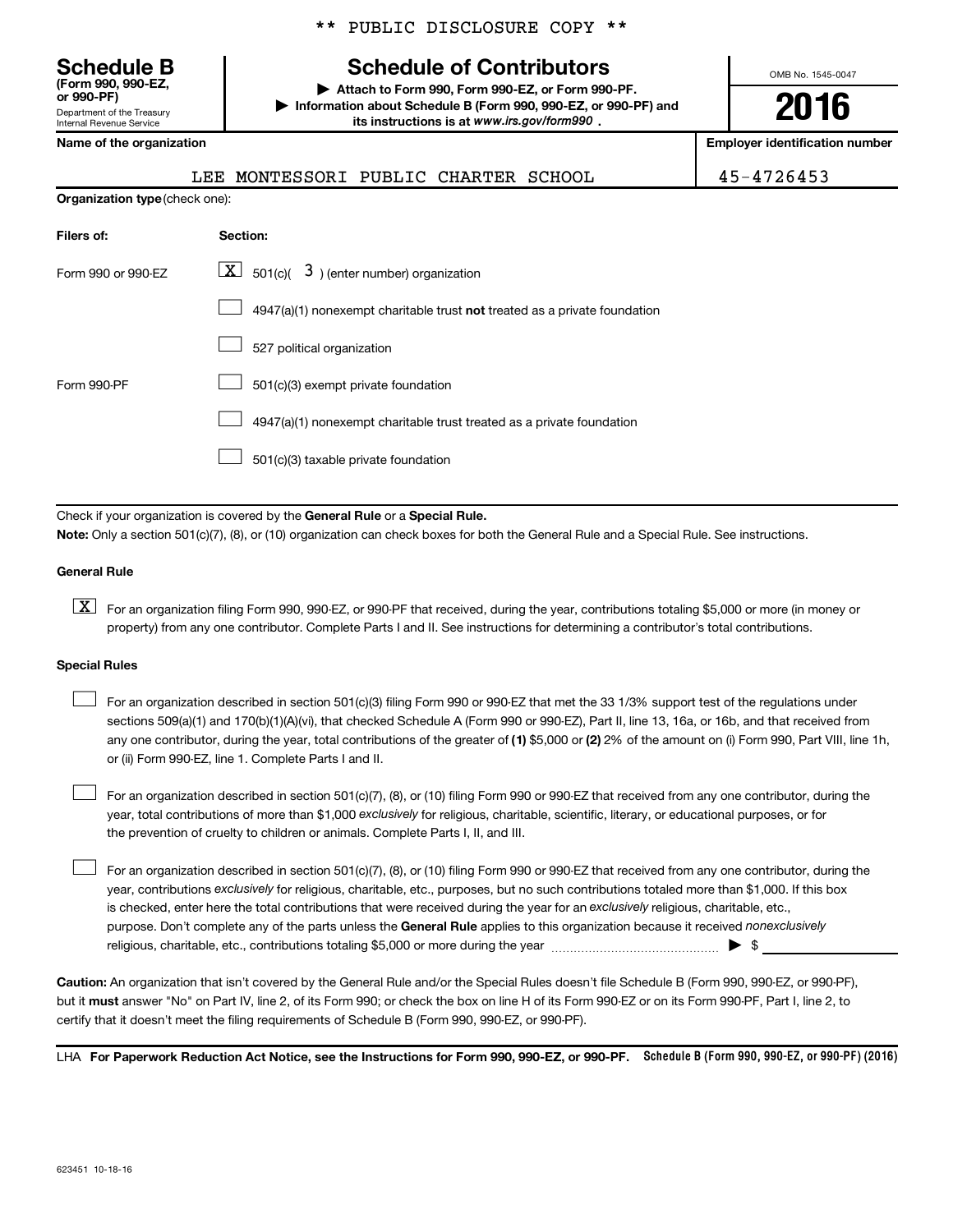**Name of organization Employer identification number**

## LEE MONTESSORI PUBLIC CHARTER SCHOOL 45-4726453

Part I Contributors (See instructions). Use duplicate copies of Part I if additional space is needed.

| (a)<br>No. | (b)<br>Name, address, and ZIP + 4 | (c)<br><b>Total contributions</b> | (d)<br>Type of contribution                                                                                 |
|------------|-----------------------------------|-----------------------------------|-------------------------------------------------------------------------------------------------------------|
| 1          |                                   | 5,000.<br>\$                      | $\overline{\textbf{X}}$<br>Person<br>Payroll<br>Noncash<br>(Complete Part II for<br>noncash contributions.) |
| (a)<br>No. | (b)<br>Name, address, and ZIP + 4 | (c)<br><b>Total contributions</b> | (d)<br>Type of contribution                                                                                 |
|            |                                   | \$                                | Person<br>Payroll<br><b>Noncash</b><br>(Complete Part II for<br>noncash contributions.)                     |
| (a)<br>No. | (b)<br>Name, address, and ZIP + 4 | (c)<br><b>Total contributions</b> | (d)<br>Type of contribution                                                                                 |
|            |                                   | \$                                | Person<br>Payroll<br><b>Noncash</b><br>(Complete Part II for<br>noncash contributions.)                     |
| (a)<br>No. | (b)<br>Name, address, and ZIP + 4 | (c)<br><b>Total contributions</b> | (d)<br>Type of contribution                                                                                 |
|            |                                   | \$                                | Person<br>Payroll<br><b>Noncash</b><br>(Complete Part II for<br>noncash contributions.)                     |
| (a)<br>No. | (b)<br>Name, address, and ZIP + 4 | (c)<br><b>Total contributions</b> | (d)<br>Type of contribution                                                                                 |
|            |                                   | \$                                | Person<br>Payroll<br><b>Noncash</b><br>(Complete Part II for<br>noncash contributions.)                     |
| (a)<br>No. | (b)<br>Name, address, and ZIP + 4 | (c)<br><b>Total contributions</b> | (d)<br>Type of contribution                                                                                 |
|            |                                   | \$                                | Person<br>Payroll<br>Noncash<br>(Complete Part II for<br>noncash contributions.)                            |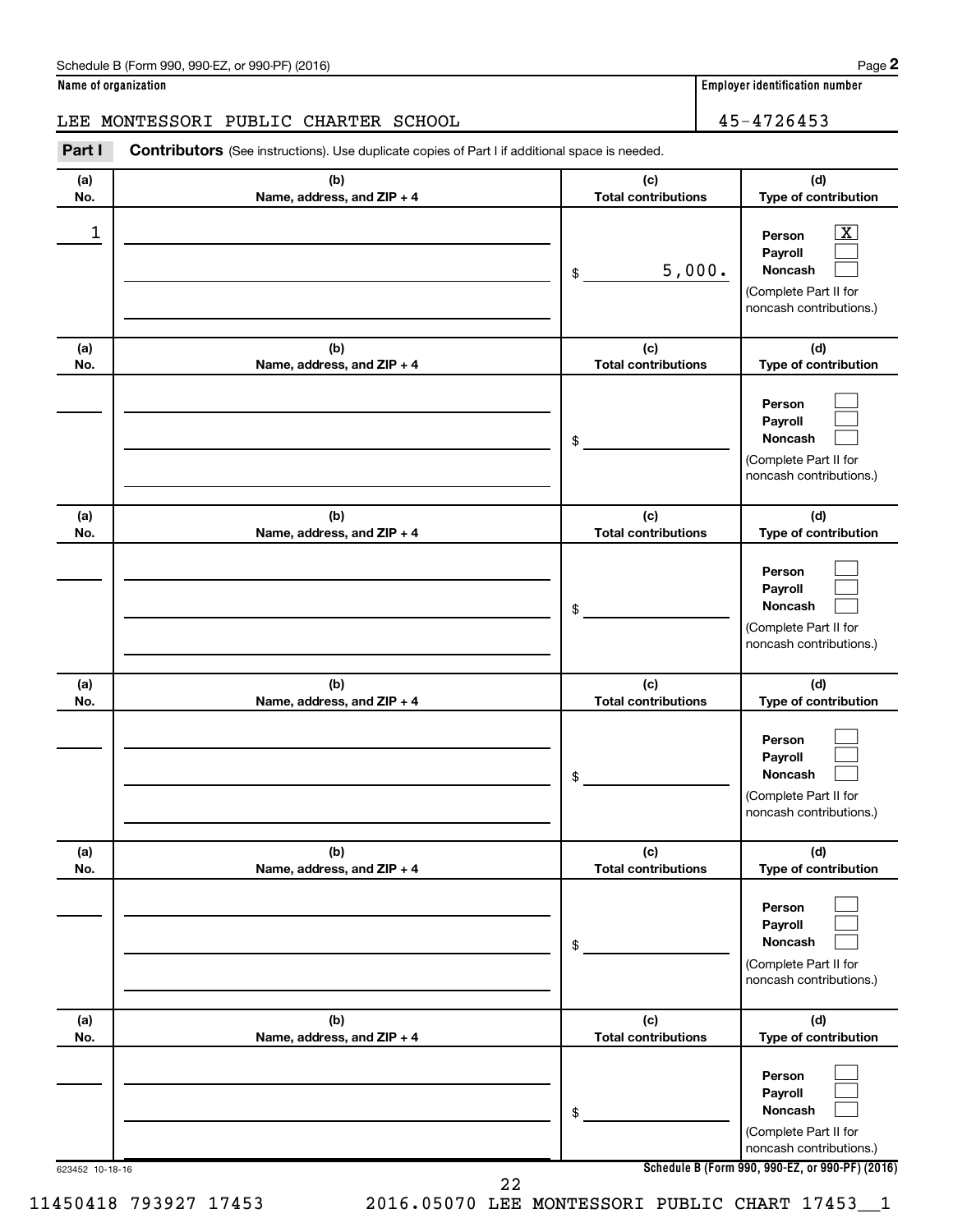## LEE MONTESSORI PUBLIC CHARTER SCHOOL 45-4726453

Part II Noncash Property (See instructions). Use duplicate copies of Part II if additional space is needed.

| (a)<br>No.<br>from<br>Part I | (b)<br>Description of noncash property given | (c)<br>FMV (or estimate)<br>(See instructions) | (d)<br>Date received |
|------------------------------|----------------------------------------------|------------------------------------------------|----------------------|
|                              |                                              | \$                                             |                      |
| (a)<br>No.<br>from<br>Part I | (b)<br>Description of noncash property given | (c)<br>FMV (or estimate)<br>(See instructions) | (d)<br>Date received |
|                              |                                              | \$                                             |                      |
| (a)<br>No.<br>from<br>Part I | (b)<br>Description of noncash property given | (c)<br>FMV (or estimate)<br>(See instructions) | (d)<br>Date received |
|                              |                                              | \$                                             |                      |
| (a)<br>No.<br>from<br>Part I | (b)<br>Description of noncash property given | (c)<br>FMV (or estimate)<br>(See instructions) | (d)<br>Date received |
|                              |                                              | \$                                             |                      |
| (a)<br>No.<br>from<br>Part I | (b)<br>Description of noncash property given | (c)<br>FMV (or estimate)<br>(See instructions) | (d)<br>Date received |
|                              |                                              | \$                                             |                      |
| (a)<br>No.<br>from<br>Part I | (b)<br>Description of noncash property given | (c)<br>FMV (or estimate)<br>(See instructions) | (d)<br>Date received |
|                              |                                              | \$                                             |                      |

11450418 793927 17453 2016.05070 LEE MONTESSORI PUBLIC CHART 17453\_\_1

**3**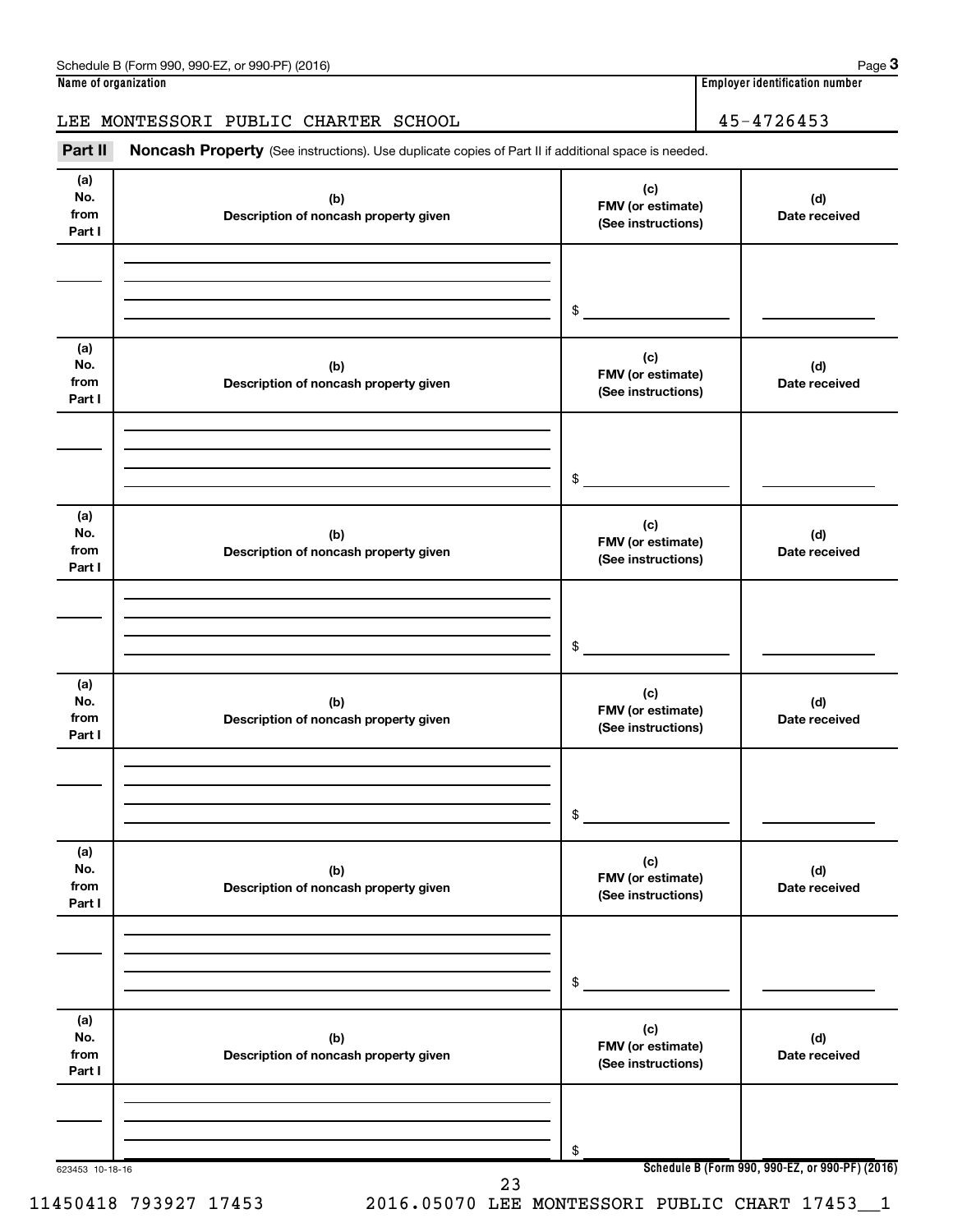| Part III<br>(a) No.<br>from<br>Part I<br>(a) No.<br>from<br>Part I | LEE MONTESSORI PUBLIC CHARTER SCHOOL<br>Exclusively religious, charitable, etc., contributions to organizations described in section 501(c)(7), (8), or (10) that total more than \$1,000 for<br>the year from any one contributor. Complete columns (a) through (e) and the following line entry. For organizations<br>completing Part III, enter the total of exclusively religious, charitable, etc., contributions of \$1,000 or less for the year. (Enter this info. once.)<br>Use duplicate copies of Part III if additional space is needed.<br>(b) Purpose of gift<br>Transferee's name, address, and ZIP + 4 | (c) Use of gift      |                      | (d) Description of how gift is held      | 45-4726453 |  |  |  |  |
|--------------------------------------------------------------------|-----------------------------------------------------------------------------------------------------------------------------------------------------------------------------------------------------------------------------------------------------------------------------------------------------------------------------------------------------------------------------------------------------------------------------------------------------------------------------------------------------------------------------------------------------------------------------------------------------------------------|----------------------|----------------------|------------------------------------------|------------|--|--|--|--|
|                                                                    |                                                                                                                                                                                                                                                                                                                                                                                                                                                                                                                                                                                                                       |                      |                      |                                          |            |  |  |  |  |
|                                                                    |                                                                                                                                                                                                                                                                                                                                                                                                                                                                                                                                                                                                                       |                      |                      |                                          |            |  |  |  |  |
|                                                                    |                                                                                                                                                                                                                                                                                                                                                                                                                                                                                                                                                                                                                       |                      |                      |                                          |            |  |  |  |  |
|                                                                    |                                                                                                                                                                                                                                                                                                                                                                                                                                                                                                                                                                                                                       |                      |                      |                                          |            |  |  |  |  |
|                                                                    |                                                                                                                                                                                                                                                                                                                                                                                                                                                                                                                                                                                                                       |                      |                      |                                          |            |  |  |  |  |
|                                                                    |                                                                                                                                                                                                                                                                                                                                                                                                                                                                                                                                                                                                                       |                      |                      |                                          |            |  |  |  |  |
|                                                                    |                                                                                                                                                                                                                                                                                                                                                                                                                                                                                                                                                                                                                       |                      |                      |                                          |            |  |  |  |  |
|                                                                    |                                                                                                                                                                                                                                                                                                                                                                                                                                                                                                                                                                                                                       |                      |                      |                                          |            |  |  |  |  |
|                                                                    |                                                                                                                                                                                                                                                                                                                                                                                                                                                                                                                                                                                                                       |                      | (e) Transfer of gift |                                          |            |  |  |  |  |
|                                                                    |                                                                                                                                                                                                                                                                                                                                                                                                                                                                                                                                                                                                                       |                      |                      | Relationship of transferor to transferee |            |  |  |  |  |
|                                                                    |                                                                                                                                                                                                                                                                                                                                                                                                                                                                                                                                                                                                                       |                      |                      |                                          |            |  |  |  |  |
|                                                                    |                                                                                                                                                                                                                                                                                                                                                                                                                                                                                                                                                                                                                       |                      |                      |                                          |            |  |  |  |  |
|                                                                    |                                                                                                                                                                                                                                                                                                                                                                                                                                                                                                                                                                                                                       |                      |                      |                                          |            |  |  |  |  |
|                                                                    | (b) Purpose of gift                                                                                                                                                                                                                                                                                                                                                                                                                                                                                                                                                                                                   | (c) Use of gift      |                      | (d) Description of how gift is held      |            |  |  |  |  |
|                                                                    |                                                                                                                                                                                                                                                                                                                                                                                                                                                                                                                                                                                                                       |                      |                      |                                          |            |  |  |  |  |
|                                                                    |                                                                                                                                                                                                                                                                                                                                                                                                                                                                                                                                                                                                                       |                      |                      |                                          |            |  |  |  |  |
|                                                                    |                                                                                                                                                                                                                                                                                                                                                                                                                                                                                                                                                                                                                       |                      |                      |                                          |            |  |  |  |  |
|                                                                    |                                                                                                                                                                                                                                                                                                                                                                                                                                                                                                                                                                                                                       |                      |                      |                                          |            |  |  |  |  |
|                                                                    |                                                                                                                                                                                                                                                                                                                                                                                                                                                                                                                                                                                                                       | (e) Transfer of gift |                      |                                          |            |  |  |  |  |
|                                                                    | Transferee's name, address, and ZIP + 4                                                                                                                                                                                                                                                                                                                                                                                                                                                                                                                                                                               |                      |                      | Relationship of transferor to transferee |            |  |  |  |  |
|                                                                    |                                                                                                                                                                                                                                                                                                                                                                                                                                                                                                                                                                                                                       |                      |                      |                                          |            |  |  |  |  |
|                                                                    |                                                                                                                                                                                                                                                                                                                                                                                                                                                                                                                                                                                                                       |                      |                      |                                          |            |  |  |  |  |
|                                                                    |                                                                                                                                                                                                                                                                                                                                                                                                                                                                                                                                                                                                                       |                      |                      |                                          |            |  |  |  |  |
| (a) No.<br>from                                                    | (b) Purpose of gift                                                                                                                                                                                                                                                                                                                                                                                                                                                                                                                                                                                                   | (c) Use of gift      |                      | (d) Description of how gift is held      |            |  |  |  |  |
| Part I                                                             |                                                                                                                                                                                                                                                                                                                                                                                                                                                                                                                                                                                                                       |                      |                      |                                          |            |  |  |  |  |
|                                                                    |                                                                                                                                                                                                                                                                                                                                                                                                                                                                                                                                                                                                                       |                      |                      |                                          |            |  |  |  |  |
|                                                                    |                                                                                                                                                                                                                                                                                                                                                                                                                                                                                                                                                                                                                       |                      |                      |                                          |            |  |  |  |  |
|                                                                    |                                                                                                                                                                                                                                                                                                                                                                                                                                                                                                                                                                                                                       | (e) Transfer of gift |                      |                                          |            |  |  |  |  |
|                                                                    |                                                                                                                                                                                                                                                                                                                                                                                                                                                                                                                                                                                                                       |                      |                      |                                          |            |  |  |  |  |
|                                                                    | Transferee's name, address, and ZIP + 4                                                                                                                                                                                                                                                                                                                                                                                                                                                                                                                                                                               |                      |                      | Relationship of transferor to transferee |            |  |  |  |  |
|                                                                    |                                                                                                                                                                                                                                                                                                                                                                                                                                                                                                                                                                                                                       |                      |                      |                                          |            |  |  |  |  |
|                                                                    |                                                                                                                                                                                                                                                                                                                                                                                                                                                                                                                                                                                                                       |                      |                      |                                          |            |  |  |  |  |
|                                                                    |                                                                                                                                                                                                                                                                                                                                                                                                                                                                                                                                                                                                                       |                      |                      |                                          |            |  |  |  |  |
| (a) No.<br>from<br>Part I                                          | (b) Purpose of gift                                                                                                                                                                                                                                                                                                                                                                                                                                                                                                                                                                                                   | (c) Use of gift      |                      | (d) Description of how gift is held      |            |  |  |  |  |
|                                                                    |                                                                                                                                                                                                                                                                                                                                                                                                                                                                                                                                                                                                                       |                      |                      |                                          |            |  |  |  |  |
|                                                                    |                                                                                                                                                                                                                                                                                                                                                                                                                                                                                                                                                                                                                       |                      |                      |                                          |            |  |  |  |  |
|                                                                    |                                                                                                                                                                                                                                                                                                                                                                                                                                                                                                                                                                                                                       |                      |                      |                                          |            |  |  |  |  |
|                                                                    |                                                                                                                                                                                                                                                                                                                                                                                                                                                                                                                                                                                                                       | (e) Transfer of gift |                      |                                          |            |  |  |  |  |
|                                                                    |                                                                                                                                                                                                                                                                                                                                                                                                                                                                                                                                                                                                                       |                      |                      |                                          |            |  |  |  |  |
|                                                                    | Transferee's name, address, and ZIP + 4                                                                                                                                                                                                                                                                                                                                                                                                                                                                                                                                                                               |                      |                      | Relationship of transferor to transferee |            |  |  |  |  |
|                                                                    |                                                                                                                                                                                                                                                                                                                                                                                                                                                                                                                                                                                                                       |                      |                      |                                          |            |  |  |  |  |
|                                                                    |                                                                                                                                                                                                                                                                                                                                                                                                                                                                                                                                                                                                                       |                      |                      |                                          |            |  |  |  |  |
| 623454 10-18-16                                                    |                                                                                                                                                                                                                                                                                                                                                                                                                                                                                                                                                                                                                       |                      |                      |                                          |            |  |  |  |  |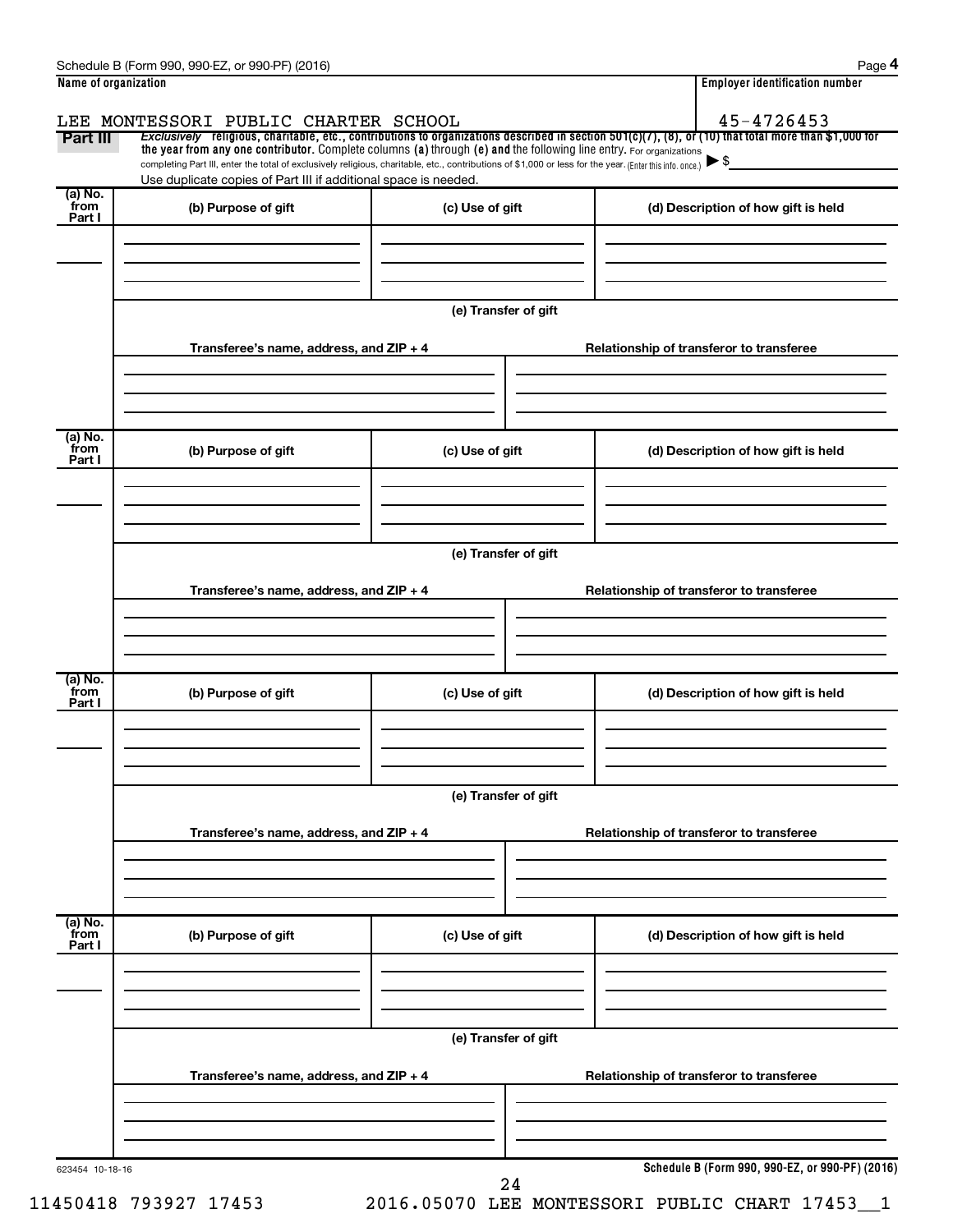Department of the Treasury Internal Revenue Service

| (Form 990) |  |
|------------|--|
|------------|--|

# **SCHEDULE D Supplemental Financial Statements**<br> **Form 990 2016**<br> **Part IV** line 6.7.8.9.10, 11a, 11b, 11d, 11d, 11d, 11d, 11d, 12a, 0r, 12b

**(Form 990) | Complete if the organization answered "Yes" on Form 990, Part IV, line 6, 7, 8, 9, 10, 11a, 11b, 11c, 11d, 11e, 11f, 12a, or 12b.**

**| Attach to Form 990. | Information about Schedule D (Form 990) and its instructions is at**  *www.irs.gov/form990.*



|        | Name of the organization<br>LEE MONTESSORI PUBLIC CHARTER SCHOOL                                                                                                                                                               |                                                    | <b>Employer identification number</b><br>45-4726453 |
|--------|--------------------------------------------------------------------------------------------------------------------------------------------------------------------------------------------------------------------------------|----------------------------------------------------|-----------------------------------------------------|
|        | Organizations Maintaining Donor Advised Funds or Other Similar Funds or Accounts. Complete if the<br>Part I                                                                                                                    |                                                    |                                                     |
|        | organization answered "Yes" on Form 990, Part IV, line 6.                                                                                                                                                                      |                                                    |                                                     |
|        | (a) Donor advised funds                                                                                                                                                                                                        |                                                    | (b) Funds and other accounts                        |
|        |                                                                                                                                                                                                                                |                                                    |                                                     |
| 1<br>2 | Aggregate value of contributions to (during year)                                                                                                                                                                              |                                                    |                                                     |
| 3      | Aggregate value of grants from (during year)                                                                                                                                                                                   |                                                    |                                                     |
| 4      |                                                                                                                                                                                                                                |                                                    |                                                     |
| 5      | Did the organization inform all donors and donor advisors in writing that the assets held in donor advised funds                                                                                                               |                                                    |                                                     |
|        |                                                                                                                                                                                                                                |                                                    | Yes<br>No                                           |
| 6      | Did the organization inform all grantees, donors, and donor advisors in writing that grant funds can be used only                                                                                                              |                                                    |                                                     |
|        | for charitable purposes and not for the benefit of the donor or donor advisor, or for any other purpose conferring                                                                                                             |                                                    |                                                     |
|        | impermissible private benefit?                                                                                                                                                                                                 |                                                    | Yes<br>No                                           |
|        | Part II<br>Conservation Easements. Complete if the organization answered "Yes" on Form 990, Part IV, line 7.                                                                                                                   |                                                    |                                                     |
| 1      | Purpose(s) of conservation easements held by the organization (check all that apply).                                                                                                                                          |                                                    |                                                     |
|        | Preservation of land for public use (e.g., recreation or education)                                                                                                                                                            | Preservation of a historically important land area |                                                     |
|        | Protection of natural habitat                                                                                                                                                                                                  | Preservation of a certified historic structure     |                                                     |
|        | Preservation of open space                                                                                                                                                                                                     |                                                    |                                                     |
|        |                                                                                                                                                                                                                                |                                                    |                                                     |
| 2      | Complete lines 2a through 2d if the organization held a qualified conservation contribution in the form of a conservation easement on the last                                                                                 |                                                    | Held at the End of the Tax Year                     |
|        | day of the tax year.                                                                                                                                                                                                           |                                                    | 2a                                                  |
| а      |                                                                                                                                                                                                                                |                                                    | 2b                                                  |
| b      |                                                                                                                                                                                                                                |                                                    | 2c                                                  |
| с      |                                                                                                                                                                                                                                |                                                    |                                                     |
| d      | Number of conservation easements included in (c) acquired after 8/17/06, and not on a historic structure                                                                                                                       |                                                    |                                                     |
|        | listed in the National Register [11] [12] The Mational Register [11] [12] The Mational Register [11] The Mational Register [11] [12] The Mational Register [11] [12] The Mational Register [11] The Mational Register [11] Mat |                                                    | 2d                                                  |
| З      | Number of conservation easements modified, transferred, released, extinguished, or terminated by the organization during the tax                                                                                               |                                                    |                                                     |
|        | year                                                                                                                                                                                                                           |                                                    |                                                     |
| 4      | Number of states where property subject to conservation easement is located >                                                                                                                                                  |                                                    |                                                     |
| 5      | Does the organization have a written policy regarding the periodic monitoring, inspection, handling of                                                                                                                         |                                                    | Yes<br><b>No</b>                                    |
|        |                                                                                                                                                                                                                                |                                                    |                                                     |
| 6      | Staff and volunteer hours devoted to monitoring, inspecting, handling of violations, and enforcing conservation easements during the year                                                                                      |                                                    |                                                     |
|        | Amount of expenses incurred in monitoring, inspecting, handling of violations, and enforcing conservation easements during the year                                                                                            |                                                    |                                                     |
| 7      | $\blacktriangleright$ \$                                                                                                                                                                                                       |                                                    |                                                     |
| 8      | Does each conservation easement reported on line $2(d)$ above satisfy the requirements of section $170(h)(4)(B)(i)$                                                                                                            |                                                    |                                                     |
|        |                                                                                                                                                                                                                                |                                                    | Yes<br>No                                           |
|        | In Part XIII, describe how the organization reports conservation easements in its revenue and expense statement, and balance sheet, and                                                                                        |                                                    |                                                     |
|        | include, if applicable, the text of the footnote to the organization's financial statements that describes the organization's accounting for                                                                                   |                                                    |                                                     |
|        | conservation easements.                                                                                                                                                                                                        |                                                    |                                                     |
|        | Part III   Organizations Maintaining Collections of Art, Historical Treasures, or Other Similar Assets.                                                                                                                        |                                                    |                                                     |
|        | Complete if the organization answered "Yes" on Form 990, Part IV, line 8.                                                                                                                                                      |                                                    |                                                     |
|        | 1a If the organization elected, as permitted under SFAS 116 (ASC 958), not to report in its revenue statement and balance sheet works of art,                                                                                  |                                                    |                                                     |
|        | historical treasures, or other similar assets held for public exhibition, education, or research in furtherance of public service, provide, in Part XIII,                                                                      |                                                    |                                                     |
|        | the text of the footnote to its financial statements that describes these items.                                                                                                                                               |                                                    |                                                     |
| b      | If the organization elected, as permitted under SFAS 116 (ASC 958), to report in its revenue statement and balance sheet works of art, historical                                                                              |                                                    |                                                     |
|        | treasures, or other similar assets held for public exhibition, education, or research in furtherance of public service, provide the following amounts                                                                          |                                                    |                                                     |
|        | relating to these items:                                                                                                                                                                                                       |                                                    |                                                     |
|        |                                                                                                                                                                                                                                |                                                    |                                                     |
|        |                                                                                                                                                                                                                                |                                                    | $\triangleright$ \$                                 |
|        | (ii) Assets included in Form 990, Part X                                                                                                                                                                                       |                                                    | - \$                                                |
| 2      | If the organization received or held works of art, historical treasures, or other similar assets for financial gain, provide                                                                                                   |                                                    |                                                     |
|        | the following amounts required to be reported under SFAS 116 (ASC 958) relating to these items:                                                                                                                                |                                                    |                                                     |
|        |                                                                                                                                                                                                                                |                                                    | - \$                                                |
|        |                                                                                                                                                                                                                                |                                                    | \$                                                  |
|        | LHA For Paperwork Reduction Act Notice, see the Instructions for Form 990.                                                                                                                                                     |                                                    | Schedule D (Form 990) 2016                          |
|        | 632051 08-29-16<br>25                                                                                                                                                                                                          |                                                    |                                                     |

11450418 793927 17453 2016.05070 LEE MONTESSORI PUBLIC CHART 17453\_\_1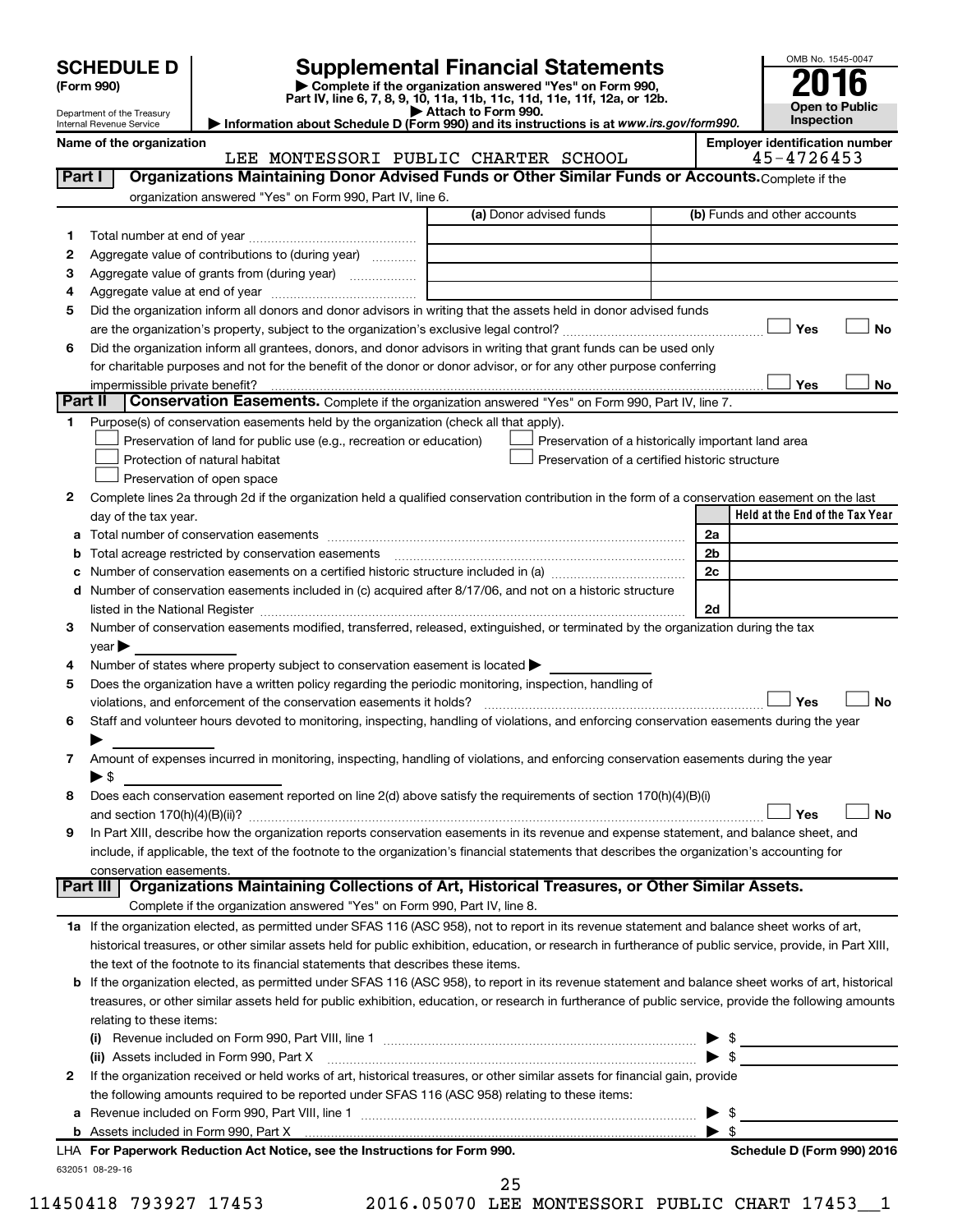|               | Schedule D (Form 990) 2016                                                                                                                                                                                                     | LEE MONTESSORI PUBLIC CHARTER SCHOOL |   |                           |                                                                             |                 | $45 - 4726453$ Page 2 |                |          |           |
|---------------|--------------------------------------------------------------------------------------------------------------------------------------------------------------------------------------------------------------------------------|--------------------------------------|---|---------------------------|-----------------------------------------------------------------------------|-----------------|-----------------------|----------------|----------|-----------|
|               | Part III<br>Organizations Maintaining Collections of Art, Historical Treasures, or Other Similar Assets (continued)                                                                                                            |                                      |   |                           |                                                                             |                 |                       |                |          |           |
| 3             | Using the organization's acquisition, accession, and other records, check any of the following that are a significant use of its collection items                                                                              |                                      |   |                           |                                                                             |                 |                       |                |          |           |
|               | (check all that apply):                                                                                                                                                                                                        |                                      |   |                           |                                                                             |                 |                       |                |          |           |
| a             | Public exhibition                                                                                                                                                                                                              | d                                    |   | Loan or exchange programs |                                                                             |                 |                       |                |          |           |
| b             | Scholarly research                                                                                                                                                                                                             | e                                    |   | Other                     |                                                                             |                 |                       |                |          |           |
| c             | Preservation for future generations                                                                                                                                                                                            |                                      |   |                           |                                                                             |                 |                       |                |          |           |
| 4             | Provide a description of the organization's collections and explain how they further the organization's exempt purpose in Part XIII.                                                                                           |                                      |   |                           |                                                                             |                 |                       |                |          |           |
| 5             | During the year, did the organization solicit or receive donations of art, historical treasures, or other similar assets                                                                                                       |                                      |   |                           |                                                                             |                 |                       |                |          |           |
|               |                                                                                                                                                                                                                                |                                      |   |                           |                                                                             |                 |                       | Yes            |          | No        |
|               | <b>Part IV</b><br>Escrow and Custodial Arrangements. Complete if the organization answered "Yes" on Form 990, Part IV, line 9, or                                                                                              |                                      |   |                           |                                                                             |                 |                       |                |          |           |
|               | reported an amount on Form 990, Part X, line 21.                                                                                                                                                                               |                                      |   |                           |                                                                             |                 |                       |                |          |           |
|               | 1a Is the organization an agent, trustee, custodian or other intermediary for contributions or other assets not included                                                                                                       |                                      |   |                           |                                                                             |                 |                       |                |          |           |
|               |                                                                                                                                                                                                                                |                                      |   |                           |                                                                             |                 |                       | Yes            |          | <b>No</b> |
|               | If "Yes," explain the arrangement in Part XIII and complete the following table:                                                                                                                                               |                                      |   |                           |                                                                             |                 |                       |                |          |           |
|               |                                                                                                                                                                                                                                |                                      |   |                           |                                                                             |                 |                       | Amount         |          |           |
| c             | Beginning balance measurements and contain the contract of the contract of the contract of the contract of the                                                                                                                 |                                      |   |                           |                                                                             | 1c              |                       |                |          |           |
|               | Additions during the year manufactured and an account of the year and year and year and year and year and year                                                                                                                 |                                      |   |                           |                                                                             | 1d              |                       |                |          |           |
| е             | Distributions during the year manufactured and an account of the year manufactured and the year manufactured and the year manufactured and the year manufactured and the year manufactured and the year manufactured and the y |                                      |   |                           |                                                                             | 1e              |                       |                |          |           |
|               |                                                                                                                                                                                                                                |                                      |   |                           |                                                                             | 1f              |                       |                |          |           |
|               | 2a Did the organization include an amount on Form 990, Part X, line 21, for escrow or custodial account liability?                                                                                                             |                                      |   |                           |                                                                             |                 |                       | Yes            |          | No        |
| <b>Part V</b> | <b>b</b> If "Yes," explain the arrangement in Part XIII. Check here if the explanation has been provided on Part XIII                                                                                                          |                                      |   |                           |                                                                             |                 |                       |                |          |           |
|               | Endowment Funds. Complete if the organization answered "Yes" on Form 990, Part IV, line 10.                                                                                                                                    |                                      |   |                           |                                                                             |                 |                       |                |          |           |
|               |                                                                                                                                                                                                                                | (a) Current year                     |   | (b) Prior year            | (c) Two years back $\vert$ (d) Three years back $\vert$ (e) Four years back |                 |                       |                |          |           |
| 1a            | Beginning of year balance                                                                                                                                                                                                      |                                      |   |                           |                                                                             |                 |                       |                |          |           |
|               |                                                                                                                                                                                                                                |                                      |   |                           |                                                                             |                 |                       |                |          |           |
|               | Net investment earnings, gains, and losses                                                                                                                                                                                     |                                      |   |                           |                                                                             |                 |                       |                |          |           |
|               |                                                                                                                                                                                                                                |                                      |   |                           |                                                                             |                 |                       |                |          |           |
|               | e Other expenditures for facilities                                                                                                                                                                                            |                                      |   |                           |                                                                             |                 |                       |                |          |           |
|               | and programs                                                                                                                                                                                                                   |                                      |   |                           |                                                                             |                 |                       |                |          |           |
|               |                                                                                                                                                                                                                                |                                      |   |                           |                                                                             |                 |                       |                |          |           |
|               | End of year balance<br>Provide the estimated percentage of the current year end balance (line 1g, column (a)) held as:                                                                                                         |                                      |   |                           |                                                                             |                 |                       |                |          |           |
| 2             | Board designated or quasi-endowment                                                                                                                                                                                            |                                      | % |                           |                                                                             |                 |                       |                |          |           |
|               | Permanent endowment >                                                                                                                                                                                                          | %                                    |   |                           |                                                                             |                 |                       |                |          |           |
| с             | Temporarily restricted endowment                                                                                                                                                                                               | %                                    |   |                           |                                                                             |                 |                       |                |          |           |
|               | The percentages on lines 2a, 2b, and 2c should equal 100%.                                                                                                                                                                     |                                      |   |                           |                                                                             |                 |                       |                |          |           |
|               | 3a Are there endowment funds not in the possession of the organization that are held and administered for the organization                                                                                                     |                                      |   |                           |                                                                             |                 |                       |                |          |           |
|               | by:                                                                                                                                                                                                                            |                                      |   |                           |                                                                             |                 |                       |                | Yes      | No        |
|               | (i)                                                                                                                                                                                                                            |                                      |   |                           |                                                                             |                 |                       | 3a(i)          |          |           |
|               | (ii) related organizations                                                                                                                                                                                                     |                                      |   |                           |                                                                             |                 |                       | 3a(ii)         |          |           |
|               |                                                                                                                                                                                                                                |                                      |   |                           |                                                                             |                 |                       | 3b             |          |           |
|               | Describe in Part XIII the intended uses of the organization's endowment funds.                                                                                                                                                 |                                      |   |                           |                                                                             |                 |                       |                |          |           |
|               | Land, Buildings, and Equipment.<br><b>Part VI</b>                                                                                                                                                                              |                                      |   |                           |                                                                             |                 |                       |                |          |           |
|               | Complete if the organization answered "Yes" on Form 990, Part IV, line 11a. See Form 990, Part X, line 10.                                                                                                                     |                                      |   |                           |                                                                             |                 |                       |                |          |           |
|               | Description of property                                                                                                                                                                                                        | (a) Cost or other                    |   | (b) Cost or other         |                                                                             | (c) Accumulated |                       | (d) Book value |          |           |
|               |                                                                                                                                                                                                                                | basis (investment)                   |   | basis (other)             |                                                                             | depreciation    |                       |                |          |           |
|               |                                                                                                                                                                                                                                |                                      |   |                           |                                                                             |                 |                       |                |          |           |
| b             |                                                                                                                                                                                                                                |                                      |   |                           |                                                                             |                 |                       |                |          |           |
|               |                                                                                                                                                                                                                                |                                      |   |                           | 50,000.                                                                     | 4,800.          |                       |                | 45,200.  |           |
| d             |                                                                                                                                                                                                                                |                                      |   |                           | 9,020.                                                                      | 7,852.          |                       |                | 1,168.   |           |
|               | e Other.                                                                                                                                                                                                                       |                                      |   |                           | 101, 108.                                                                   | 26,439.         |                       |                | 74,669.  |           |
|               | Total. Add lines 1a through 1e. (Column (d) must equal Form 990, Part X, column (B), line 10c.)                                                                                                                                |                                      |   |                           |                                                                             |                 |                       |                | 121,037. |           |
|               |                                                                                                                                                                                                                                |                                      |   |                           |                                                                             |                 |                       |                |          |           |

**Schedule D (Form 990) 2016**

632052 08-29-16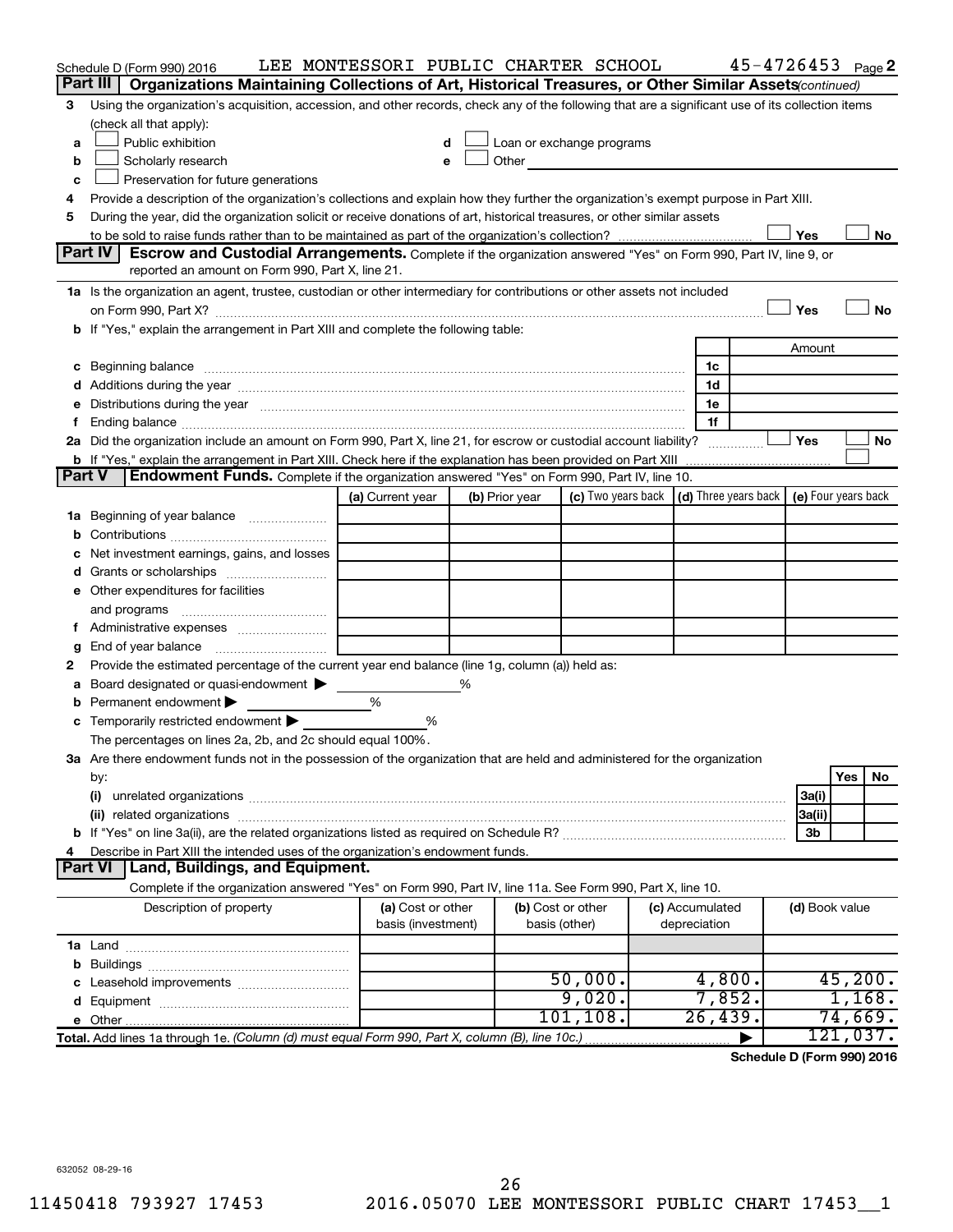|                                                                                                                                                                                                                            | Complete if the organization answered "Yes" on Form 990, Part IV, line 11b. See Form 990, Part X, line 12.<br>(b) Book value |                | (c) Method of valuation: Cost or end-of-year market value |
|----------------------------------------------------------------------------------------------------------------------------------------------------------------------------------------------------------------------------|------------------------------------------------------------------------------------------------------------------------------|----------------|-----------------------------------------------------------|
| (a) Description of security or category (including name of security)                                                                                                                                                       |                                                                                                                              |                |                                                           |
| (1) Financial derivatives                                                                                                                                                                                                  |                                                                                                                              |                |                                                           |
| $(3)$ Other                                                                                                                                                                                                                |                                                                                                                              |                |                                                           |
| (A)                                                                                                                                                                                                                        |                                                                                                                              |                |                                                           |
| (B)                                                                                                                                                                                                                        |                                                                                                                              |                |                                                           |
| (C)                                                                                                                                                                                                                        |                                                                                                                              |                |                                                           |
| (D)                                                                                                                                                                                                                        |                                                                                                                              |                |                                                           |
| (E)                                                                                                                                                                                                                        |                                                                                                                              |                |                                                           |
| (F)                                                                                                                                                                                                                        |                                                                                                                              |                |                                                           |
| (G)                                                                                                                                                                                                                        |                                                                                                                              |                |                                                           |
| (H)                                                                                                                                                                                                                        |                                                                                                                              |                |                                                           |
| Total. (Col. (b) must equal Form 990, Part X, col. (B) line 12.)                                                                                                                                                           |                                                                                                                              |                |                                                           |
| Part VIII Investments - Program Related.                                                                                                                                                                                   |                                                                                                                              |                |                                                           |
| Complete if the organization answered "Yes" on Form 990, Part IV, line 11c. See Form 990, Part X, line 13.                                                                                                                 |                                                                                                                              |                |                                                           |
| (a) Description of investment                                                                                                                                                                                              | (b) Book value                                                                                                               |                | (c) Method of valuation: Cost or end-of-year market value |
| (1)                                                                                                                                                                                                                        |                                                                                                                              |                |                                                           |
| (2)                                                                                                                                                                                                                        |                                                                                                                              |                |                                                           |
| (3)                                                                                                                                                                                                                        |                                                                                                                              |                |                                                           |
| (4)                                                                                                                                                                                                                        |                                                                                                                              |                |                                                           |
| (5)                                                                                                                                                                                                                        |                                                                                                                              |                |                                                           |
| (6)                                                                                                                                                                                                                        |                                                                                                                              |                |                                                           |
| (7)                                                                                                                                                                                                                        |                                                                                                                              |                |                                                           |
| (8)                                                                                                                                                                                                                        |                                                                                                                              |                |                                                           |
| (9)                                                                                                                                                                                                                        |                                                                                                                              |                |                                                           |
| Total. (Col. (b) must equal Form 990, Part X, col. (B) line 13.) $\blacktriangleright$<br>Part IX<br><b>Other Assets.</b>                                                                                                  |                                                                                                                              |                |                                                           |
| Complete if the organization answered "Yes" on Form 990, Part IV, line 11d. See Form 990, Part X, line 15.                                                                                                                 |                                                                                                                              |                |                                                           |
|                                                                                                                                                                                                                            | (a) Description                                                                                                              |                | (b) Book value                                            |
| (1)                                                                                                                                                                                                                        |                                                                                                                              |                |                                                           |
| (2)                                                                                                                                                                                                                        |                                                                                                                              |                |                                                           |
| (3)                                                                                                                                                                                                                        |                                                                                                                              |                |                                                           |
| (4)                                                                                                                                                                                                                        |                                                                                                                              |                |                                                           |
| (5)                                                                                                                                                                                                                        |                                                                                                                              |                |                                                           |
|                                                                                                                                                                                                                            |                                                                                                                              |                |                                                           |
|                                                                                                                                                                                                                            |                                                                                                                              |                |                                                           |
| (6)                                                                                                                                                                                                                        |                                                                                                                              |                |                                                           |
| (7)<br>(8)                                                                                                                                                                                                                 |                                                                                                                              |                |                                                           |
| (9)                                                                                                                                                                                                                        |                                                                                                                              |                |                                                           |
|                                                                                                                                                                                                                            |                                                                                                                              |                |                                                           |
| <b>Other Liabilities.</b>                                                                                                                                                                                                  |                                                                                                                              |                |                                                           |
| Complete if the organization answered "Yes" on Form 990, Part IV, line 11e or 11f. See Form 990, Part X, line 25.                                                                                                          |                                                                                                                              |                |                                                           |
| (a) Description of liability                                                                                                                                                                                               |                                                                                                                              | (b) Book value |                                                           |
| (1)<br>Federal income taxes                                                                                                                                                                                                |                                                                                                                              |                |                                                           |
| (2)                                                                                                                                                                                                                        |                                                                                                                              |                |                                                           |
| (3)                                                                                                                                                                                                                        |                                                                                                                              |                |                                                           |
| (4)                                                                                                                                                                                                                        |                                                                                                                              |                |                                                           |
| (5)                                                                                                                                                                                                                        |                                                                                                                              |                |                                                           |
| (6)                                                                                                                                                                                                                        |                                                                                                                              |                |                                                           |
| (7)                                                                                                                                                                                                                        |                                                                                                                              |                |                                                           |
| (8)                                                                                                                                                                                                                        |                                                                                                                              |                |                                                           |
| Total. (Column (b) must equal Form 990, Part X, col. (B) line 15.)<br>Part X<br>1.<br>(9)                                                                                                                                  |                                                                                                                              |                |                                                           |
| Total. (Column (b) must equal Form 990, Part X, col. (B) line 25.)<br>2. Liability for uncertain tax positions. In Part XIII, provide the text of the footnote to the organization's financial statements that reports the |                                                                                                                              |                |                                                           |

Schedule D (Form 990) 2016 LEE MONTESSORI PUBLIC CHARTER SCHOOL 45-4726453 Page

45-4726453 Page 3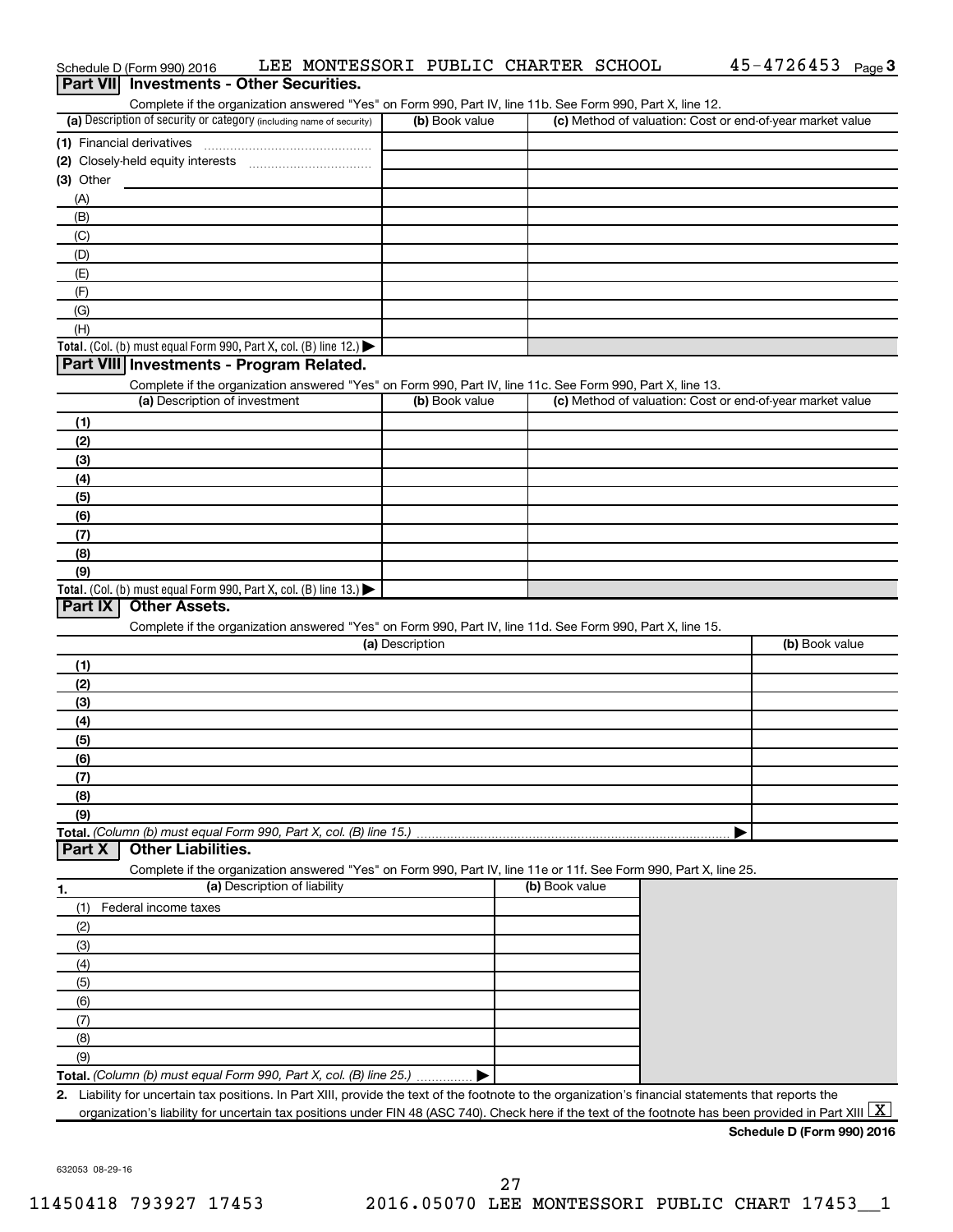|    | LEE MONTESSORI PUBLIC CHARTER SCHOOL<br>Schedule D (Form 990) 2016                                                                                                                                                                   |                |         |              | $45 - 4726453$ Page 4 |
|----|--------------------------------------------------------------------------------------------------------------------------------------------------------------------------------------------------------------------------------------|----------------|---------|--------------|-----------------------|
|    | Part XI<br>Reconciliation of Revenue per Audited Financial Statements With Revenue per Return.                                                                                                                                       |                |         |              |                       |
|    | Complete if the organization answered "Yes" on Form 990, Part IV, line 12a.                                                                                                                                                          |                |         |              |                       |
| 1  | Total revenue, gains, and other support per audited financial statements                                                                                                                                                             |                |         | $\mathbf 1$  | 2,986,721.            |
| 2  | Amounts included on line 1 but not on Form 990, Part VIII, line 12:                                                                                                                                                                  |                |         |              |                       |
| a  |                                                                                                                                                                                                                                      | 2a             |         |              |                       |
|    |                                                                                                                                                                                                                                      | 2 <sub>b</sub> | 5,800.  |              |                       |
| c  |                                                                                                                                                                                                                                      | 2 <sub>c</sub> |         |              |                       |
| d  |                                                                                                                                                                                                                                      | 2d             | 19,211. |              |                       |
| е  | Add lines 2a through 2d                                                                                                                                                                                                              |                |         | 2е           | 25,011.               |
| З  |                                                                                                                                                                                                                                      |                |         | 3            | 2,961,710.            |
| 4  | Amounts included on Form 990, Part VIII, line 12, but not on line 1:                                                                                                                                                                 |                |         |              |                       |
| a  |                                                                                                                                                                                                                                      | 4a             |         |              |                       |
|    |                                                                                                                                                                                                                                      | 4 <sub>b</sub> |         |              |                       |
| c. | Add lines 4a and 4b                                                                                                                                                                                                                  |                |         | 4c           | О.                    |
|    |                                                                                                                                                                                                                                      |                |         | 5            | 2,961,710.            |
|    |                                                                                                                                                                                                                                      |                |         |              |                       |
|    | Part XII   Reconciliation of Expenses per Audited Financial Statements With Expenses per Return.                                                                                                                                     |                |         |              |                       |
|    | Complete if the organization answered "Yes" on Form 990, Part IV, line 12a.                                                                                                                                                          |                |         |              |                       |
| 1  |                                                                                                                                                                                                                                      |                |         | 1.           | 2,718,319.            |
| 2  | Amounts included on line 1 but not on Form 990, Part IX, line 25:                                                                                                                                                                    |                |         |              |                       |
| a  |                                                                                                                                                                                                                                      | 2a             | 5,800.  |              |                       |
| b  |                                                                                                                                                                                                                                      | 2 <sub>b</sub> |         |              |                       |
|    |                                                                                                                                                                                                                                      | 2 <sub>c</sub> |         |              |                       |
| d  |                                                                                                                                                                                                                                      | 2d             | 19,211. |              |                       |
| e  | Add lines 2a through 2d <b>continuum continuum contract and continuum contract and continuum contract and continuum contract and continuum contract and continuum contract and continuum contract and continuum contract and con</b> |                |         | 2e           | 25,011.               |
| з  |                                                                                                                                                                                                                                      |                |         | $\mathbf{a}$ | 2,693,308.            |
| 4  | Amounts included on Form 990, Part IX, line 25, but not on line 1:                                                                                                                                                                   |                |         |              |                       |
| a  |                                                                                                                                                                                                                                      | 4a             |         |              |                       |
| b  |                                                                                                                                                                                                                                      | 4 <sub>h</sub> |         |              |                       |
| c  | Add lines 4a and 4b                                                                                                                                                                                                                  |                |         | 4с           | υ.                    |
|    | Part XIII Supplemental Information.                                                                                                                                                                                                  |                |         |              | 2,693,308.            |

Provide the descriptions required for Part II, lines 3, 5, and 9; Part III, lines 1a and 4; Part IV, lines 1b and 2b; Part V, line 4; Part X, line 2; Part XI, lines 2d and 4b; and Part XII, lines 2d and 4b. Also complete this part to provide any additional information.

PART X, LINE 2:

| THE SCHOOL HAS ANALYZED ITS TAX POSITIONS, AND HAS CONCLUDED THAT NO       |
|----------------------------------------------------------------------------|
| LIABILITY FOR UNRECOGNIZED TAX BENEFITS SHOULD BE RECORDED RELATED TO ANY  |
| UNCERTAIN TAX POSITIONS TAKEN ON RETURNS FILED FOR OPEN TAX YEARS          |
| (2013-2015), OR EXPECTED TO BE TAKEN IN ITS 2016 TAX RETURN. THE SCHOOL IS |
| NOT AWARE OF ANY TAX POSITIONS FOR WHICH IT BELIEVES THAT THERE IS A       |
| REASONABLE POSSIBILITY THAT THE TOTAL AMOUNTS OF UNRECOGNIZED TAX BENEFITS |
| WILL CHANGE MATERIALLY IN THE NEXT TWELVE MONTHS.                          |
|                                                                            |

### PART XI, LINE 2D - OTHER ADJUSTMENTS:

FUNDRAISING EVENT EXPENSES 19, 211.

632054 08-29-16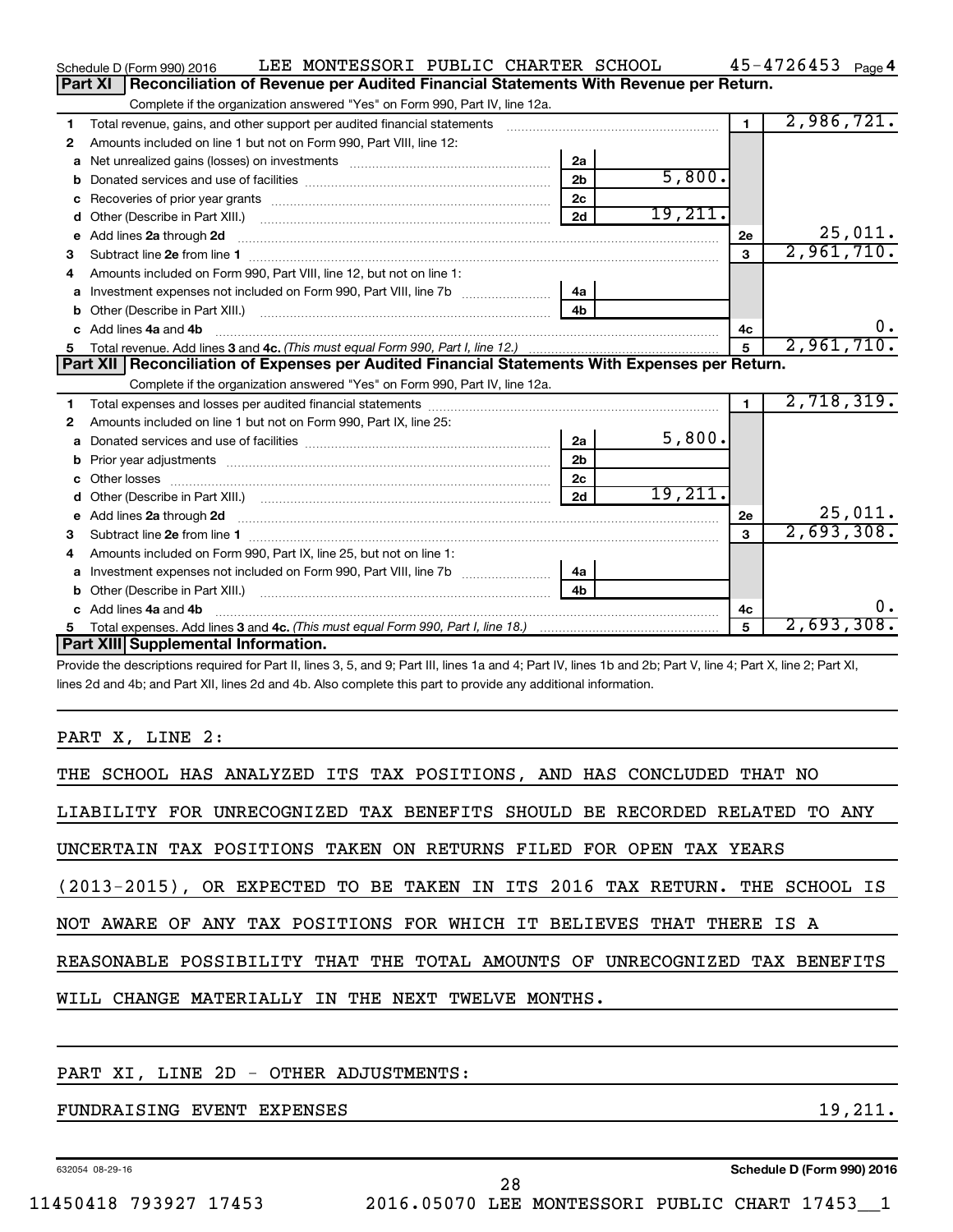| Schedule D (Form 990) 2016 LEE MONTES<br>Part XIII Supplemental Information (continued) | LEE MONTESSORI PUBLIC CHARTER SCHOOL |    |  | $45 - 4726453$ Page 5      |
|-----------------------------------------------------------------------------------------|--------------------------------------|----|--|----------------------------|
|                                                                                         |                                      |    |  |                            |
| PART XII, LINE 2D - OTHER ADJUSTMENTS:                                                  |                                      |    |  |                            |
| FUNDRAISING EVENT EXPENSES                                                              |                                      |    |  | 19,211.                    |
|                                                                                         |                                      |    |  |                            |
|                                                                                         |                                      |    |  |                            |
|                                                                                         |                                      |    |  |                            |
|                                                                                         |                                      |    |  |                            |
|                                                                                         |                                      |    |  |                            |
|                                                                                         |                                      |    |  |                            |
|                                                                                         |                                      |    |  |                            |
|                                                                                         |                                      |    |  |                            |
|                                                                                         |                                      |    |  |                            |
|                                                                                         |                                      |    |  |                            |
|                                                                                         |                                      |    |  |                            |
|                                                                                         |                                      |    |  |                            |
|                                                                                         |                                      |    |  |                            |
|                                                                                         |                                      |    |  |                            |
|                                                                                         |                                      |    |  |                            |
|                                                                                         |                                      |    |  |                            |
|                                                                                         |                                      |    |  |                            |
|                                                                                         |                                      |    |  |                            |
|                                                                                         |                                      |    |  |                            |
|                                                                                         |                                      |    |  |                            |
|                                                                                         |                                      |    |  |                            |
|                                                                                         |                                      |    |  |                            |
|                                                                                         |                                      |    |  |                            |
|                                                                                         |                                      |    |  |                            |
|                                                                                         |                                      |    |  |                            |
|                                                                                         |                                      |    |  |                            |
|                                                                                         |                                      |    |  |                            |
|                                                                                         |                                      |    |  |                            |
|                                                                                         |                                      |    |  |                            |
|                                                                                         |                                      |    |  |                            |
|                                                                                         |                                      |    |  |                            |
|                                                                                         |                                      |    |  |                            |
|                                                                                         |                                      |    |  | Schedule D (Form 990) 2016 |
| 632055 08-29-16                                                                         |                                      | 20 |  |                            |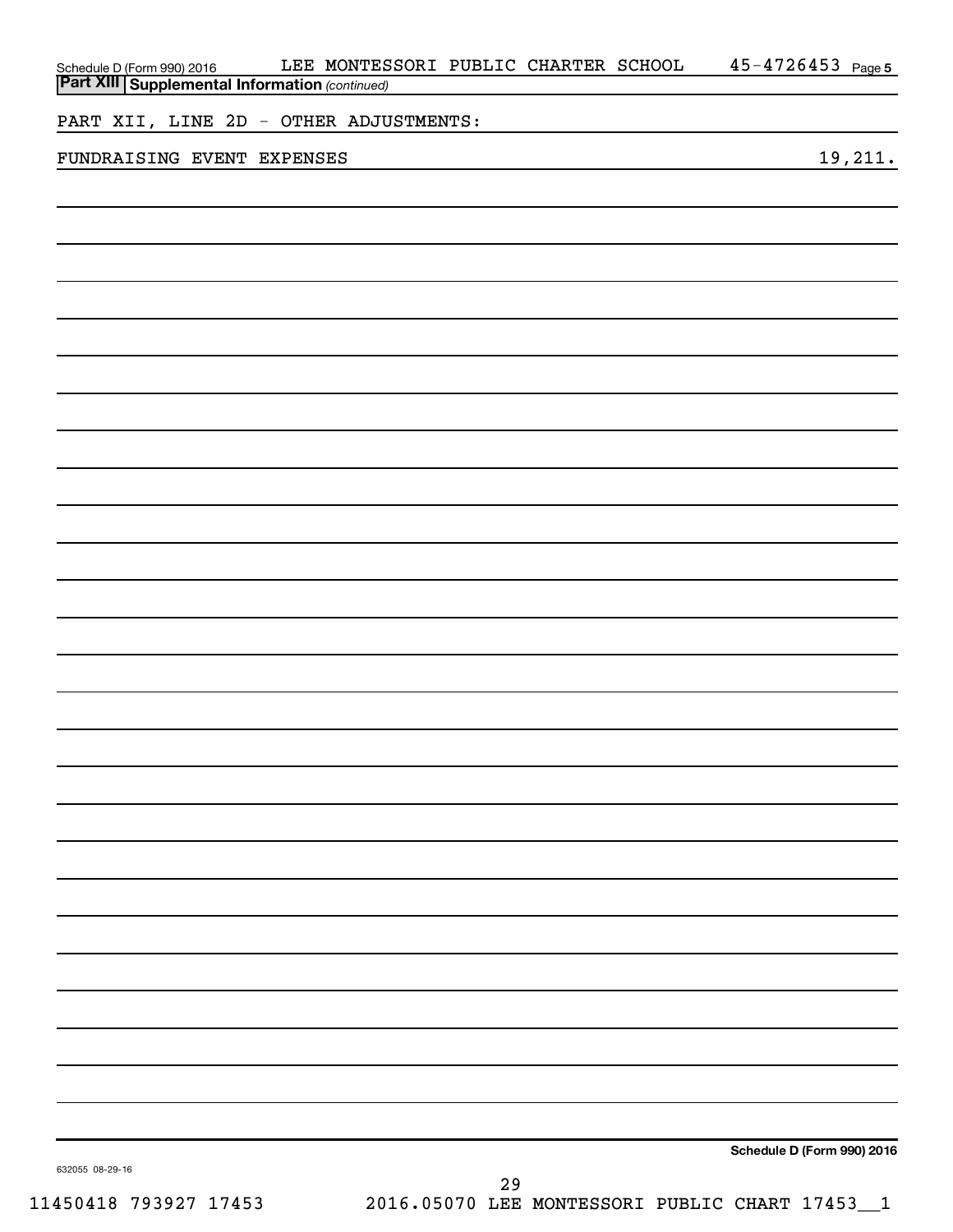|        | <b>Schools</b><br><b>SCHEDULE E</b>                                                                                                                                                                                                | OMB No. 1545-0047                   |                         |                                                    |
|--------|------------------------------------------------------------------------------------------------------------------------------------------------------------------------------------------------------------------------------------|-------------------------------------|-------------------------|----------------------------------------------------|
|        | Complete if the organization answered "Yes" on Form 990,<br>(Form 990 or 990-EZ)<br>Part IV, line 13, or Form 990-EZ, Part VI, line 48.                                                                                            | 2016                                |                         |                                                    |
|        | Attach to Form 990 or Form 990-EZ.                                                                                                                                                                                                 |                                     |                         |                                                    |
|        | Department of the Treasury<br>Internal Revenue Service                                                                                                                                                                             | <b>Open to Public</b><br>Inspection |                         |                                                    |
|        | Information about Schedule E (Form 990 or 990-EZ) and its instructions is at WWW.irs.gov/form990.<br>Name of the organization<br><b>Emplover identification number</b>                                                             |                                     |                         |                                                    |
|        | LEE MONTESSORI PUBLIC CHARTER SCHOOL                                                                                                                                                                                               | 45-4726453                          |                         |                                                    |
| Part I |                                                                                                                                                                                                                                    |                                     |                         |                                                    |
|        |                                                                                                                                                                                                                                    |                                     | <b>YES</b>              | <b>NO</b>                                          |
| 1.     | Does the organization have a racially nondiscriminatory policy toward students by statement in its charter, bylaws,                                                                                                                |                                     |                         |                                                    |
|        |                                                                                                                                                                                                                                    | 1                                   | X                       |                                                    |
| 2      | Does the organization include a statement of its racially nondiscriminatory policy toward students in all its brochures,                                                                                                           |                                     |                         |                                                    |
|        | catalogues, and other written communications with the public dealing with student admissions, programs, and scholarships?                                                                                                          | $\mathbf{2}$                        | X                       |                                                    |
| 3      | Has the organization publicized its racially nondiscriminatory policy through newspaper or broadcast media during the                                                                                                              |                                     |                         |                                                    |
|        | period of solicitation for students, or during the registration period if it has no solicitation program, in a way that makes                                                                                                      |                                     |                         |                                                    |
|        | the policy known to all parts of the general community it serves? If "Yes," please describe. If "No," please explain.                                                                                                              |                                     |                         |                                                    |
|        |                                                                                                                                                                                                                                    | 3                                   | X                       |                                                    |
|        | POLICY IS PUBLICIZED IN THE BULLETIN OF INFORMATION GIVEN TO                                                                                                                                                                       |                                     |                         |                                                    |
|        | STUDENTS AND PARENTS APPLYING TO THE SCHOOL AND TO POTENTIAL<br>BENEFACTORS.                                                                                                                                                       |                                     |                         |                                                    |
|        |                                                                                                                                                                                                                                    |                                     |                         |                                                    |
|        |                                                                                                                                                                                                                                    |                                     |                         |                                                    |
|        |                                                                                                                                                                                                                                    |                                     |                         |                                                    |
| 4      | Does the organization maintain the following?                                                                                                                                                                                      | 4a                                  | х                       |                                                    |
|        | <b>b</b> Records documenting that scholarships and other financial assistance are awarded on a racially nondiscriminatory basis?                                                                                                   | 4b                                  | $\overline{\textbf{x}}$ |                                                    |
|        | c Copies of all catalogues, brochures, announcements, and other written communications to the public dealing with student                                                                                                          |                                     |                         |                                                    |
|        |                                                                                                                                                                                                                                    | 4c                                  | X                       |                                                    |
|        |                                                                                                                                                                                                                                    | 4d                                  | $\overline{\textbf{x}}$ |                                                    |
|        | If you answered "No" to any of the above, please explain. If you need more space, use Part II.                                                                                                                                     |                                     |                         |                                                    |
|        |                                                                                                                                                                                                                                    |                                     |                         |                                                    |
|        |                                                                                                                                                                                                                                    |                                     |                         |                                                    |
|        |                                                                                                                                                                                                                                    |                                     |                         |                                                    |
|        |                                                                                                                                                                                                                                    |                                     |                         |                                                    |
| 5      | Does the organization discriminate by race in any way with respect to:                                                                                                                                                             |                                     |                         |                                                    |
|        |                                                                                                                                                                                                                                    | 5a                                  |                         | х                                                  |
|        |                                                                                                                                                                                                                                    | 5 <sub>b</sub>                      |                         | $\overline{\textbf{x}}$<br>$\overline{\mathbf{X}}$ |
|        |                                                                                                                                                                                                                                    | 5 <sub>c</sub>                      |                         | X                                                  |
|        |                                                                                                                                                                                                                                    | <b>5d</b>                           |                         | X                                                  |
|        |                                                                                                                                                                                                                                    | 5е                                  |                         | $\overline{\textbf{x}}$                            |
|        | f Use of facilities? <b>www.communities.</b> We can be a series of the contract of the contract of the contract of the contract of the contract of the contract of the contract of the contract of the contract of the contract of | 5f                                  |                         | х                                                  |
|        |                                                                                                                                                                                                                                    | 5g<br>5h                            |                         | $\overline{\textbf{x}}$                            |
|        | If you answered "Yes" to any of the above, please explain. If you need more space, use Part II.                                                                                                                                    |                                     |                         |                                                    |
|        |                                                                                                                                                                                                                                    |                                     |                         |                                                    |
|        |                                                                                                                                                                                                                                    |                                     |                         |                                                    |
|        |                                                                                                                                                                                                                                    |                                     |                         |                                                    |
|        |                                                                                                                                                                                                                                    |                                     |                         |                                                    |
|        |                                                                                                                                                                                                                                    | 6a                                  | X                       |                                                    |
|        |                                                                                                                                                                                                                                    | 6b                                  |                         | x                                                  |
|        | If you answered "Yes" on either line 6a or line 6b, explain on Part II.                                                                                                                                                            |                                     |                         |                                                    |
| 7      | Does the organization certify that it has complied with the applicable requirements of sections 4.01 through 4.05 of                                                                                                               |                                     |                         |                                                    |
|        |                                                                                                                                                                                                                                    | $\overline{7}$                      |                         | x                                                  |

**For Paperwork Reduction Act Notice, see the Instructions for Form 990 or Form 990-EZ.** LHA

**Schedule E (Form 990 or 990-EZ) 2016**

632061 10-10-16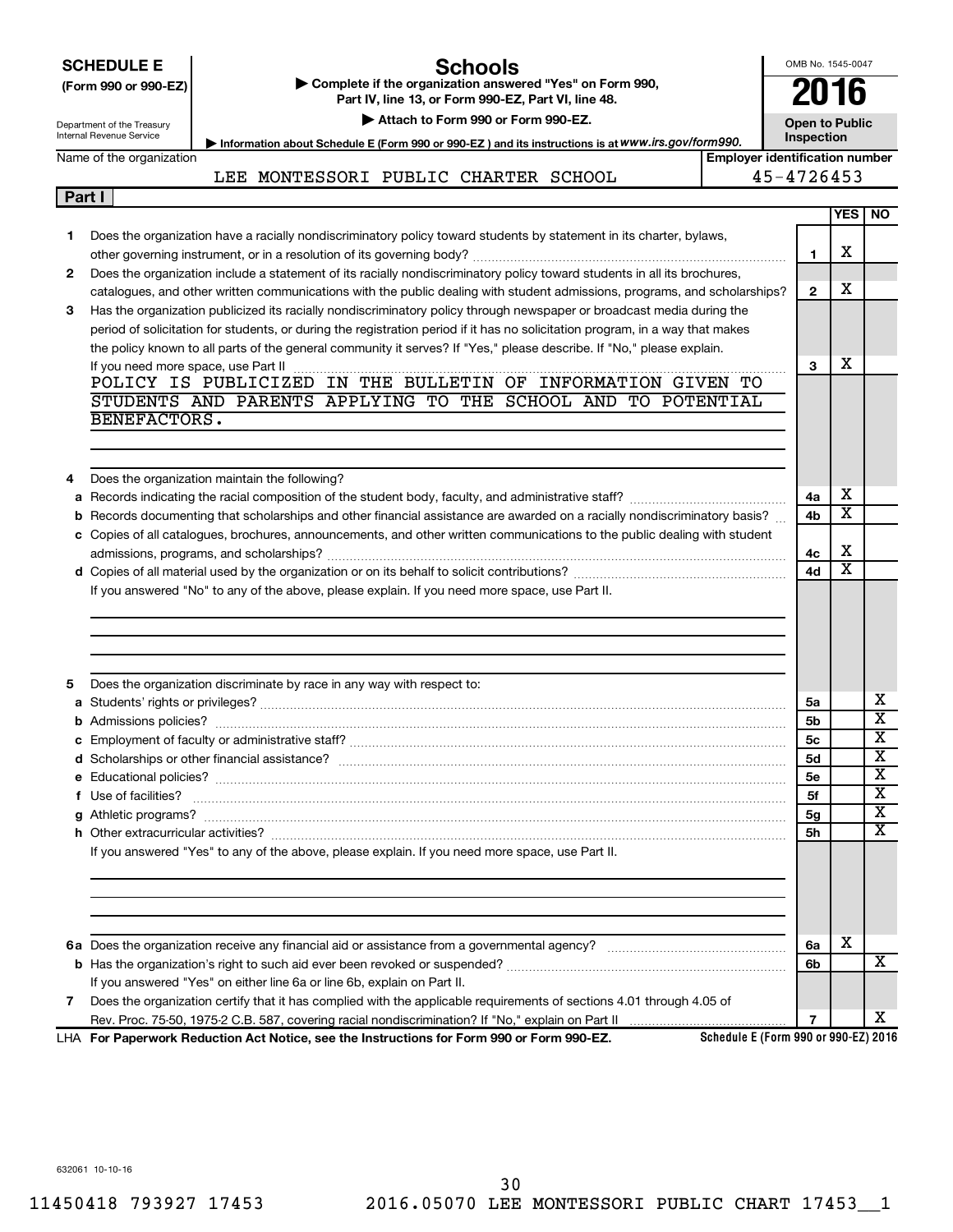$45 - 4726453$  Page 2 Schedule E (Form 990 or 990-EZ) 2016 LEE MONTESSORI PUBLIC CHARTER SCHOOL  $45-4726453$  Page

Part II | Supplemental Information. Provide the explanations required by Part I, lines 3, 4d, 5h, 6b, and 7, as applicable. Also provide any other additional information.

#### LINE 6 - EXPLANATION OF GOVERNMENT FINANCIAL AID:

EXPLANATION: TITLE I, II VB GRANTS

#### LINE 7 - EXPLANATION OF RACIAL NONDISCRIMINATION COMPLIANCE:

#### AS A PUBLIC CHARTER SCHOOL LEE MONTESSORI IS EXEMPT FROM THE REQUIREMENTS

OF REV. PROC. 75-50.

**Schedule E (Form 990 or 990-EZ) 2016**

632062 10-10-16

31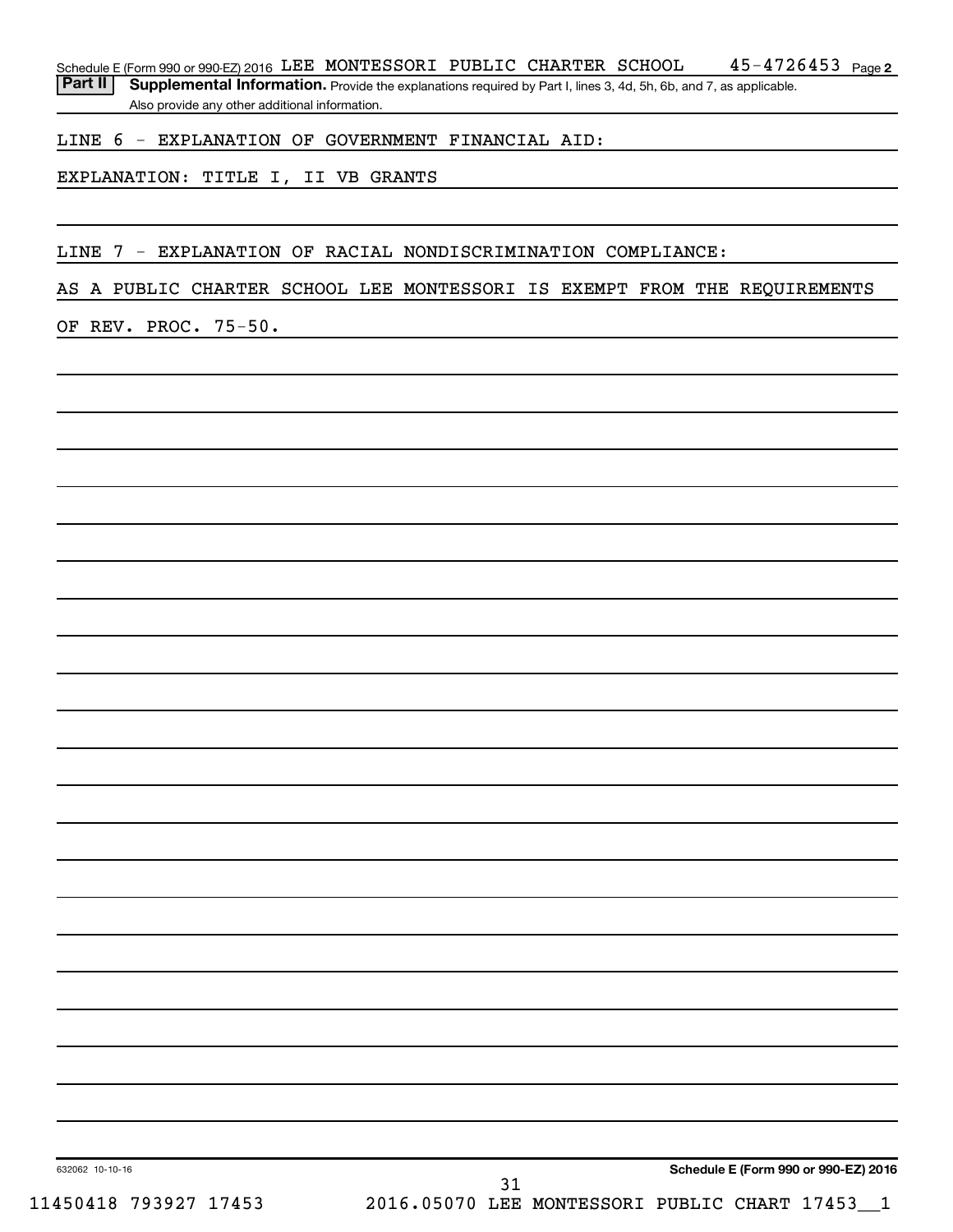| <b>SCHEDULE G</b><br>(Form 990 or 990-EZ)<br>Department of the Treasury<br>Internal Revenue Service |                                  | <b>Supplemental Information Regarding Fundraising or Gaming Activities</b><br>Complete if the organization answered "Yes" on Form 990, Part IV, line 17, 18, or 19, or if the<br>organization entered more than \$15,000 on Form 990-EZ, line 6a.<br>Attach to Form 990 or Form 990-EZ.<br>Information about Schedule G (Form 990 or 990-EZ) and its instructions is at WWW.irs.gov/form990.              |               |                                                           |                                                                            |                                                                            | OMB No. 1545-0047<br>016<br><b>Open to Public</b><br>Inspection |
|-----------------------------------------------------------------------------------------------------|----------------------------------|-----------------------------------------------------------------------------------------------------------------------------------------------------------------------------------------------------------------------------------------------------------------------------------------------------------------------------------------------------------------------------------------------------------|---------------|-----------------------------------------------------------|----------------------------------------------------------------------------|----------------------------------------------------------------------------|-----------------------------------------------------------------|
| Name of the organization                                                                            |                                  |                                                                                                                                                                                                                                                                                                                                                                                                           |               |                                                           |                                                                            |                                                                            | <b>Employer identification number</b>                           |
|                                                                                                     |                                  | LEE MONTESSORI PUBLIC CHARTER SCHOOL                                                                                                                                                                                                                                                                                                                                                                      |               |                                                           |                                                                            | 45-4726453                                                                 |                                                                 |
| Part I                                                                                              | required to complete this part.  | Fundraising Activities. Complete if the organization answered "Yes" on Form 990, Part IV, line 17. Form 990-EZ filers are not                                                                                                                                                                                                                                                                             |               |                                                           |                                                                            |                                                                            |                                                                 |
| Mail solicitations<br>a<br>b<br>Phone solicitations<br>c<br>In-person solicitations<br>d            | Internet and email solicitations | 1 Indicate whether the organization raised funds through any of the following activities. Check all that apply.<br>е<br>f<br>Special fundraising events<br>g<br>2 a Did the organization have a written or oral agreement with any individual (including officers, directors, trustees, or<br>key employees listed in Form 990, Part VII) or entity in connection with professional fundraising services? |               |                                                           | Solicitation of non-government grants<br>Solicitation of government grants | Yes                                                                        | <b>No</b>                                                       |
| compensated at least \$5,000 by the organization.                                                   |                                  | b If "Yes," list the 10 highest paid individuals or entities (fundraisers) pursuant to agreements under which the fundraiser is to be                                                                                                                                                                                                                                                                     |               |                                                           |                                                                            |                                                                            |                                                                 |
| (i) Name and address of individual<br>or entity (fundraiser)                                        |                                  | (ii) Activity                                                                                                                                                                                                                                                                                                                                                                                             | or control of | (iii) Did<br>fundraiser<br>have custody<br>contributions? | (iv) Gross receipts<br>from activity                                       | (v) Amount paid<br>to (or retained by)<br>fundraiser<br>listed in col. (i) | (vi) Amount paid<br>to (or retained by)<br>organization         |
|                                                                                                     |                                  |                                                                                                                                                                                                                                                                                                                                                                                                           | Yes           | No.                                                       |                                                                            |                                                                            |                                                                 |
|                                                                                                     |                                  |                                                                                                                                                                                                                                                                                                                                                                                                           |               |                                                           |                                                                            |                                                                            |                                                                 |
|                                                                                                     |                                  |                                                                                                                                                                                                                                                                                                                                                                                                           |               |                                                           |                                                                            |                                                                            |                                                                 |
|                                                                                                     |                                  |                                                                                                                                                                                                                                                                                                                                                                                                           |               |                                                           |                                                                            |                                                                            |                                                                 |
|                                                                                                     |                                  |                                                                                                                                                                                                                                                                                                                                                                                                           |               |                                                           |                                                                            |                                                                            |                                                                 |
|                                                                                                     |                                  |                                                                                                                                                                                                                                                                                                                                                                                                           |               |                                                           |                                                                            |                                                                            |                                                                 |
|                                                                                                     |                                  |                                                                                                                                                                                                                                                                                                                                                                                                           |               |                                                           |                                                                            |                                                                            |                                                                 |
|                                                                                                     |                                  |                                                                                                                                                                                                                                                                                                                                                                                                           |               |                                                           |                                                                            |                                                                            |                                                                 |
|                                                                                                     |                                  |                                                                                                                                                                                                                                                                                                                                                                                                           |               |                                                           |                                                                            |                                                                            |                                                                 |
|                                                                                                     |                                  |                                                                                                                                                                                                                                                                                                                                                                                                           |               |                                                           |                                                                            |                                                                            |                                                                 |
| Total                                                                                               |                                  |                                                                                                                                                                                                                                                                                                                                                                                                           |               |                                                           |                                                                            |                                                                            |                                                                 |
| or licensing.                                                                                       |                                  | 3 List all states in which the organization is registered or licensed to solicit contributions or has been notified it is exempt from registration                                                                                                                                                                                                                                                        |               |                                                           |                                                                            |                                                                            |                                                                 |
|                                                                                                     |                                  |                                                                                                                                                                                                                                                                                                                                                                                                           |               |                                                           |                                                                            |                                                                            |                                                                 |
|                                                                                                     |                                  |                                                                                                                                                                                                                                                                                                                                                                                                           |               |                                                           |                                                                            |                                                                            |                                                                 |
|                                                                                                     |                                  |                                                                                                                                                                                                                                                                                                                                                                                                           |               |                                                           |                                                                            |                                                                            |                                                                 |
|                                                                                                     |                                  |                                                                                                                                                                                                                                                                                                                                                                                                           |               |                                                           |                                                                            |                                                                            |                                                                 |
|                                                                                                     |                                  |                                                                                                                                                                                                                                                                                                                                                                                                           |               |                                                           |                                                                            |                                                                            |                                                                 |
|                                                                                                     |                                  |                                                                                                                                                                                                                                                                                                                                                                                                           |               |                                                           |                                                                            |                                                                            |                                                                 |
|                                                                                                     |                                  |                                                                                                                                                                                                                                                                                                                                                                                                           |               |                                                           |                                                                            |                                                                            |                                                                 |
|                                                                                                     |                                  |                                                                                                                                                                                                                                                                                                                                                                                                           |               |                                                           |                                                                            |                                                                            |                                                                 |

**For Paperwork Reduction Act Notice, see the Instructions for Form 990 or 990-EZ. Schedule G (Form 990 or 990-EZ) 2016** LHA

632081 09-12-16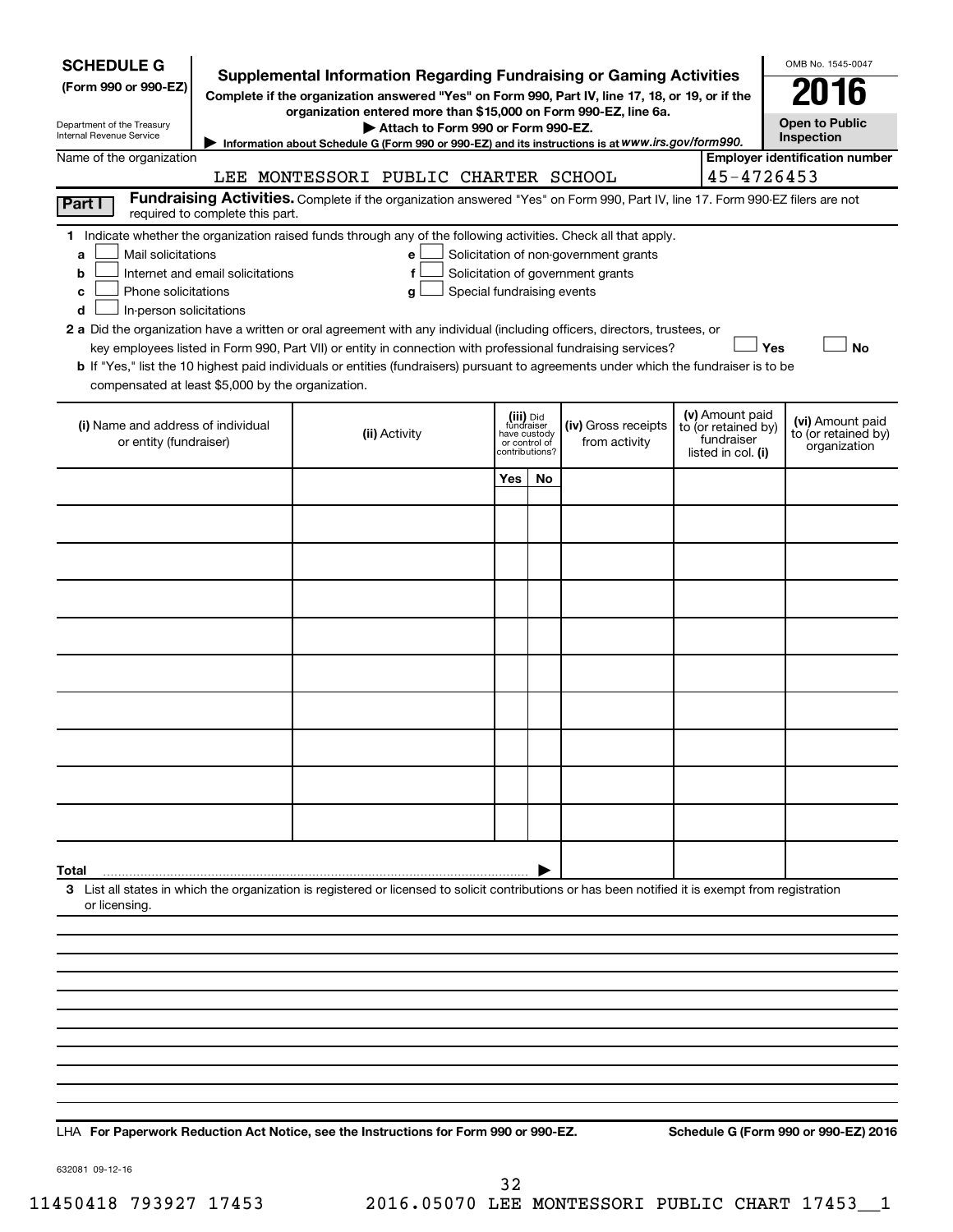45-4726453 Page 2 Schedule G (Form 990 or 990-EZ) 2016 LEE MONTESSORT PUBLIC CHARTER SCHOOL 4 5 – 4 7 Z6 4 5 3 Page Part II | Fundraising Events. Complete if the organization answered "Yes" on Form 990, Part IV, line 18, or reported more than \$15,000 LEE MONTESSORI PUBLIC CHARTER SCHOOL 45-4726453

of fundraising event contributions and gross income on Form 990-FZ. lines 1 and 6b. List events with gross receipts greater than \$5,000.

|                        |              | of fundraising event contributions and gross income on Form 990-EZ, lines T and 6D. List events with gross receipts greater than \$5,000.                                                                                                                                                                               |                       |                                                  |                                 |                                                     |
|------------------------|--------------|-------------------------------------------------------------------------------------------------------------------------------------------------------------------------------------------------------------------------------------------------------------------------------------------------------------------------|-----------------------|--------------------------------------------------|---------------------------------|-----------------------------------------------------|
|                        |              |                                                                                                                                                                                                                                                                                                                         | (a) Event $#1$        | $(b)$ Event #2                                   | (c) Other events<br><b>NONE</b> | (d) Total events<br>(add col. (a) through           |
|                        |              |                                                                                                                                                                                                                                                                                                                         | ANNUAL GALA           |                                                  |                                 | col. (c)                                            |
|                        |              |                                                                                                                                                                                                                                                                                                                         | (event type)          | (event type)                                     | (total number)                  |                                                     |
| Revenue                | 1.           |                                                                                                                                                                                                                                                                                                                         | 32,832.               |                                                  |                                 | 32,832.                                             |
|                        | $\mathbf{2}$ |                                                                                                                                                                                                                                                                                                                         | 13,621.               |                                                  |                                 | 13,621.                                             |
|                        | 3            | Gross income (line 1 minus line 2)                                                                                                                                                                                                                                                                                      | 19,211.               |                                                  |                                 | 19,211.                                             |
|                        |              |                                                                                                                                                                                                                                                                                                                         |                       |                                                  |                                 |                                                     |
|                        | 5            |                                                                                                                                                                                                                                                                                                                         |                       |                                                  |                                 |                                                     |
| Direct Expenses        | 6.           |                                                                                                                                                                                                                                                                                                                         |                       |                                                  |                                 |                                                     |
|                        | $\mathbf{7}$ |                                                                                                                                                                                                                                                                                                                         | 12,395.               |                                                  |                                 | 12,395.                                             |
|                        | 8            |                                                                                                                                                                                                                                                                                                                         | 1,245.                |                                                  |                                 | 1,245.                                              |
|                        | 9            |                                                                                                                                                                                                                                                                                                                         | 5,571.                |                                                  |                                 | 5,571.                                              |
|                        |              | 10 Direct expense summary. Add lines 4 through 9 in column (d)                                                                                                                                                                                                                                                          |                       |                                                  |                                 | 19,211.                                             |
|                        |              | 11 Net income summary. Subtract line 10 from line 3, column (d)                                                                                                                                                                                                                                                         |                       |                                                  |                                 | $\overline{0}$ .                                    |
| <b>Part III</b>        |              | Gaming. Complete if the organization answered "Yes" on Form 990, Part IV, line 19, or reported more than                                                                                                                                                                                                                |                       |                                                  |                                 |                                                     |
|                        |              | \$15,000 on Form 990-EZ, line 6a.                                                                                                                                                                                                                                                                                       |                       |                                                  |                                 |                                                     |
| Revenue                |              |                                                                                                                                                                                                                                                                                                                         | (a) Bingo             | (b) Pull tabs/instant<br>bingo/progressive bingo | (c) Other gaming                | (d) Total gaming (add<br>col. (a) through col. (c)) |
|                        | 1.           |                                                                                                                                                                                                                                                                                                                         |                       |                                                  |                                 |                                                     |
|                        |              |                                                                                                                                                                                                                                                                                                                         |                       |                                                  |                                 |                                                     |
|                        |              |                                                                                                                                                                                                                                                                                                                         |                       |                                                  |                                 |                                                     |
| <b>Direct Expenses</b> | 3            |                                                                                                                                                                                                                                                                                                                         |                       |                                                  |                                 |                                                     |
|                        | 4            |                                                                                                                                                                                                                                                                                                                         |                       |                                                  |                                 |                                                     |
|                        |              |                                                                                                                                                                                                                                                                                                                         |                       |                                                  |                                 |                                                     |
|                        |              |                                                                                                                                                                                                                                                                                                                         | <b>Yes</b><br>%<br>No | %<br>Yes<br>No                                   | Yes<br>%<br>No                  |                                                     |
|                        | 7            | Direct expense summary. Add lines 2 through 5 in column (d)                                                                                                                                                                                                                                                             |                       |                                                  |                                 |                                                     |
|                        | 8            |                                                                                                                                                                                                                                                                                                                         |                       |                                                  |                                 |                                                     |
|                        |              |                                                                                                                                                                                                                                                                                                                         |                       |                                                  |                                 |                                                     |
|                        |              | 9 Enter the state(s) in which the organization conducts gaming activities:<br><b>b</b> If "No," explain: <b>contract and the set of the set of the set of the set of the set of the set of the set of the set of the set of the set of the set of the set of the set of the set of the set of the set of the set of</b> |                       |                                                  |                                 | Yes<br>No                                           |
|                        |              |                                                                                                                                                                                                                                                                                                                         |                       |                                                  |                                 |                                                     |
|                        |              | <b>b</b> If "Yes," explain: <u>All and the set of the set of the set of the set of the set of the set of the set of the set of the set of the set of the set of the set of the set of the set of the set of the set of the set of the</u>                                                                               |                       |                                                  |                                 | <b>」Yes</b><br>No                                   |
|                        |              |                                                                                                                                                                                                                                                                                                                         |                       |                                                  |                                 |                                                     |
|                        |              | 632082 09-12-16                                                                                                                                                                                                                                                                                                         |                       |                                                  |                                 | Schedule G (Form 990 or 990-EZ) 2016                |

11450418 793927 17453 2016.05070 LEE MONTESSORI PUBLIC CHART 17453\_\_1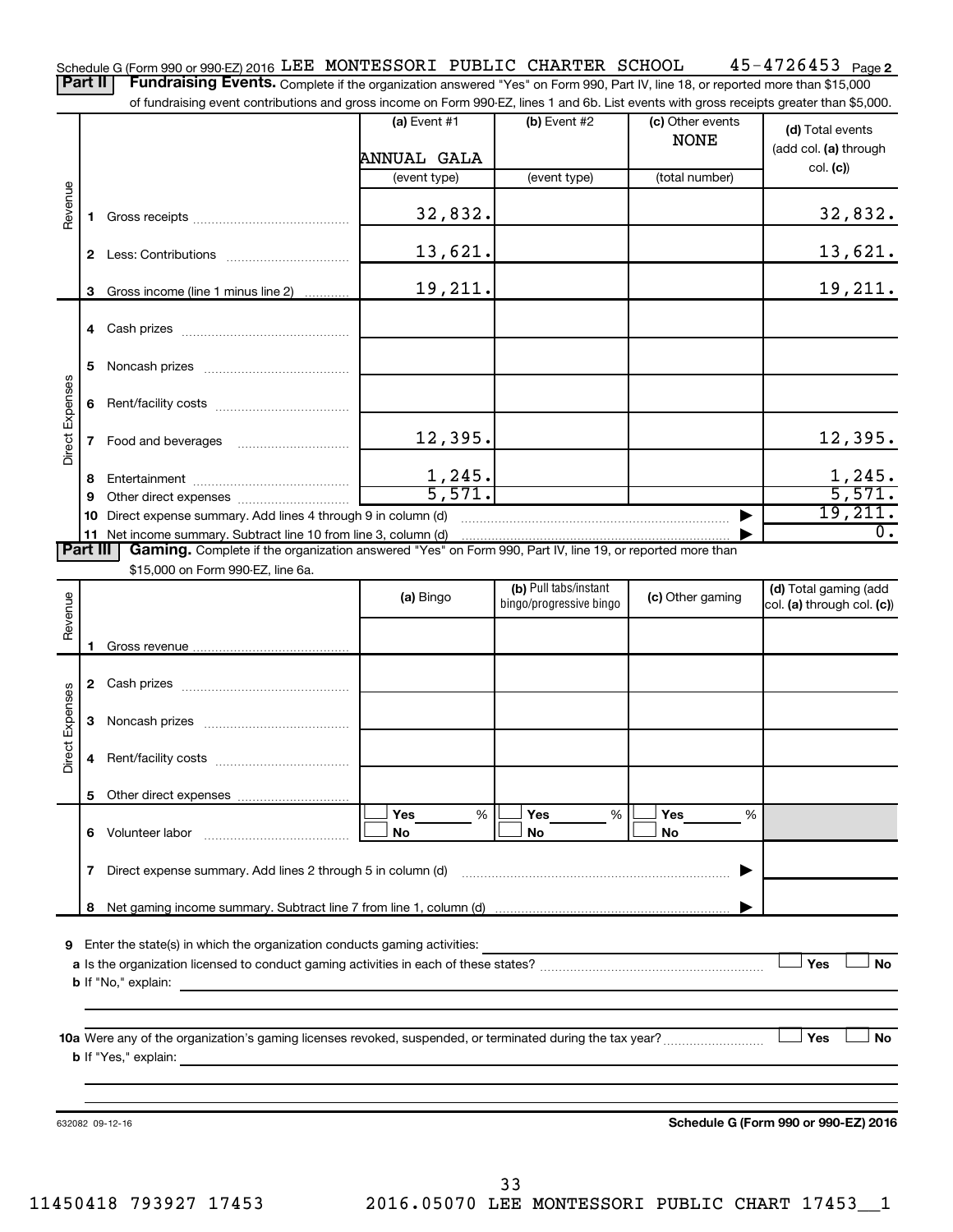|     | Schedule G (Form 990 or 990-EZ) 2016 LEE MONTESSORI PUBLIC CHARTER SCHOOL                                                                                                                                                                                   | $45 - 4726453$ Page 3 |           |
|-----|-------------------------------------------------------------------------------------------------------------------------------------------------------------------------------------------------------------------------------------------------------------|-----------------------|-----------|
| 11. |                                                                                                                                                                                                                                                             | ⊥Yes                  | No        |
|     | 12 Is the organization a grantor, beneficiary or trustee of a trust, or a member of a partnership or other entity formed                                                                                                                                    |                       |           |
|     |                                                                                                                                                                                                                                                             | — SYes                | <b>No</b> |
|     | 13 Indicate the percentage of gaming activity conducted in:                                                                                                                                                                                                 |                       |           |
|     |                                                                                                                                                                                                                                                             |                       | %         |
|     | b An outside facility www.communications.communications.com/internations.com/internations.com/internations.com/                                                                                                                                             | 13b l                 | $\%$      |
|     | 14 Enter the name and address of the person who prepares the organization's gaming/special events books and records:                                                                                                                                        |                       |           |
|     |                                                                                                                                                                                                                                                             |                       |           |
|     |                                                                                                                                                                                                                                                             |                       |           |
|     |                                                                                                                                                                                                                                                             |                       | <b>No</b> |
|     |                                                                                                                                                                                                                                                             |                       |           |
|     | of gaming revenue retained by the third party $\triangleright$ \$                                                                                                                                                                                           |                       |           |
|     | c If "Yes," enter name and address of the third party:                                                                                                                                                                                                      |                       |           |
|     |                                                                                                                                                                                                                                                             |                       |           |
|     | Name $\blacktriangleright$                                                                                                                                                                                                                                  |                       |           |
|     |                                                                                                                                                                                                                                                             |                       |           |
|     |                                                                                                                                                                                                                                                             |                       |           |
| 16  | Gaming manager information:                                                                                                                                                                                                                                 |                       |           |
|     | <u> 1989 - Johann Harry Harry Harry Harry Harry Harry Harry Harry Harry Harry Harry Harry Harry Harry Harry Harry</u><br>Name $\blacktriangleright$                                                                                                         |                       |           |
|     |                                                                                                                                                                                                                                                             |                       |           |
|     | Gaming manager compensation $\triangleright$ \$                                                                                                                                                                                                             |                       |           |
|     | $\blacksquare$ Description of services provided $\blacktriangleright$                                                                                                                                                                                       |                       |           |
|     |                                                                                                                                                                                                                                                             |                       |           |
|     |                                                                                                                                                                                                                                                             |                       |           |
|     | Director/officer<br>Employee<br>Independent contractor                                                                                                                                                                                                      |                       |           |
|     |                                                                                                                                                                                                                                                             |                       |           |
|     | <b>17</b> Mandatory distributions:                                                                                                                                                                                                                          |                       |           |
|     | a Is the organization required under state law to make charitable distributions from the gaming proceeds to                                                                                                                                                 |                       |           |
|     |                                                                                                                                                                                                                                                             | $\Box$ Yes $\Box$ No  |           |
|     | <b>b</b> Enter the amount of distributions required under state law to be distributed to other exempt organizations or spent in the                                                                                                                         |                       |           |
|     | organization's own exempt activities during the tax year $\triangleright$ \$                                                                                                                                                                                |                       |           |
|     | <b>Part IV</b><br>Supplemental Information. Provide the explanations required by Part I, line 2b, columns (iii) and (v); and Part III, lines 9, 9b, 10b, 15b,<br>15c, 16, and 17b, as applicable. Also provide any additional information. See instructions |                       |           |
|     |                                                                                                                                                                                                                                                             |                       |           |
|     |                                                                                                                                                                                                                                                             |                       |           |
|     |                                                                                                                                                                                                                                                             |                       |           |
|     |                                                                                                                                                                                                                                                             |                       |           |
|     |                                                                                                                                                                                                                                                             |                       |           |
|     |                                                                                                                                                                                                                                                             |                       |           |
|     |                                                                                                                                                                                                                                                             |                       |           |
|     |                                                                                                                                                                                                                                                             |                       |           |
|     |                                                                                                                                                                                                                                                             |                       |           |
|     |                                                                                                                                                                                                                                                             |                       |           |
|     |                                                                                                                                                                                                                                                             |                       |           |
|     |                                                                                                                                                                                                                                                             |                       |           |
|     |                                                                                                                                                                                                                                                             |                       |           |
|     |                                                                                                                                                                                                                                                             |                       |           |
|     | Schedule G (Form 990 or 990-EZ) 2016<br>632083 09-12-16<br>34                                                                                                                                                                                               |                       |           |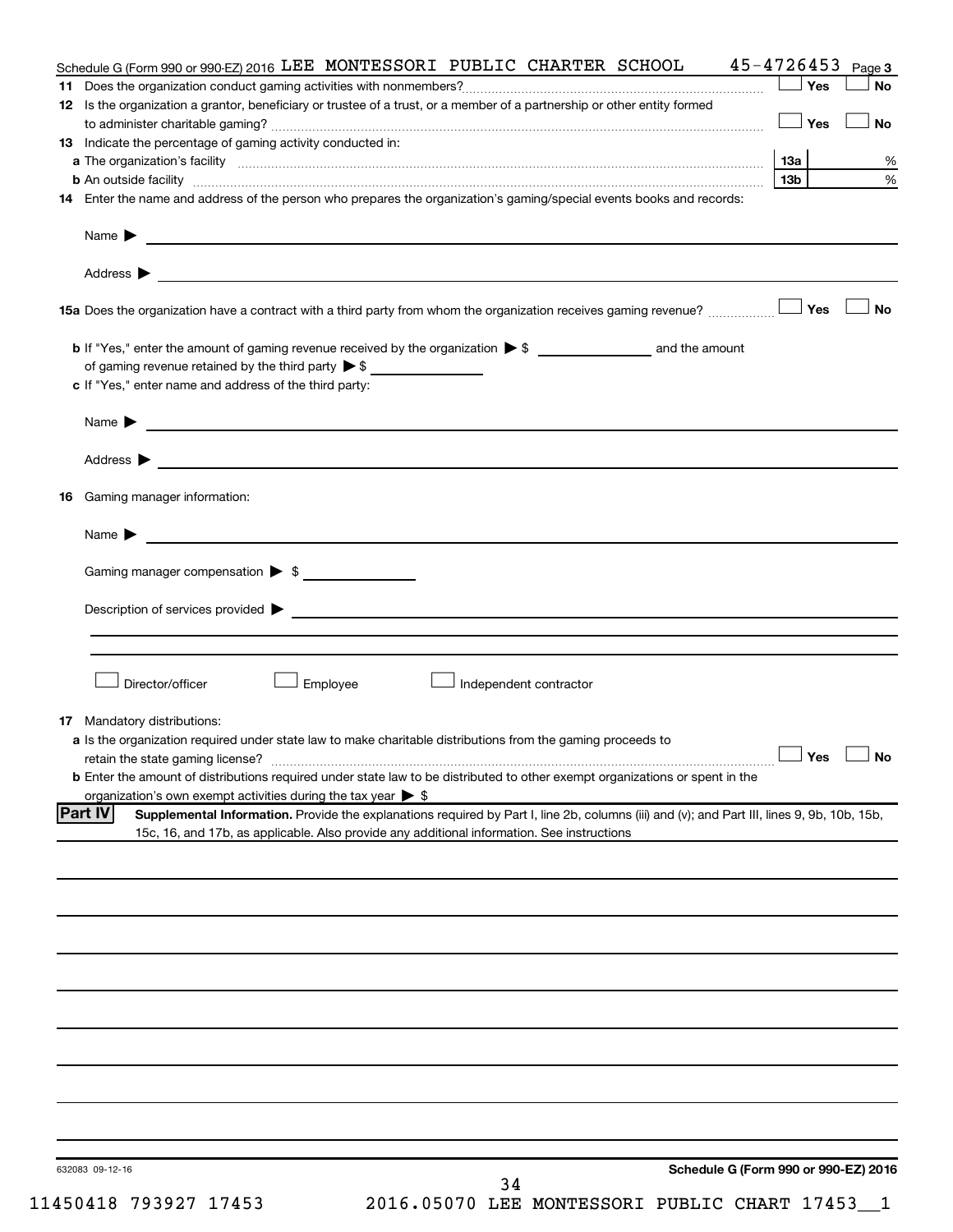|                    | Schedule G (Form 990 or 990-EZ) LEE MONTES<br><b>Part IV   Supplemental Information</b> (continued) | LEE MONTESSORI PUBLIC CHARTER SCHOOL |    | $45 - 4726453$ Page 4           |
|--------------------|-----------------------------------------------------------------------------------------------------|--------------------------------------|----|---------------------------------|
|                    |                                                                                                     |                                      |    |                                 |
|                    |                                                                                                     |                                      |    |                                 |
|                    |                                                                                                     |                                      |    |                                 |
|                    |                                                                                                     |                                      |    |                                 |
|                    |                                                                                                     |                                      |    |                                 |
|                    |                                                                                                     |                                      |    |                                 |
|                    |                                                                                                     |                                      |    |                                 |
|                    |                                                                                                     |                                      |    |                                 |
|                    |                                                                                                     |                                      |    |                                 |
|                    |                                                                                                     |                                      |    |                                 |
|                    |                                                                                                     |                                      |    |                                 |
|                    |                                                                                                     |                                      |    |                                 |
|                    |                                                                                                     |                                      |    |                                 |
|                    |                                                                                                     |                                      |    |                                 |
|                    |                                                                                                     |                                      |    |                                 |
|                    |                                                                                                     |                                      |    |                                 |
|                    |                                                                                                     |                                      |    |                                 |
|                    |                                                                                                     |                                      |    |                                 |
|                    |                                                                                                     |                                      |    |                                 |
|                    |                                                                                                     |                                      |    |                                 |
|                    |                                                                                                     |                                      |    |                                 |
|                    |                                                                                                     |                                      |    |                                 |
|                    |                                                                                                     |                                      |    |                                 |
|                    |                                                                                                     |                                      |    |                                 |
|                    |                                                                                                     |                                      |    |                                 |
|                    |                                                                                                     |                                      |    |                                 |
|                    |                                                                                                     |                                      |    |                                 |
|                    |                                                                                                     |                                      |    |                                 |
|                    |                                                                                                     |                                      |    |                                 |
|                    |                                                                                                     |                                      |    |                                 |
|                    |                                                                                                     |                                      |    |                                 |
|                    |                                                                                                     |                                      |    |                                 |
|                    |                                                                                                     |                                      |    |                                 |
|                    |                                                                                                     |                                      |    |                                 |
|                    |                                                                                                     |                                      |    |                                 |
|                    |                                                                                                     |                                      |    |                                 |
|                    |                                                                                                     |                                      |    |                                 |
| 632084<br>04-01-16 |                                                                                                     |                                      |    | Schedule G (Form 990 or 990-EZ) |
|                    |                                                                                                     |                                      | 35 |                                 |

11450418 793927 17453 2016.05070 LEE MONTESSORI PUBLIC CHART 17453\_\_1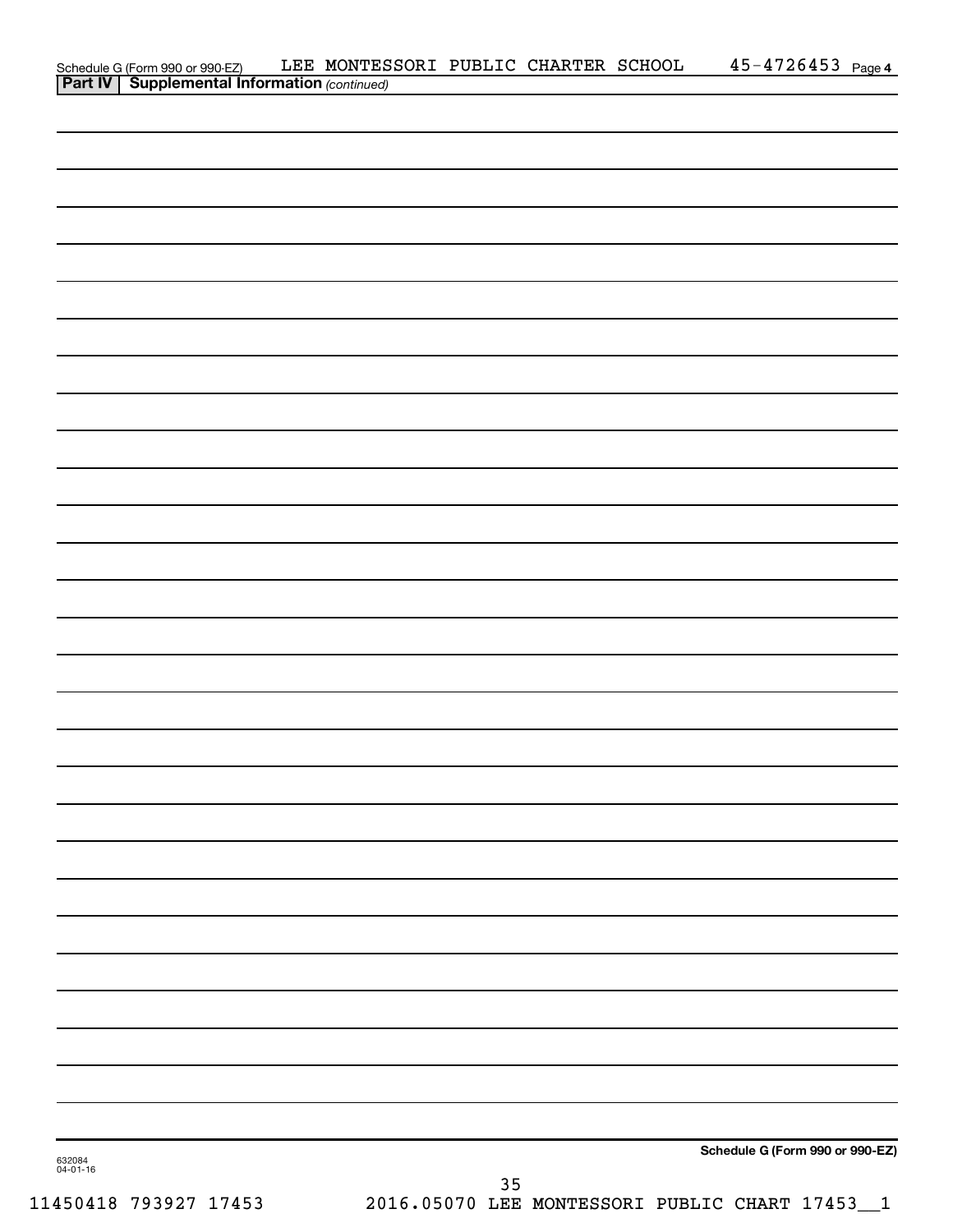Department of the Treasury Internal Revenue Service

Name of the organization

### **(Form 990 or 990-EZ)**

**Complete to provide information for responses to specific questions on Form 990 or 990-EZ or to provide any additional information. | Attach to Form 990 or 990-EZ.** SCHEDULE O **Supplemental Information to Form 990 or 990-EZ 2016**<br>(Form 990 or 990-EZ) Complete to provide information for responses to specific questions on

**Information about Schedule O (Form 990 or 990-EZ) and its instructions is at WWW.irs.gov/form990.** 

OMB No. 1545-0047 **Open to Public Inspection**

LEE MONTESSORI PUBLIC CHARTER SCHOOL 45-4726453

**Employer identification number**

## FORM 990, PART I, LINE 1, DESCRIPTION OF ORGANIZATION MISSION:

CULTIVATE INDEPENDENCE AMONG DC SCHOOL CHILDREN, USING THE

STUDENT-CENTERED MORESSORI METHOD, AN EVIDENCE-BASED APPROACH TO

CLOSING THE OPPORTUNITY GAP.

FORM 990, PART VI, SECTION B, LINE 11B:

THE BOARD OF DIRECTORS REVEIEWS AND APPROVES THE FORM 990, WHICH IS

PREPARED BY AN INDEPENDENT CERTIFIED PUBLIC ACCOUNTING FIRM, BEFORE FILING

IT WITH THE IRS.

FORM 990, PART VI, SECTION B, LINE 12C:

EACH MEMBER OF THE BOARD OF DIRECTORS SHALL ANNUALLY SIGN A STATEMENT THAT

AFFIRMS THAT SUCH PERSON:

A. HAS RECEIVED A COPY OF THE CONFLICT OF INTERST POLICY;

B. HAD READ AND UNDERSTANDS THE POLICY;

C. HAS AGREED TO COMPLY WITH THE POLICY; AND

D. UNDERSTANDS THAT LEE MONTESSORI PCS IS A CHARITABLE ORGANIZATION AND IN

ORDER TO MAINTAIN ITS FEDERAL TAX EXEMPTION STATUS IT MUST ENGAGE PRIMARILY

IN ACTIVITIES THAT ACCOMPLISH ONE OR MORE OF ITS TAX-EXEMPT PURPOSES.

FORM 990, PART VI, SECTION B, LINE 15:

COMPENSATION OF TOP MANAGEMENT AND KEY EMPLOYEES IS REVIEWED AND APPROVED

BY THE BOARD OF DIRECTORS BASED ON COMPETENCY ASSESSMENT SCORES.

FORM 990, PART VI, SECTION C, LINE 19:

THE ORGANIZATION MAKES ITS GOVERNING DOCUMENTS, CONFLICT OF INTEREST

632211 08-25-16 LHA For Paperwork Reduction Act Notice, see the Instructions for Form 990 or 990-EZ. Schedule O (Form 990 or 990-EZ) (2016) 36